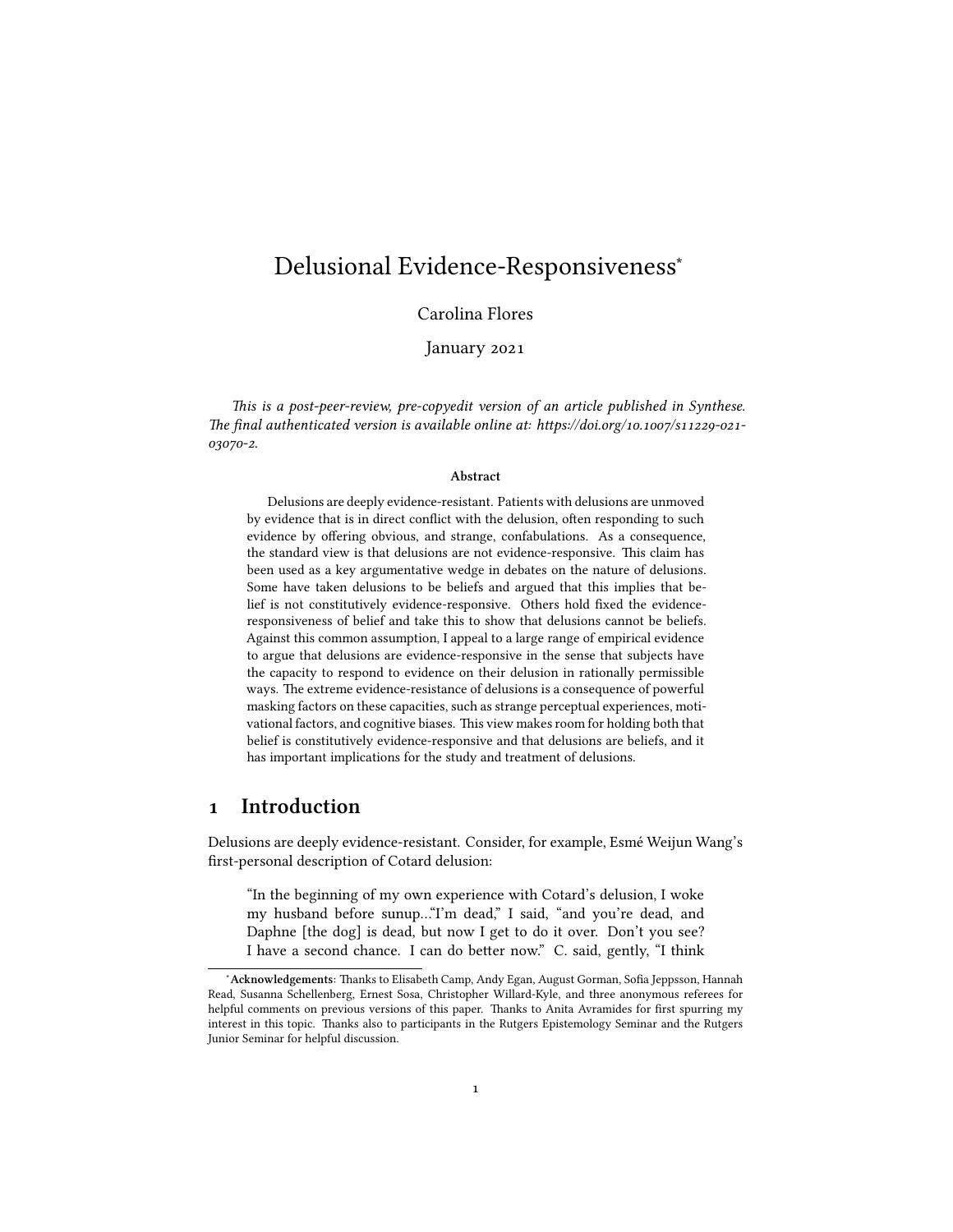you're alive." But this statement, of course, meant nothing. It was his opinion, and I had my solid belief. I can state that the sky is green, but will you see it as such? [\(Wang](#page-34-0) [2019,](#page-34-0)  $148$ )<sup>1</sup>

Deep evidence-resistance is close to being definitional of delusions. The Diagnostic and Statistics Manual of the American Psychiatric Association defines delusions as "not amenable to change in light of conflicting evidence"([Association](#page-27-0) [2013](#page-27-0)). Patients with delusions are unmoved by evidence that is in direct conflict with the delusion, often responding to such evidence by offering obvious, and strange, confabulations.

As a consequence, the standard view is that delusions are intractable, that is, not evidence-responsive. This claim has been used as a key argumentative wedge in debates on the nature of delusions. Some have taken delusions to be beliefs and argued that this implies that belief is not constitutively evidence-responsive. Others hold fixed the evidence-responsiveness of belief and take this to show that delusions cannot be beliefs ([§2\)](#page-1-0).

Against this shared assumption, I appeal to a large range of empirical evidence to argue that delusions are evidence-responsive in the sense that subjects have the capacity to adjust their take on the content of the delusion in rationally permissible ways in response to relevant evidence  $(\S_3)$  $(\S_3)$  $(\S_3)$ . This makes room for holding both that belief is constitutively evidence-responsive and that delusions are beliefs, and it has important implications for the study and treatment of delusions and of people with delusions  $(\S_{4.1})$ .

## <span id="page-1-0"></span>**2 The Intractability Assumption**

When a person has a delusion, they seem to lose their grip on reality. They make claims such as "I am dead" (the Cotard delusion([Cotard](#page-28-0) [1880,](#page-28-0) [Young and Leafhead](#page-34-1) [1996](#page-34-1))), "My partner has been replaced by an impostor" (the Capgras delusion([Cap](#page-28-1)[gras and Reboul-Lachaux](#page-28-1) [1994](#page-28-1), [Pandis et al.](#page-32-0) [2019](#page-32-0))), "Someone else's thoughts are being inserted into my mind" (the thought insertion delusion [\(Mullins and Spence](#page-32-1) [2003\)](#page-32-1)). Even when delusions have fairly mundane content—"My partner is cheating on me," (Othello syndrome [\(Todd and Dewhurst](#page-33-0) [1955\)](#page-33-0)), "People have it out for me" (persecutory delusion [\(Freeman](#page-30-0) [2007](#page-30-0))) or "That person is in love with me" (erotomania([Jordan](#page-31-0) [and Howe](#page-31-0) [1980\)](#page-31-0))—they share the same feature of appearing disconnected from the available evidence.

More specifically, delusions exhibit extreme evidence-resistance. As the DSM 5 notes, delusions "are not amenable to change in light of conflicting evidence" [\(Asso](#page-27-0)[ciation](#page-27-0) [2013\)](#page-27-0).² Patients maintain their delusions despite being surrounded by strong

<sup>1.</sup> Wang mostly discusses her experiences with the Capgras and Cotard delusion, which are fairly unusual. These delusions arose, in her case, in the context of schizoaffective disorder, which is a diagnosis often accompanied by a wide range of (common and unusual) delusions.

<sup>2.</sup> The DSM's definition of delusion has been subject to vigorous criticism, both for failing to distinguish delusions from non-delusional beliefs and for wrongly excluding some delusions from the category [\(Bor](#page-27-1)[tolotti](#page-27-1) [2018](#page-27-1), [Coltheart](#page-28-2) [2007\)](#page-28-2). But few contest the claim that deep evidence-resistance is at least present in the vast majority of delusions.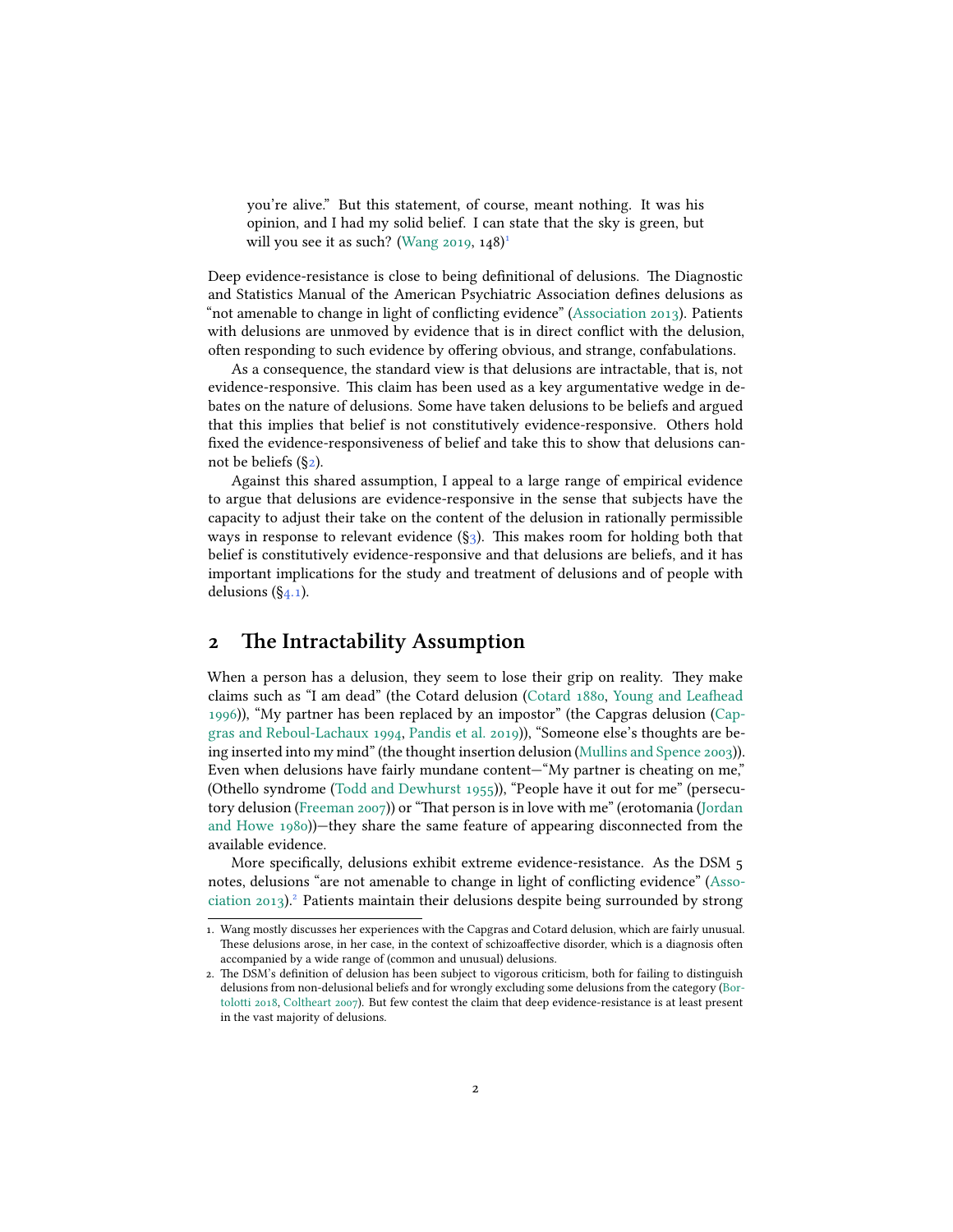counter-evidence to them and tend to hold on to their delusions with tenacity, rejecting, dismissing, or explaining away what looks like decisive counter-evidence.

The ways in which people with delusions interact with counter-evidence to their delusions can look deeply puzzling. For example, consider the patient who claimed that his hand belonged to his doctor and who answered, "Ever see a man with three hands?" with: "A hand is the extremity of an arm. Since you have three arms it follows that you must have three hands."[\(Bisiach](#page-27-2) [1988](#page-27-2), 469). Or consider the patient who held on to her delusion that an acquaintance was in love with her even after he told her on the phone that, not only was he not in love with her, but in fact could barely remember who she was [\(Jordan and Howe](#page-31-0) [1980\)](#page-31-0). Patients might receive counterevidence as one would take up "a bedtime story" [\(Wang](#page-34-0) [2019](#page-34-0), 158). They may claim to be an exception to all known facts: since one is dead, feeling one's heartbeat and other physical sensations is not evidence that one is alive, in just this one special case [\(Young and Leafhead](#page-34-1) [1996](#page-34-1), 158). They may recognize that what they are claiming is "unbelievable," and have the sense that "something is not quite right" when they make delusional claims while holding on to them nonetheless [\(Alexander et al.](#page-27-3) [1979](#page-27-3), 335).

The evidence-resistance of delusions is so extreme, and so puzzling, that it has led many to doubt whether delusions are beliefs. It is hard to make sense of attitudes that are so deeply evidence-resistant as aiming at the truth, or as hooked to a shared reality that they seek to represent, as beliefs are standardly taken to be. As Andy Egan puts it, "If we think that a certain sort of evidence responsiveness is essential to belief, then, in many cases, we'll be reluctant to say that delusional subjects genuinely believe the contents of their delusions"([Egan](#page-29-0) [2008](#page-29-0), 266). We can summarize this argument as follows:

#### **The Anti-Doxasticism Argument**

- 1. The Evidence-Responsiveness View of Belief: Belief is constitutively evidenceresponsive.
- 2. Intractability: Delusions are not evidence-responsive.<sup>3</sup>
- 3. Anti-Doxasticism: Therefore, delusions are not beliefs.<sup>4</sup>

The Evidence-Responsiveness View of Belief is the orthodox view.<sup>5</sup> It helps make good on the epistemic role of belief as an attitude that aims at truth([Williams](#page-34-2) [1970](#page-34-2), [Velleman](#page-34-3) [2000](#page-34-3)) and is constitutively subject to epistemic standards [\(Burge](#page-28-3) [2010](#page-28-3)). If delusions do not meet the evidence-responsiveness benchmark, the anti-doxasticist holds, they cannot be beliefs, and therefore have some other non-doxastic status. Perhaps patients' utterances are empty speech acts [\(Berrios](#page-27-4) [1991\)](#page-27-4). Or maybe delusions are attitudes of some different type: imaginings [\(Currie and Ravenscroft](#page-29-1) [2002](#page-29-1)), acceptances([Frankish](#page-30-1) [2012,](#page-30-1) [Dub](#page-29-2) [2017\)](#page-29-2), hybrids between belief and desire or belief and imagination([Egan](#page-29-0) [2008](#page-29-0)), or attitudes towards mental states [\(Stephens and Graham](#page-33-1) [2004](#page-33-1)).

<sup>3.</sup> I owe the term "intractable" to [Reimer](#page-33-2) ([2010\)](#page-33-2).

<sup>4.</sup> [Bortolotti and Miyazono](#page-28-4) ([2015](#page-28-4)) helpfully center this argument in discussing the philosophical literature on belief.

<sup>5.</sup> See [Helton](#page-31-1) [\(forthcoming\)](#page-31-1) for illuminating discussion.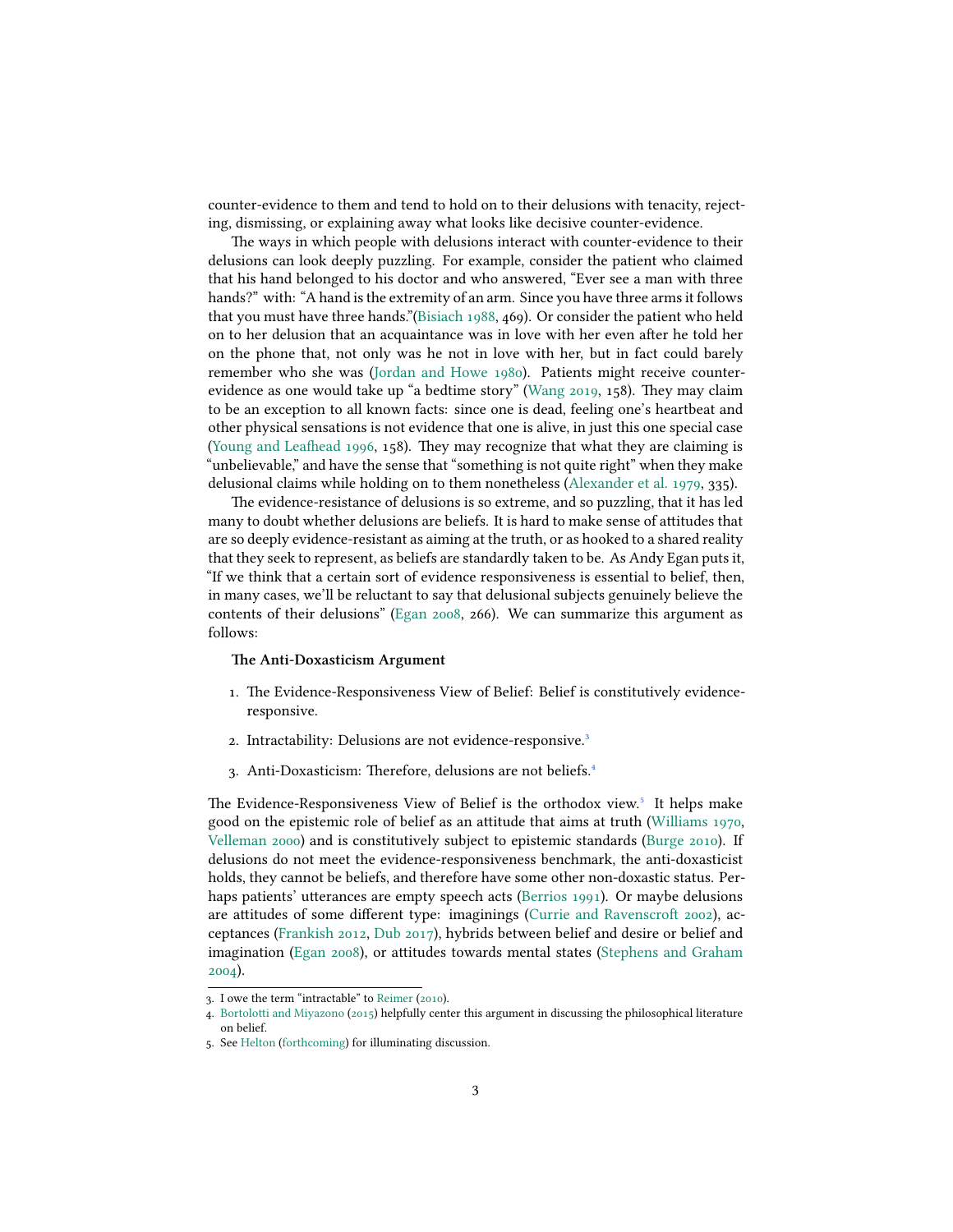But one person's *modus ponens* is another's *modus tollens*. If one accepts the standard, DSM-endorsed view that delusions are beliefs, their evidence-resistance *prima facie* puts pressure on the idea that beliefs are constitutively evidence-responsive. From this perspective, we get the following argument:

**The Anti-Responsiveness Argument**

- 1. **Doxasticism**: Delusions are beliefs.
- 2. **Intractability**: Delusions are not evidence-responsive.
- 3. **Anti-Responsiveness**: Therefore, belief is not constitutively evidenceresponsive.

In a series of influential works, Lisa Bortolotti has forcefully pushed this argument [\(Bortolotti](#page-27-5) [2005a,](#page-27-5) [Bortolotti](#page-27-6) [2005b](#page-27-6), [Bortolotti](#page-27-7) [2009](#page-27-7)). Other defenders of the doxastic conception of delusions([Bayne and Pacherie](#page-27-8) [2005,](#page-27-8) [Reimer](#page-33-2) [2010\)](#page-33-2) also "deny that there is a constitutive connection between belief and evidence" [\(Bayne and Pacherie](#page-27-8) [2005](#page-27-8), 183).

Doxasticists offer compelling reasons to hold that delusions are beliefs, in addition to the fact that delusions are both intuitively and in clinical practice classified as beliefs.<sup>6</sup>

Delusions appear to be continuous with ordinary believing, which makes it unnatural to think that they are an entirely different kind of attitude. Run-of-the-mill non-delusional beliefs (for example, political and ideological beliefs, and beliefs that play an important role in justifying one's habits or practices) can also be deeply evidence-resistant. And there are plenty of borderline cases between stubborn, but non-delusional, beliefs on the one hand and delusions on the other. For example, how should we classify the belief that Hillary Clinton and prominent democrats run a pedophile ring([LaFrance](#page-31-2) [2020\)](#page-31-2), among other conspiracist beliefs? Such beliefs seem as deeply disconnected from shared reality as many clinical delusions, yet its proponents are not held to be delusional in the clinical sense. The doxastic view elegantly accounts for the continuity between delusions and ordinary beliefs.

Additionally, doxastic views have explanatory power: they account for the fact that we can often interpret subjects' delusion-related behavior by ascribing beliefs. This is most salient in cases where delusions lead to deeply disconcerting behavior, such as stalking someone the patient believes to be in love with them, or attacking a partner who they believe to be an impostor (as 18% of the 260 Capgras patients in [Foerstl et al.](#page-29-3) [\(1991\)](#page-29-3)'s review did). But belief ascriptions also have explanatory power when the delusion does not lead to extreme content-congruent behavior: they explain assertions of the content of their delusion, distress and difficulties with coping, and confabulations in response to evidence. The large majority of patients with delusions who are admitted to a psychiatric institution behave in some ways that ascribing a

<sup>6.</sup> Note that one can accept doxasticism without holding that a full theory of delusions will be limited to studying delusional beliefs. As phenomenological approaches note, a full understanding of delusions involves understanding the subjective experience of delusions, which in turn may require studying more pervasive changes in the patient's experience of, and perspective on, the world. See [Bovet and Parnas](#page-28-5) ([1993\)](#page-28-5), [Sass](#page-33-3) ([1994\)](#page-33-3), [Sass et al.](#page-33-4) ([2011](#page-33-4)), [Sass and Pienkos](#page-33-5) [\(2013\)](#page-33-5) for more on such approaches.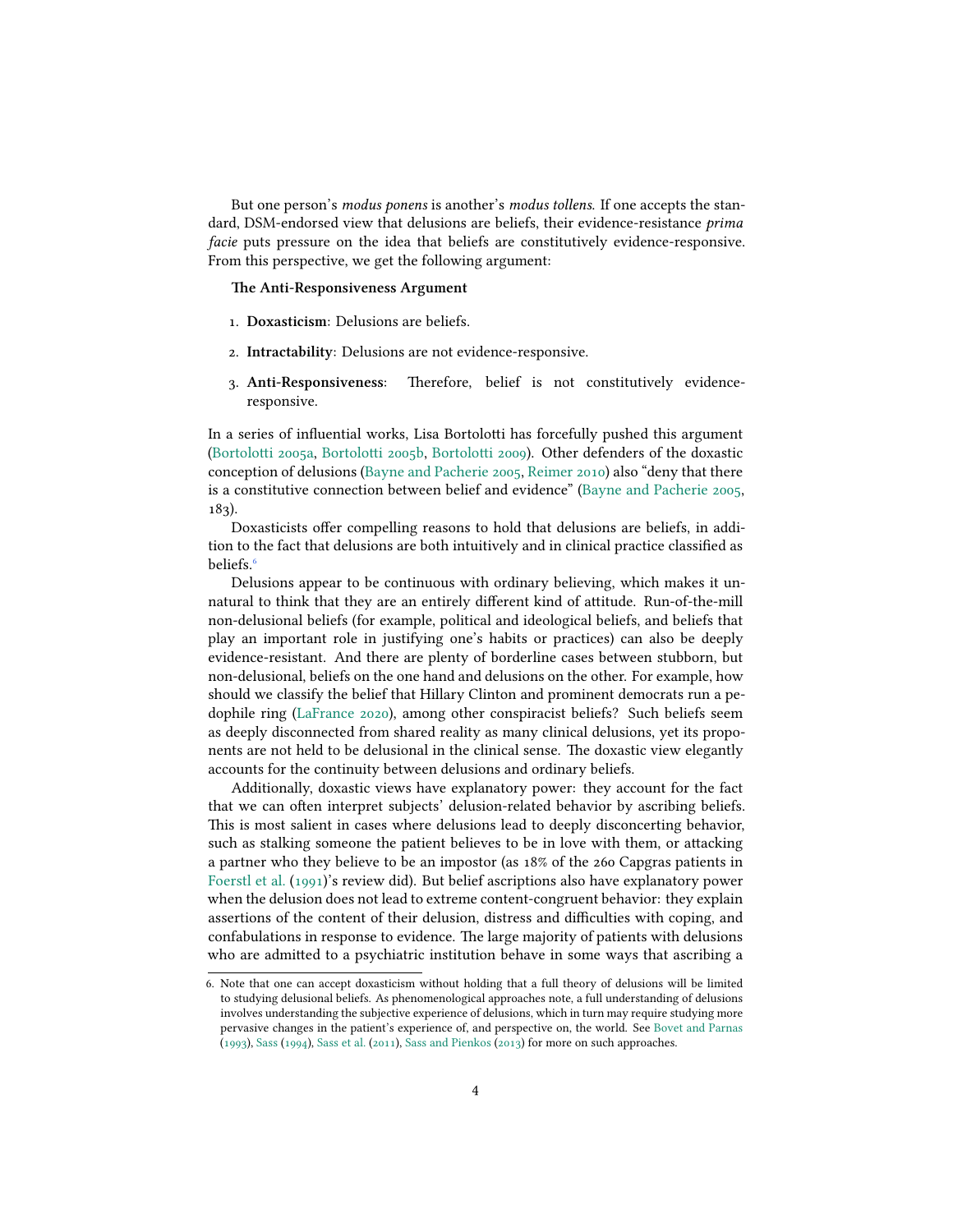belief in the delusion helps explain [\(Wessely et al.](#page-34-4) [1993](#page-34-4)), supporting the claim that delusions are beliefs.

The debate appears to be at a standstill. At play are two different conceptions of belief and delusions. Doxasticists sever traditionally-held connections between belief and evidence-responsiveness so as to hold the attractive view that delusions are beliefs. Anti-Doxasticists reject that view so as to protect the orthodox connection between belief and evidence-responsiveness.

Despite these deep disagreements, both sides agree on one thing: the intractability assumption, that is, the claim that delusions are *not* evidence-responsive. And both the Anti-Responsiveness and Anti-Doxasticism arguments rely crucially on this claim. As we have seen, this claim is *prima facie* very plausible: it explains delusion maintenance in the face of counter-evidence and the strangeness of patients' reactions to such evidence. Plausible as it may be, I will argue that we ought to reject it. Though delusions are evidence-resistant, they are not intractable.

## <span id="page-4-0"></span>**3 Delusions Are Evidence-Responsive**

In this section, I will argue against the view that delusions are intractable. Specifically, I will argue that delusions are evidence-responsive in the sense that subjects have the capacity to rationally respond to evidence bearing on the content of their delusion. At the same time, delusions are not *exclusively* regulated in response to evidence; motivational and affective factors (among others) are also involved. This explains why delusions are evidence-resistant, i.e. often maintained in the face of seemingly decisive counter-evidence.<sup>8</sup>

To make the case for this view, I will start by outlining some key facts about mental capacities in general, and capacities to rationally respond to evidence in particular  $(\S_3.1)$ . This will yield criteria for the possession of such capacities and put me in a position to argue, by appealing to empirical evidence on delusions, that people with delusions have the relevant capacities  $(\S_3.2)$ . I will then explain why, though people with delusions have such capacities, they so often fail to use them properly, i.e. why they fail to abandon the delusion in response to counter-evidence  $(\S_{3,3})$ .

Before starting, an important clarification is in order. I want to argue that all (or at least the vast majority of) delusions are evidence-responsive. But *prima facie* delusions form a highly heterogeneous class. As we have seen, their content can vary widely, from bizarre claims ("I am dead") to completely ordinary ones ("My partner

<sup>7.</sup> There are parallel debates about other candidate constitutive features of belief, such as inferential integration, action guidance, and reason-giving. On one side, doxasticists use delusions to argue that these are not constitutive features of belief; on the other side, defenders of traditional conceptions of belief appeal to these features to argue that delusions are not beliefs. Discussing these debates is beyond the scope of this paper. See [Bortolotti and Miyazono](#page-28-4) [\(2015\)](#page-28-4) and [Bortolotti](#page-27-1) [\(2018\)](#page-27-1) for overviews.

<sup>8.</sup> [Gerrans](#page-30-2) ([2001\)](#page-30-2) argues for the related view that delusions are performance failures of the subject's capacity for pragmatic rationality, i.e. the ability to apply rules of rationality in context. In his view, subjects with delusions have a capacity for pragmatic rationality, and just fail to apply it in a wide range of circumstances. Though this is similar to my view, we are concerned with different capacities: the capacity to respond to evidence, in my case, and the capacity to apply rules of reasoning in context, in his. Further, I am not equating delusions with failures to exercise such capacities, as Gerrans does. Instead, I explain why delusions are evidence-resistant in terms of masking factors on the subject's capacities.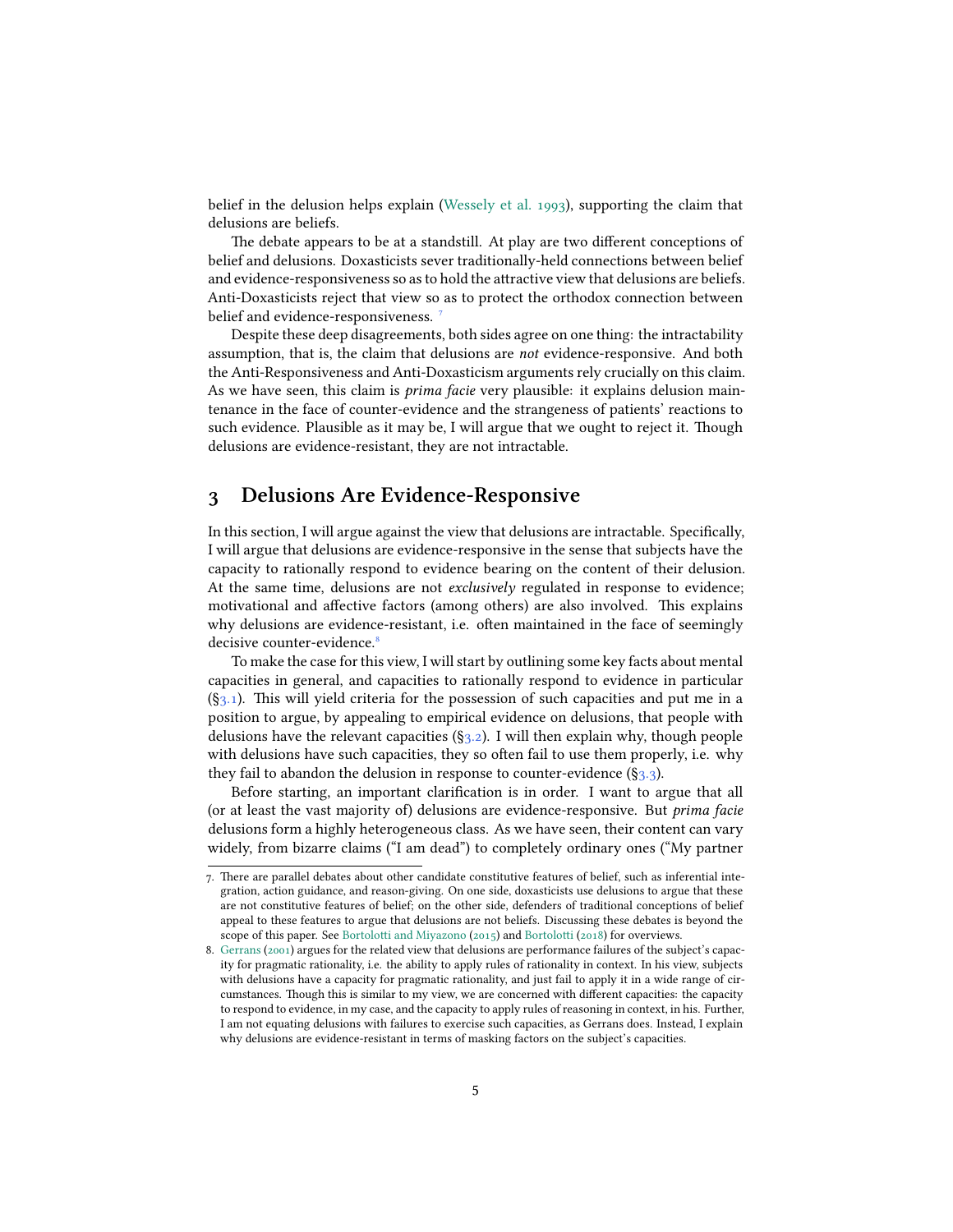is cheating on me"). Delusions also differ in their effects on action, affect, and the subject's overall vision of the world. While some delusions lead subjects to act out, sometimes in extreme ways (consider the Capgras patient who, taking his father to have been replaced by a robot, decapitated him to find the batteries([Blount](#page-27-9) [1986,](#page-27-9) [Silva](#page-33-6) [et al.](#page-33-6) [1989\)](#page-33-6)), many are more behaviorally circumscribed, with the subject continuing their life more-or-less as before despite their delusional claims. At the inferential level, some delusions have a reduced effect on the subject's other beliefs, while others are elaborated into florid delusional theories([Davies and Coltheart](#page-29-4) [2000](#page-29-4)). Finally, delusions are highly heterogeneous in their accompanying psychiatric diagnosis: they appear in cases of schizophrenia([Coltheart](#page-28-2) [2007\)](#page-28-2), localized brain damage([Young et al.](#page-34-5) [1992](#page-34-5), [Ellis and Lewis](#page-29-5) [2001](#page-29-5)), or dementia([Flynn et al.](#page-29-6) [1991\)](#page-29-6), among other diagnoses, or even no psychiatric diagnosis [\(Freeman](#page-30-3) [2006\)](#page-30-3). And this matters to features of the delusion. Delusions in the context of schizophrenia and related disorders tend to be polythematic and elaborated, that is, they tend to cover multiple interrelated themes and have more noticeable effects on inference, affect, and action, whereas delusions arising after localized brain damage tend to be monothematic and circumscribed, that is, focused on a single theme and comparatively insulated from the rest of the patient's cognition, affect, and action [\(Davies and Coltheart](#page-29-4) [2000](#page-29-4)).

Given such heterogeneity, one may doubt whether delusions are all in the province of the same cognitive mechanisms. If they are not, then one cannot (for example) generalize from studies about delusions in schizophrenia to claims about delusions in the context of localized brain damage, or perhaps even from claims about Capgras delusion to claims about Cotard delusion.

I am not in a position to decisively refute the possibility that different delusions are in the province of radically different cognitive mechanisms, or to consider the whole range of variation within the category of delusions. That said, we should not overstate the threat of heterogeneity. There are compelling models of delusions that propose that they are in the province of the same range of cognitive mechanisms [\(Appelbaum et al.](#page-27-10) [1999](#page-27-10), [Bell et al.](#page-27-11) [2008\)](#page-27-11) while allowing for variation in the weights assigned to different factors. Indeed, the framework I will articulate for explaining delusion maintenance in the face of counter-evidence is of this sort.

To vindicate the claim that all or the vast majority of delusions are evidenceresponsive, I will present data supporting the evidence-responsiveness of delusions with a range of different contents, degrees, and kinds of circumscription, and in the context of different diagnoses. This suffices to make an inductive case for the claim that all (or at least the vast majority of) delusions are evidence-responsive, though, of course, such a case would be bolstered by further research on a wide range of delusions.<sup>9</sup>

### <span id="page-5-0"></span>**3.1 The capacity to respond to evidence**

I will argue that delusions are evidence-responsive in the following sense:

Evidence-Responsiveness: S's attitude towards p is *evidence-responsive* just in case  $S$  has the capacity to rationally respond to evidence bearing

<sup>9.</sup> Thanks to an anonymous referee for pressing me to clarify the scope of my claim.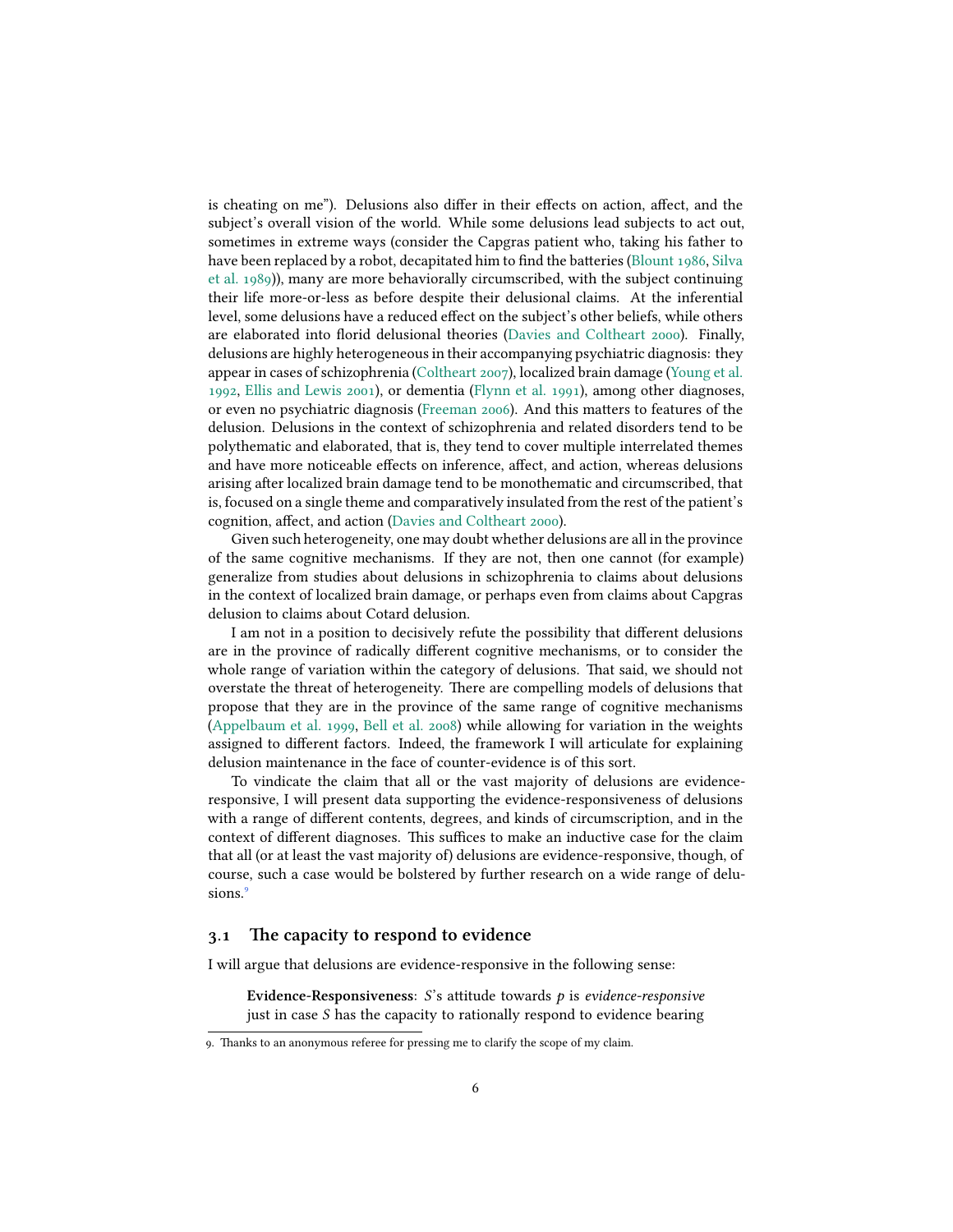In this sub-section, I will put forward key facts about the nature of capacities to rationally respond to evidence. This will put me in a position to explore whether people with delusions have such capacities with respect to their delusions.

Rationally responding to evidence consists in changing one's attitude in epistemically permissible ways when one receives evidence: for example, reducing one's degree of belief or abandoning a belief when one receives counter-evidence or increasing one's degree of belief when one receives supporting evidence (to an epistemically permissible extent). I will here remain neutral on what the epistemically permissible responses to evidence are, a subject of considerable disagreement in epistemology.

In the case of many delusions, there is a broad consensus that many patients' responses are *not* epistemically permissible: patients often fail to respond to counterevidence to their delusions in epistemically permissible ways. For example, there is wide agreement that one ought to abandon, or at least become less certain in, the claim that one's partner was replaced by an impostor when given evidence that the impostor looks exactly like their partner and can remember many shared life experiences, which Capgras patients often fail to do. It is on the basis of the claim that many of patients' responses to counter-evidence on their delusion are not epistemically permissible that we claim that delusions are evidence-resistant.

I will grant the standard view of what the epistemically permissible responses are in these cases, that is, I will grant that patients often respond in ways that are not epistemically permissible. This is a concessive move to proponents of the intractability view. If one were to claim that patients' interactions with seeming counter-evidence are epistemically permissible, it would follow trivially that delusions are evidenceresponsive. In fact, they would count as evidence-responsive in the strong sense that patients *actually appropriately respond* to relevant evidence when they have such evidence.

For the purposes of this paper, I will adopt a factive conception of evidence [\(Williamson](#page-34-6) [2002](#page-34-6)). On this conception, one's non-factive mental states (i.e. mere appearances) do not count as evidence. In other words, I will show that subjects with delusions have the capacity to respond to factive counter-evidence on their delusions. This is also a concessive move to the intractability view. Patients with delusions receive strange perceptual input, which plays a role in causally explaining their delusions (as I will discuss in  $\S_3$ . 3). It is therefore widely agreed (though rarely emphasized) that patients with delusions have the capacity to respond to non-factive evidence. Showing that they have the capacity to respond to factive evidence bearing on their delusions is more challenging. It is also more relevant to the debate about whether delusions are beliefs: the capacity to respond to non-factive evidence does not suffice to hook the delusion to shared reality, and therefore is not especially relevant to whether delusions are beliefs.

So far, I have elucidated what rationally responding to evidence bearing on  $p$  involves. I will now focus on the most important element of this conception of evidenceresponsiveness: the appeal to *capacities*.

I will start with some general facts about what having a capacity involves.<sup>10</sup> Hav-

on  $p$ .

<sup>10.</sup> My discussion here draws heavily on [Schellenberg](#page-33-7) [\(2018](#page-33-7))'s discussion of capacities.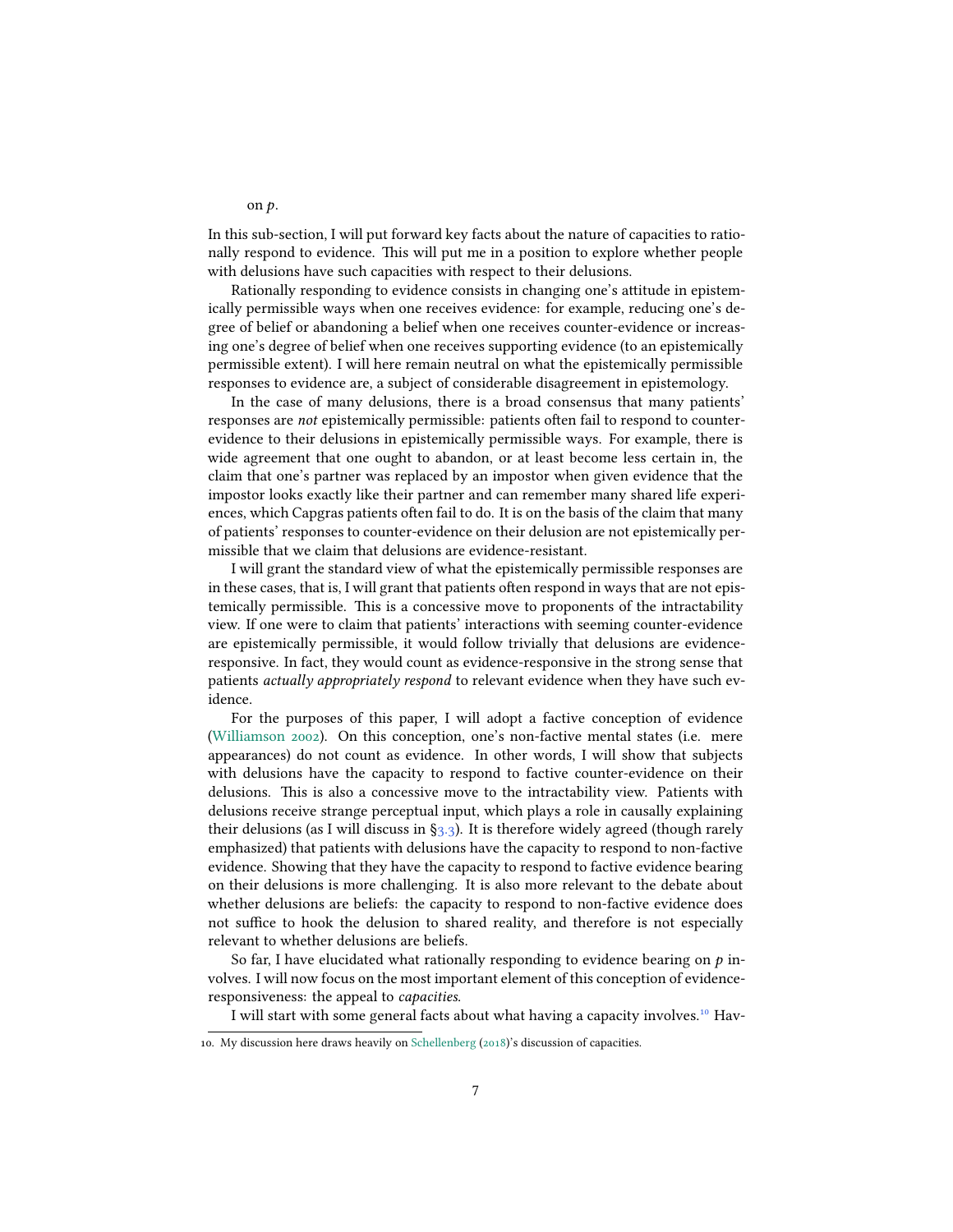ing the capacity to Φ does not imply that one Φs whenever one engages in the relevant activity, or whenever one tries to Φ. For example, having the capacity to run 10k in under 40 minutes does not imply that one always runs at that pace, and having the capacity to score a goal does not mean that every shot at the goal goes in. Indeed, as these examples illustrate, having a capacity does not even require one to succeed reliably, i.e. most of the time that one exercises that capacity.

Instead, having the capacity to  $\Phi$  involves successfully  $\Phi$ -ing in specific conditions that suit that capacity. For example, what matters to whether one has the capacity to run a 40-minute 10k is whether one does so when exerting serious effort, not injured, well-rested, highly motivated, and so on—even if one would fail to do so if a single one of these conditions is not met. Having the capacity to  $\Phi$  is a matter of satisfying counterfactuals of the form "If special conditions  $C$  were in place, then the subject would successfully Φ".

Applying these points to the capacity to rationally respond to evidence  $e$ , we can conclude that having that capacity does not require always responding to  $e$  when one has that evidence. Instead, having the capacity to respond to  $e$  involves satisfying the following counterfactual: if one were to receive evidence  $e$  in some set of special conditions, one would respond to  $e$  in an epistemically permissible way.

What are those special conditions? We are here dealing with a mental capacity: one which operates on mental states, and whose successful exercise consists in yielding a new set of mental states. As such, one would expect that factors internal to one's cognitive system could interfere with the successful exercise of such a capacity. For this reason, the special conditions in which one will rationally respond to evidence require the right sort of internal environment, one without internal tampering factors. Salient candidates for such tampering include exhaustion, cognitive biases, motivational factors such as the desire to hang on to a belief that is central to one's identity, and affective factors that cloud one's judgment. The special conditions under which someone who has the capacity to rationally respond to evidence  $e$  would actually do so are ones where such interfering mental factors are absent. Importantly, these conditions may routinely fail to be met in the actual world. The subject may be too tired or overwhelmed most of the time, or their motivational structure may make them hold extremely tightly to some of their beliefs.

The central upshot is the following: an attitude can both be evidence-responsive in the sense that the subject has the capacity to rationally respond to evidence bearing on its content, and evidence-resistant in the sense that the subject does not change their mind most of the time they receive counter-evidence. That will be the case whenever, for a given individual and attitude, the right conditions for the exercise of the capacity rarely occur in the actual world.

I will argue that this is precisely what we find with delusions: patients with delusions have the capacity to rationally respond to counter-evidence to their delusion but arerarely in the right (internal) conditions to respond to it. To do so, I will, in  $\S_{3,2}$ , appeal to empirical evidence to argue that subjects with delusions would appropriately change their mind in response to evidence bearing on the delusion in a range of conditions, and, in  $\S_3$ , explain—by appeal to factors that interfere with the exercise of such capacities—why they fail to rationally respond to counter-evidence in many real-world circumstances.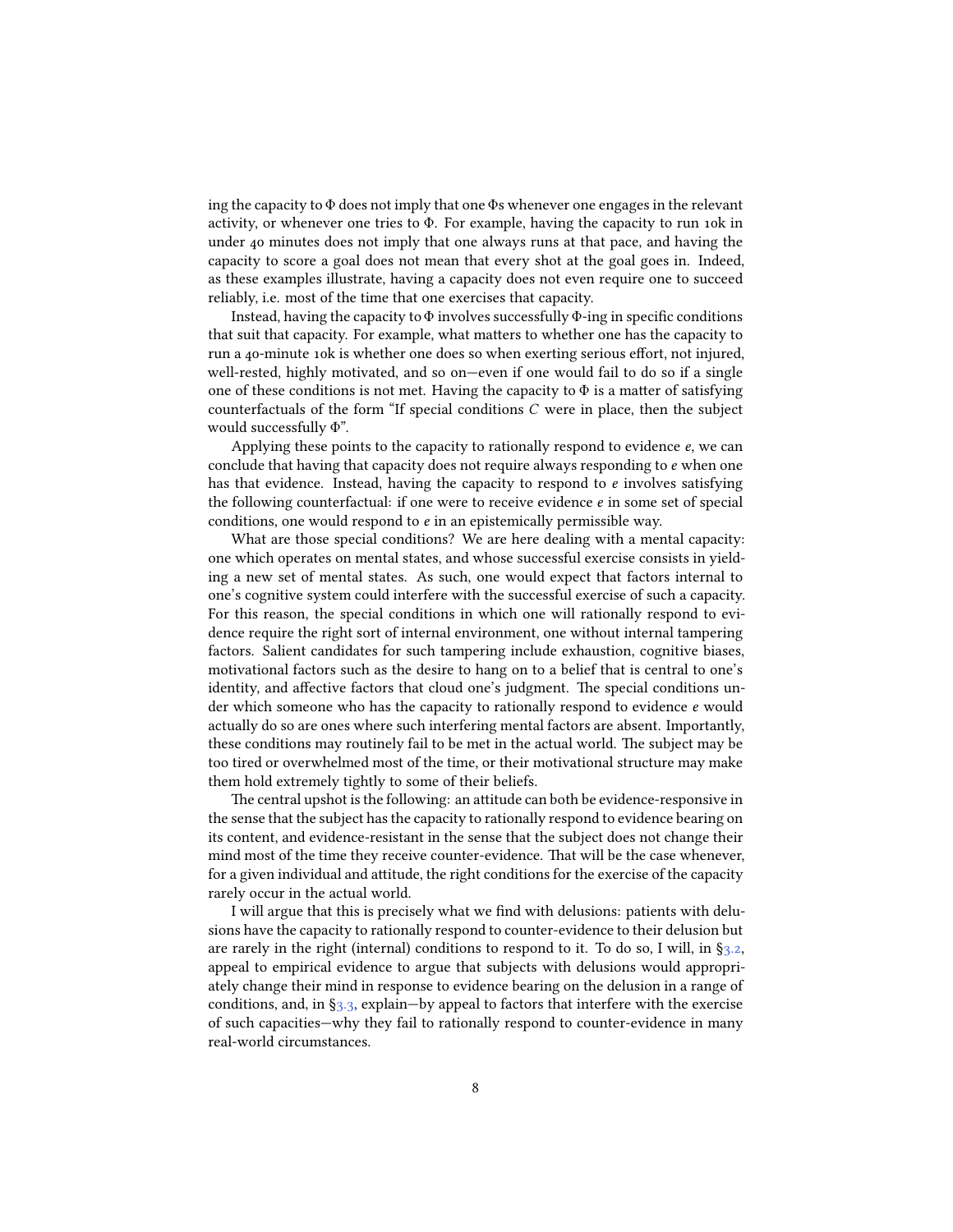## <span id="page-8-0"></span>**3.2 In support of the presence of evidence-responsiveness capacities in delusions**

In this sub-section, I will give reasons in favor of thinking that subjects have the capacity to rationally respond to evidence bearing on the content of their delusion. My focus will be on showing that that have the capacity to respond to *counter*-evidence. Their capacity to respond to supporting evidence is not commonly questioned.

#### **3.2.1 Characteristic interactions with counter-evidence**

Asdiscussed in  $\S$ [2](#page-1-0), much of the case for the intractability of delusions is based on patients' puzzling responses to evidence. I will now argue that these puzzling responses do not indicate the lack of the capacity to rationally respond to such evidence; in fact, they offer moderate support to the claim that patients have that capacity.

First, note that patients do not *dismiss* the evidence, but *incorporate* it, that is, make efforts to inferentially integrate the evidence with their delusion and background beliefs [\(Garety et al.](#page-30-4) [2001](#page-30-4)). This is often occluded in the philosophical literature on the topic, which highlights the fact that patients hold on to their delusion with tenacity while omitting or minimizing the fact that patients make efforts to accommodate the evidence.

Efforts to accommodate evidence can take different forms. Patients may state that they are an exception to generalizations, bite the bullet on implausible conclusions, or contrive stories that explain away the evidence. This case is illustrative:

We asked her during the period in which she claimed to be dead whether she could feel her heart beat, whether she could feel hot or cold and whether she could feel whether her bladder was full. J.K. said that since she had such feelings even though she was dead they clearly did not represent evidence that she was alive. She said she recognised this was a difficult concept for us to grasp and one which was equally difficult for her to explain, partly because the experience was unique to her and partly because she could not fully understand it herself. We then asked J.K. whether she thought we would be able to feel our hearts beat, to feel hunger and so on if we were dead. J.K. said that we wouldn't and that thisexperience was unique to her. ([Young and Leafhead](#page-34-1) [1996,](#page-34-1)  $158$ )<sup>11</sup>

This patient receives what looks like decisive evidence that she is not dead: her heart is beating, she can feel hot or cold, she can feel whether her bladder is full. She does not change her mind in response. But she does engage with the evidence. She recognizes that, in normal cases, this would entail that a person is dead. But, from her point of view, she *knows* that she is dead; so death must look different from usual in her case.

<sup>11.</sup> This is, of course, just one case. I do not here present data on what fraction of patients with delusions inferentially integrate the evidence in relevantly similar ways. The role of presenting case studies is to make vivid why certain kinds of behavior are indicative of the capacity to respond to counter-evidence. The pervasiveness of those kinds of behavior is a different matter. Thanks to an anonymous referee for pressing me to articulate the role of case studies in the argument.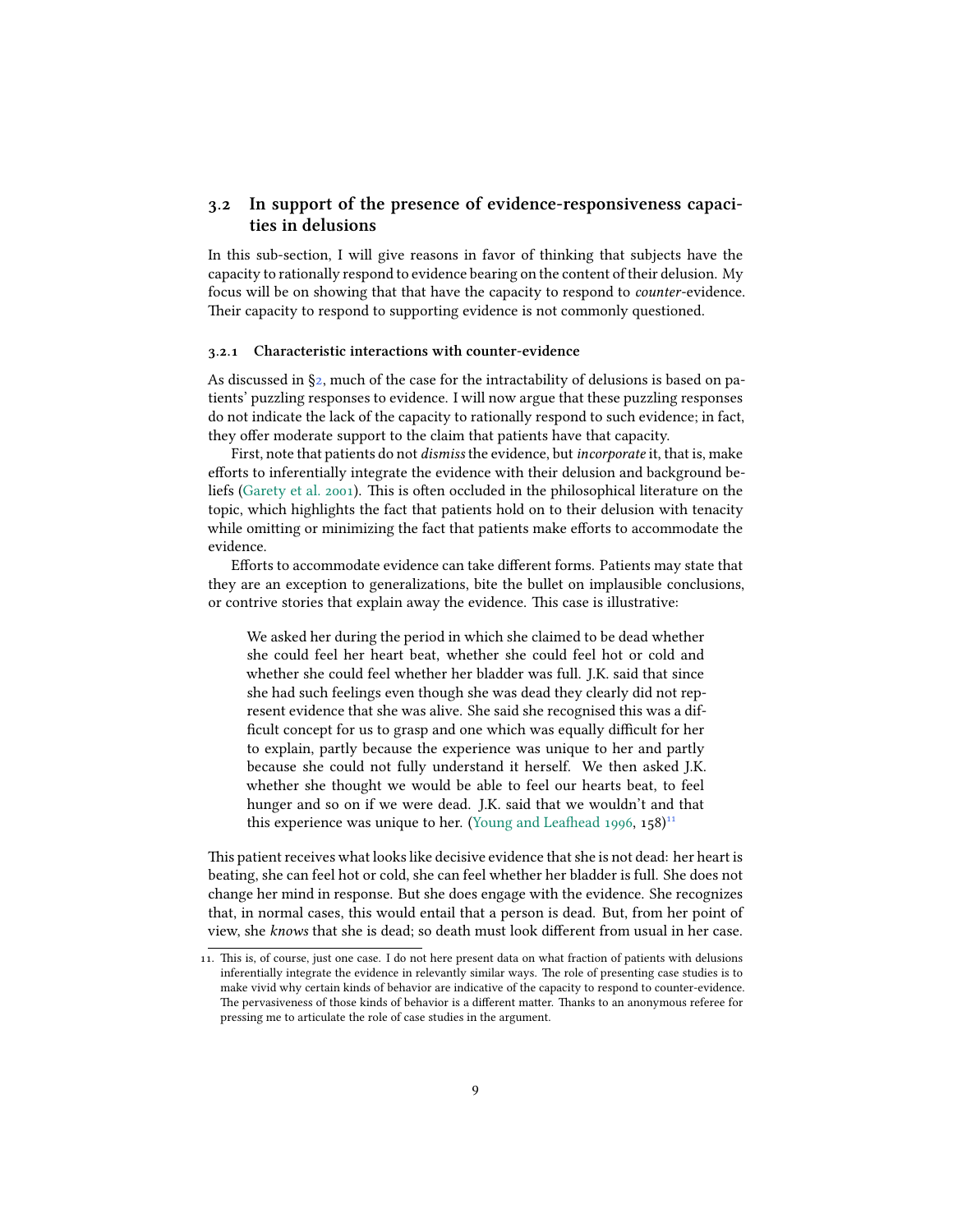This pattern of reasoning is recognizable. If you observed, or were told about, something that looks like a violation of the laws of nature but were *certain* of what you saw or heard, you might find yourself reasoning in an analogous way. You know what you saw (or that someone else saw it), so the laws of nature must have been violated in that instance. Arguably, belief in miracles is often supported roughly in these ways. More generally, the ways in which patients integrate counter-evidence through confabulations are similar to those of ordinary believers when they receive counter-evidence to cherished beliefs.

Such responses are rationally impermissible (or, at least, I will grant that they are). The fact that patients integrate counter-evidence with their beliefs in rationally impermissible ways does not imply that they have the capacity to integrate such evidence in rationally permissible ways. However, the similarities between these interactions with counter-evidence and others we witness in non-delusional cases are suggestive. To the extent that a capacity to respond to counter-evidence is present in the latter cases, it is plausible to think it is present in cases of delusion too.<sup>12</sup>

Further, patients often understand how the evidence they receive bears on the content of their delusions, that is, what the epistemically permissible responses would be. Here is a striking example:

E: Isn't that [two families] unusual?

S: It was unbelievable.

E: How do you account for it?

S: I don't know. I've tried to understand it myself and it was virtually impossible.

S: What if I told you I don't believe it?

E: That's perfectly understandable. In fact, when I tell the story, I feel that I'm concocting a story . . . it's not quite right, something is wrong.

E: If someone told you the story what would you think?

S: I would find it extremely hard to believe. I should be defending myself. [\(Alexander et al.](#page-27-3) [1979](#page-27-3))

This interaction shows that  $S$  understands how the evidence bears on their delusions, i.e. what the rationally permissible responses would be. If, as Ryle noted, "execution and understanding are merely different exercises of knowledge of the tricks of the same trade"([Ryle](#page-33-8) [1949,](#page-33-8) 55), then the same capacity is employed to judge responses to evidence and to produce such responses. Assuming such a connection between understanding and execution, the fact that the subject appropriately judges responses to evidence indicates that they have the capacity to respond appropriately.

A third characteristic aspect of how subjects with delusions interact with counterevidence consists in evidence-avoidance, motivated by strong discomfort provoked

<sup>12.</sup> Thanks to an anonymous referee for pressing me to clarify this point.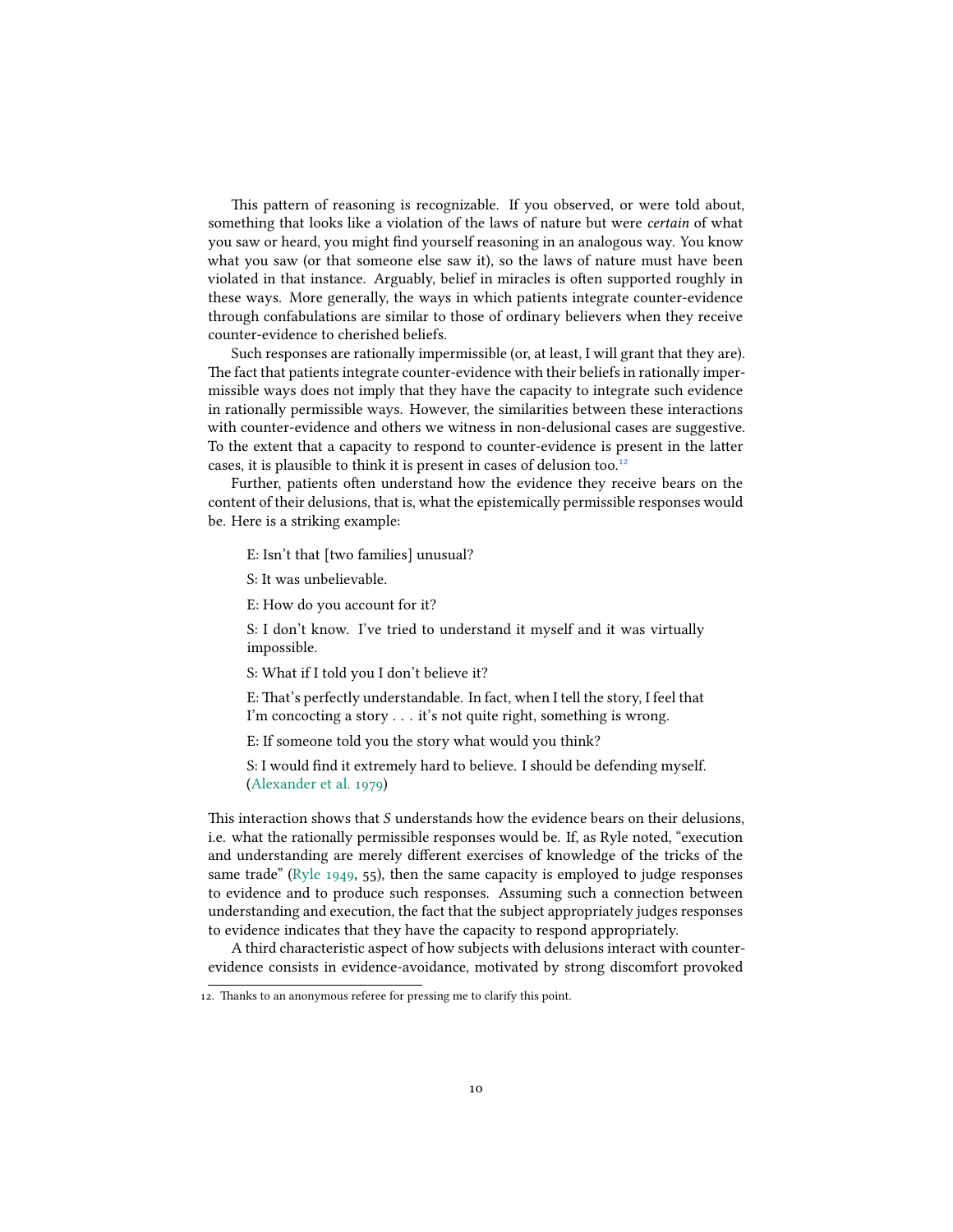by counter-evidence.<sup>13</sup> As Esme Weijun Wang writes about her stint with the Cotard delusion:

Being dead butted up against the so-called evidence of being alive, and so I grew to avoid that evidence because proof was not a comfort; instead, it pointed to my insanity. [\(Wang](#page-34-0) [2019](#page-34-0), 157)

This behavior looks remarkably similar to the evidence-avoidance we find in run-ofthe-mill confirmation bias, i.e. the ordinary tendency to seek out evidence friendly to one's current beliefs, and to avoid evidence against those beliefs [\(Klayman and Ha](#page-31-3) [1987](#page-31-3), [Klayman](#page-31-4) [1995,](#page-31-4) and [Nickerson](#page-32-2) [1998](#page-32-2)). For example, how different is it from avoiding AIDS testing when one fears one might test positive([Dawson et al.](#page-29-7) [2006,](#page-29-7) [Lerman](#page-31-5) [et al.](#page-31-5) [2002\)](#page-31-5)? In both cases, the subject avoids gathering evidence where the beliefs they would end up with, if they revised in accordance with that evidence, would be unpleasant ones (namely, beliefs that they have a serious illness).

One upshot is that delusion maintenance in the face of *available* evidence is sometimes a result of the patient failing to gather that evidence, and not of the patient failing to rationally respond to evidence they have. In other words, once we take into account evidence-avoidance, fewer instances of evidence-resistance—i.e. of failing to rationally respond to evidence one has—are left to explain.

Further, this kind of evidence-avoidant behavior is a sign of the capacity to respond to evidence. The reason is the following. Wanting to avoid revising beliefs one would end up revising if one acquired certain evidence is a good reason to avoid gathering it. This is sometimes explicitly recognized from a first-person perspective. For example, in his account of living with (and overcoming) grandiose and paranoid delusions, Robert Chapman writes that he "was afraid to check with reality for fear that [his] ideas might be deflated and [his] sense of having a useful and meaningful direction in pursuing these might be demolished."([Chapman](#page-28-6) [2002](#page-28-6), 547). In contrast, if one were not even able to respond to the evidence, gathering it would make no difference to what one believes. Evidence-avoidance would be puzzling for intractable attitudes.  $14$ 

<sup>13.</sup> Though it is hard to get statistics on just how common evidence-avoidance is in delusion patients, empirically well-supported models (e.g.[Freeman et al.](#page-30-5) [\(2001](#page-30-5))'s model, which focuses on persecutory delusions) ascribe evidence-avoidance a significant role in delusion maintenance. This suggests that it is a pervasive feature of delusions.

<sup>14.</sup> Note two complications. First, there is an alternative explanation that is compatible with full evidenceinsensitivity: perhaps subjects avoid gathering evidence because they don't want to receive evidence of their own evidence-insensitivity (thanks to Andy Egan for suggesting this alternative explanation). But this explanation is inferior to the one I propose. It imputes to subjects beliefs about the degree of evidence-sensitivity of their own beliefs. And it does not match the phenomenology of confirmation bias, which is one of wanting to avoid being forced into a view one dislikes, or first-personal descriptions like the ones above. Second, this does not establish that patients have the capacity to respond to evidence to a rationally permissible extent; perhaps they have the capacity to respond by adjusting to *some* extent in the right direction, but not to a rationally permissible extent (thanks to an anonymous referee for pointing this out). However, it does indicate that counter-evidence can have some substantial effects on patients, which sits poorly with the intractability assumption. I will shortly discuss some reasons why patients with delusions may fail to respond to evidence to a sufficient extent, while still adjusting in the right direction.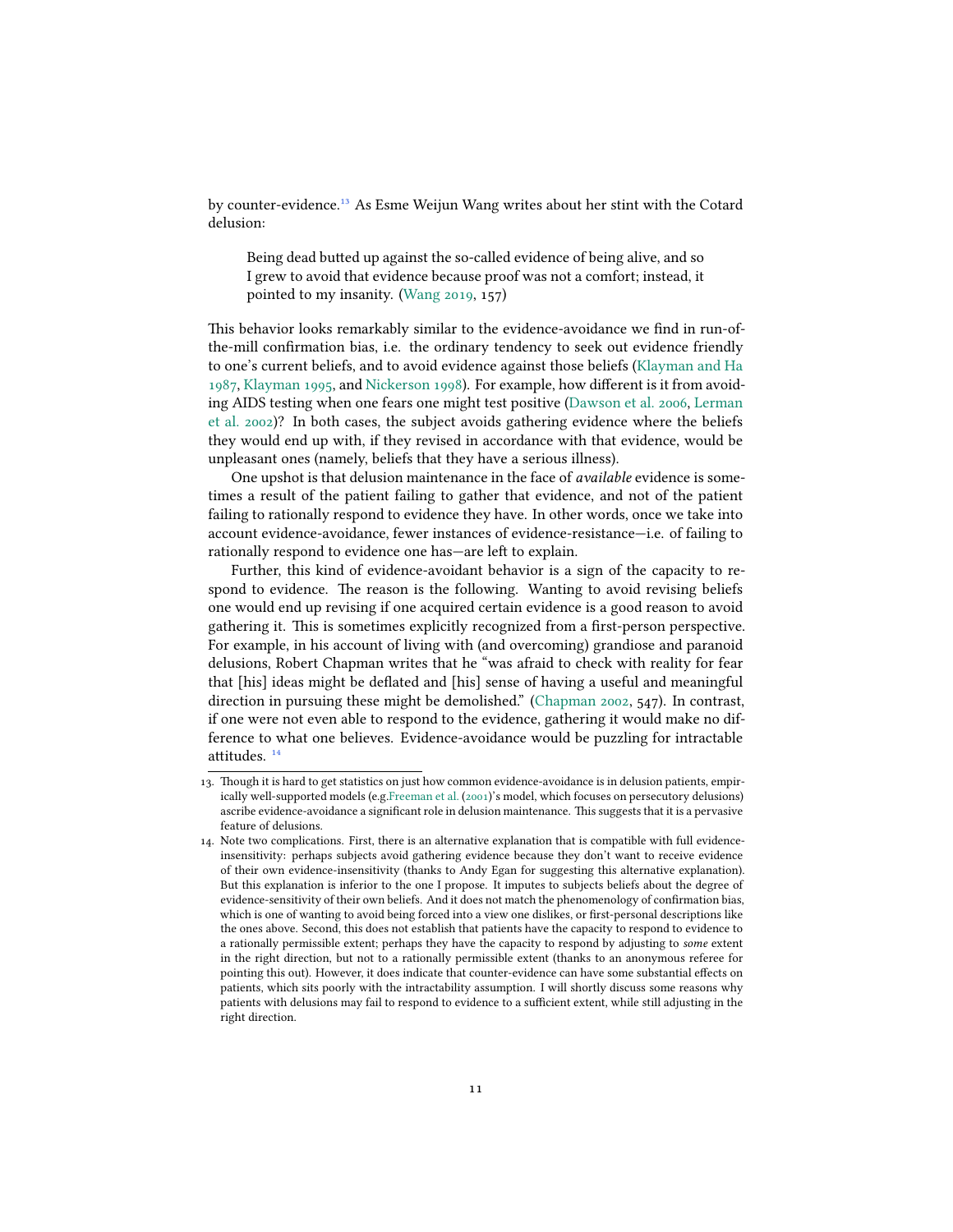#### **3.2.2 The bias against disconfirming evidence (BADE)**

A problem for the view that delusions are evidence-responsive is that people with delusions display a bias against counter-evidence (once they have gathered it). In this subsection, I will consider studies on this phenomenon and argue that this bias against counter-evidence is compatible with the capacity to rationally respond to counterevidence.

In a series of studies, Todd Woodward and collaborators have shown that people with schizophrenia([Moritz and Woodward](#page-32-3) [2006](#page-32-3), [Woodward et al.](#page-34-7) [2008](#page-34-7)) and with schizotypal traits [\(Woodward et al.](#page-34-8) [2007\)](#page-34-8), who are more likely to experience delusions, display a *bias against disconfirming evidence* (BADE): they adjust their beliefs to counter-evidence much less than other subjects.<sup>15</sup> This bias is restricted to strongly held beliefs([Woodward et al.](#page-34-7) [2008](#page-34-7)), but domain-general, that is, not restricted to delusional topics. The authors of these studies hypothesize that a BADE is a contributing factor to the maintenance of delusions [\(Woodward et al.](#page-34-9) [2006\)](#page-34-9).

These findings may seem hard to square with the capacity to rationally respond to such evidence. Indeed, the authors of these studies describe people with a bias against disconfirming evidence as "less *able* to revise false convictions in general" [\(Moritz and Woodward](#page-32-3) [2006](#page-32-3), 158) and "generally *impaired* in their ability to integrate disconfirmatory evidence" [\(Woodward et al.](#page-34-7) [2008,](#page-34-7) 268) (my italics).

In my view, these are inaccurate descriptions of the implications of these findings. A bias against disconfirming evidence does not imply lacking the capacity to respond to such evidence, as I will now argue.

First, given the domain-generality of the bias, and the fact that it is found in the non-clinical population, if a bias against disconfirming evidence implies lacking the capacity to respond to such evidence, lacking capacities to respond to counter-evidence would be widespread. People with schizophrenia and schizotypal traits, most of whom do not have delusions, would lack the capacity to respond to counter-evidence to all of their strongly held beliefs. This is a very strong, and *prima facie* implausible, claim.

Further,other facts about how these subjects interact with evidence are hard to square with lacking the capacity to respond to counter-evidence. They do as well as other subjects when it comes to responding to supporting evidence. They adjust their beliefs to some extent—just an insufficient one—in light of disconfirming evidence in the studies. And, in other contexts, they show a greater tendency to over-adjust to disconfirmatory evidence [\(Moritz and Woodward](#page-32-4) [2005\)](#page-32-4), so that a bias against disconfirming evidence is only manifest in some contexts. These facts sit awkwardly with the idea that they lack the capacity to rationally respond to counter-evidence. Instead, they suggest that these subjects have the capacity to respond to (both supporting and disconfirming) evidence on their beliefs, where that capacity is masked in *some* instances in which they receive counter-evidence to strongly held beliefs.

In fact, other work by the same team suggests a plausible explanation for the bias against disconfirming evidence that does not impute lacking the capacity to respond to counter-evidence. All of us—subject to this bias or not—are motivated to find ways of accommodating counter-evidence to our strongly held beliefs without abandoning them [\(Gilbert](#page-30-6) [2006,](#page-30-6) [Cooper](#page-28-7) [2007,](#page-28-7) [Harmon-Jones and Harmon-Jones](#page-30-7) [2007](#page-30-7)). Now, one

<sup>15.</sup> Thanks for an anonymous referee for bringing these studies to my attention.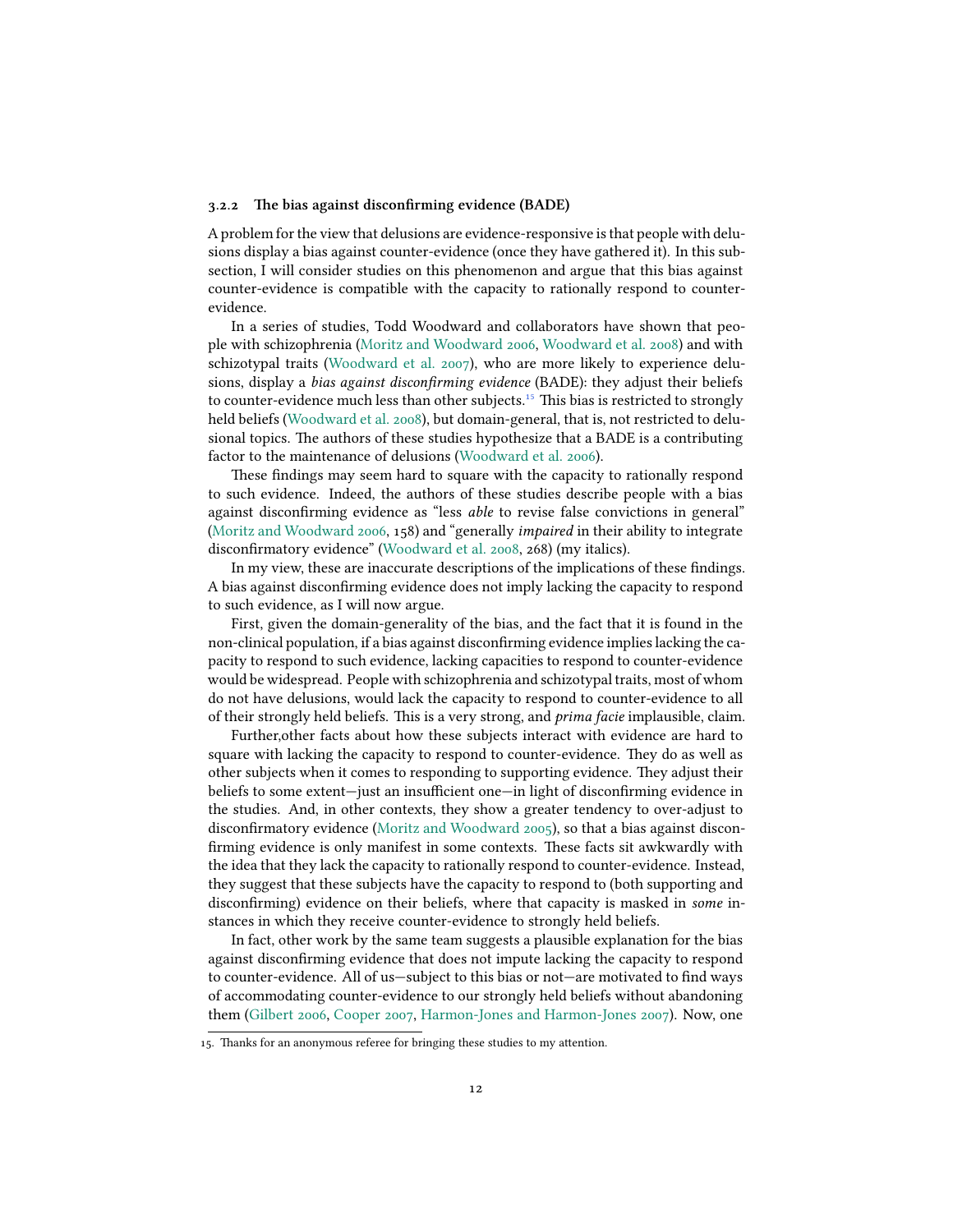would expect interpersonal and contextual variation in how many ways of accommodating counter-evidence one comes up with, i.e. in how many alternative explanations for that evidence (other than the falsity of one's cherished beliefs) one constructs. The more alternative ways of accommodating counter-evidence one can come up with, the less that evidence will seem to discredit one's strongly held beliefs.

We have reason to think that the very same subjects who display a bias against disconfirming evidence come up with more ways of accommodating counter-evidence. This is because they display a *liberal acceptance bias*: they tend to give high plausibility ratings to a wide range of alternative views, including views that common sense would immediately dismiss [\(Moritz and Woodward](#page-32-5) [2004](#page-32-5), [Moritz and Woodward](#page-32-4) [2005](#page-32-4)).<sup>16-17</sup>

Let's put these two points together. Like all of us, people who display a bias against disconfirming evidence are motivated to generate alternative explanations for that evidence. Due to their liberal acceptance bias, they will accept more of those as plausible than other members of the population. This leads them to adjust their beliefs to counter-evidence less, i.e. to display a bias against disconfirming evidence. From their perspective, the counter-evidence does not look decisive because it can be explained away in a wide range of ways.

If this is right, then we have a good explanation for the bias against disconfirming evidence that is compatible with people with this bias having the capacity to respond to counter-evidence to strongly held beliefs in rationally permissible ways. People with a BADE have the capacity to rationally respond to counter-evidence, but it is masked by (1) their motivation to hold on to those beliefs, which leads to generating more alternative explanations for the counter-evidence, and (2) a liberal acceptance bias, which makes them fail to rule out some of those explanations which common sense would exclude.

More strongly, one may think that, taking into account the wider range of alternative explanations they consider, people with a BADE respond rationally to counterevidence. Specifically, if one thinks that how confident one should be in a belief in the face of relevant evidence depends on the space of alternative explanations for that evidence of which one is aware, then displaying a BADE may be rational given the wider range of alternative explanations considered.

#### **3.2.3 Delusion remission and cognitive behavioral therapy**

So far, we have been looking at how the behavior of people with delusions when they do *not* change their mind in *prima facie* epistemically permissible ways in response to counter-evidence contains markers of the capacity to respond to evidence. But

<sup>16.</sup> One might worry that this just pushes intractability one step back, to the intractability of these alternative views: why do they accept views that common sense would immediately dismiss? But liberal acceptance does not require failing to respond to counter-evidence to these implausible alternatives. More plausibly, patients simply fail to *gather* such evidence, in that they may fail to retrieve it from memory and are likely not to receive such counter-evidence from their environment at the moment of acceptance.

<sup>17.</sup> These findings cohere with phenomenological descriptions of delusion in schizophrenia, which highlight disturbances in background or bedrock certainties [Rhodes and Gipps](#page-33-9) ([2008\)](#page-33-9), "a change in the totality of understandable connections"([Jaspers](#page-31-6) [1963](#page-31-6), 97), or "a mutation of the ontological framework of experience itself"[\(Sass and Pienkos](#page-33-5) [2013,](#page-33-5) 633) as factors in the formation and maintenance of delusions. One would expect such disturbances to be reflected in accepting options that common sense dismisses.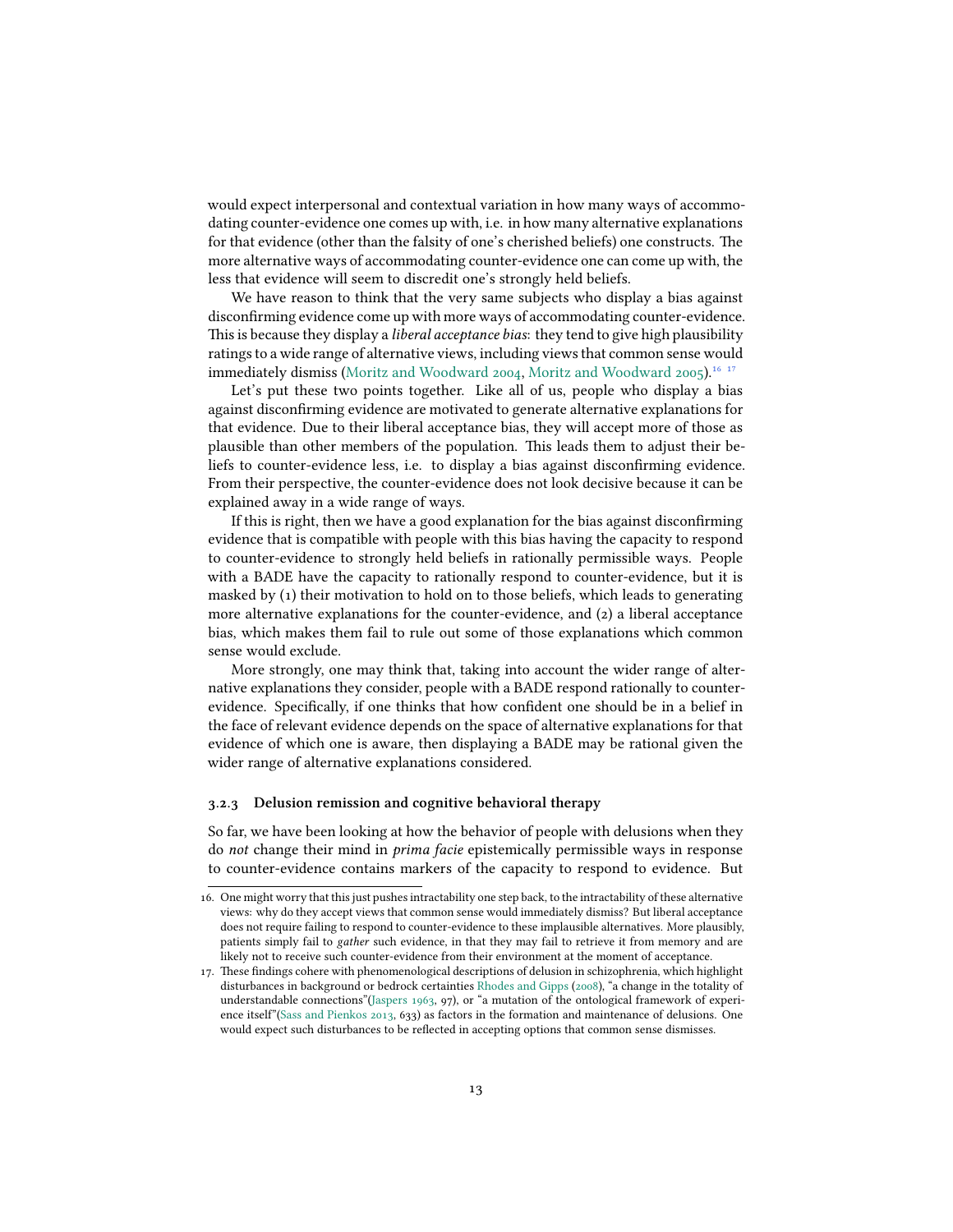patients sometimes abandon their delusions in response to counter-evidence or come to hold them less strongly. In this section, I will discuss such instances and consider their significance for whether delusions are evidence-responsive.

First, in some cases, the strength with which a delusion is held wanes in response to counter-evidence, with the subject eventually abandoning the delusion:

LU was asked whether she had ever seen a dead person before, and if so how she had known that the person was dead. LU responded that after her grandmother's death she had viewed her grandmother, and that she knew her grandmother was dead because her eyes were closed and she was motionless. LU acknowledged that the fact that she herself was moving and talking was inconsistent with the typical characteristics of dead people, and she subsequently expressed some uncertainty about her beliefs. Within a week of the initial neuropsychological assessment, her delusion appeared to have completely resolved. [\(McKay and Cipolotti](#page-32-6) [2007](#page-32-6), 353)

Giving LU evidence against the claim that she is dead leads her to, first, reduce the degree to which she felt certain of that claim, and then to abandon it altogether. This delusion is evidence-responsive: LU *actually responds* to counter-evidence to the delusion, and therefore trivially has the capacity to do so.

The fact that patients' confidence in their delusions varies also indicates that patients have and exercise capacities to rationally respond to counter-evidence. Conviction can vary even over the course of one day, with a predictor for reduced confidence being interactions with other people([Myin-Germeys et al.](#page-32-7) [2001](#page-32-7)). This may be because others provide counter-evidence to the delusion, suggesting that people with delusions are at least sometimes swayed by counter-evidence.<sup>1819</sup>

Further, delusions are typically not chronic conditions: they tend to be eventually abandoned, at least when they do not arise in the context of neurodegenerative disease. Once the delusion is in remission, subjects exercise (and therefore have) the capacity to rationally respond to evidence. It is unlikely that they lose this capacity during the delusional period and then re-acquire it. In such cases, "it is reasonable to assume that the neuroanatomical basis of… competence is unimpaired" [\(Gerrans](#page-30-2) [2001,](#page-30-2) 166).

Notably, first-personal descriptions of coming to abandon a delusion often emphasize the effects of considering counter-evidence. Consider these two cases, the first one of Capgras delusion remission, and the second one of remission of a range of persecutory delusions:

I've started going through it, and seeing what could possibly happen and what couldn't happen. That was wrong, that couldn't happen. Even though it has happened it couldn't. Mary couldn't suddenly disappear from the room, so there must be an explanation for it. The lady knows me way back. She could say things that happened 40 years go, and I

<sup>18.</sup> This study considers only patients with schizophrenia.

<sup>19.</sup> As seen in our discussion of the bias against disconfirming evidence, they are typically swayed to a lesser extent than people without schizophrenia. But, as discussed there, this is no objection to the claim that they have and exercise the capacity to rationally respond to evidence in such cases.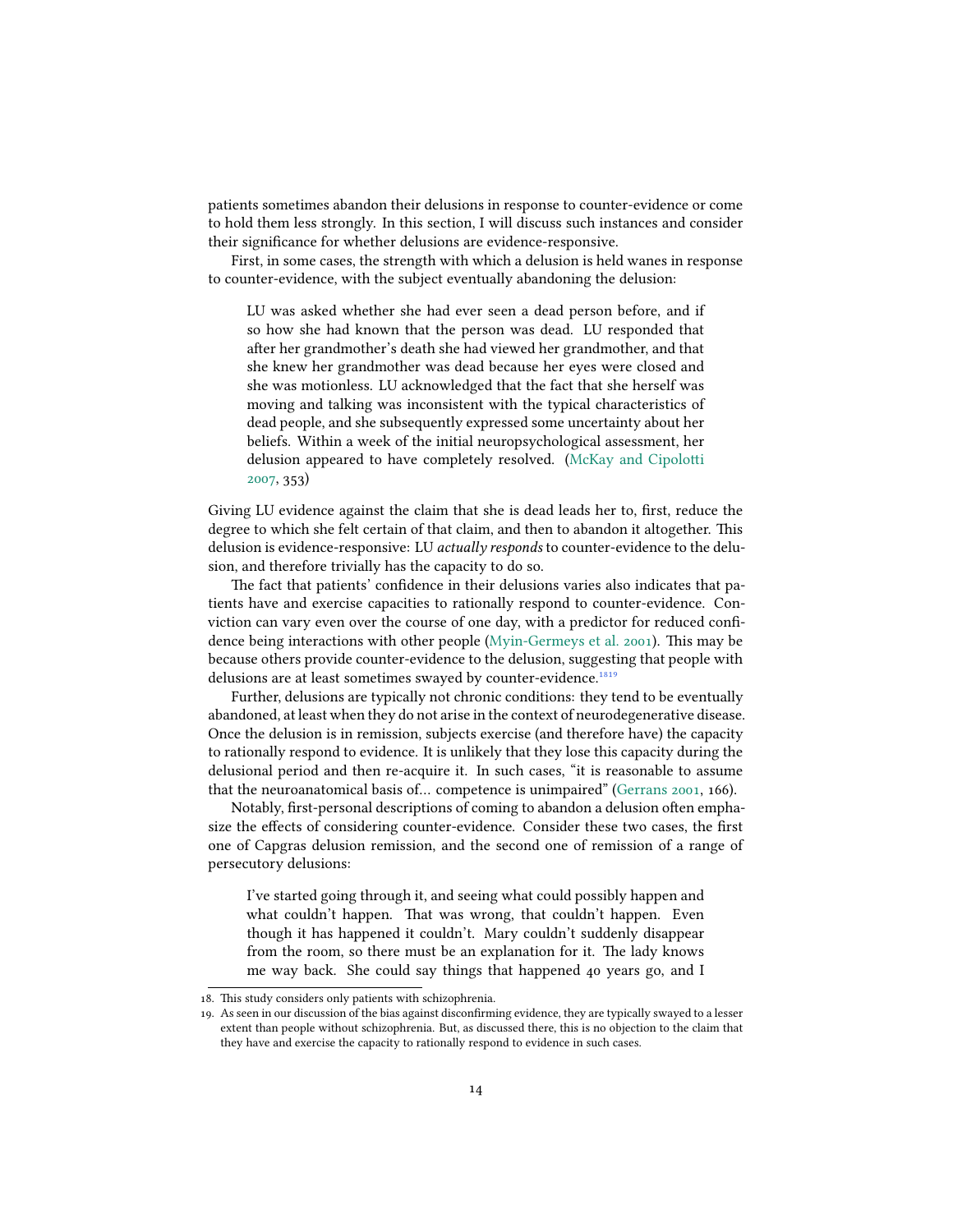wonder where she gets them from. … And then I worked it out and I've wondered if it's Mary all the time. It's nobody else. [\(Turner and Coltheart](#page-34-10) [2010](#page-34-10), 371)

When a delusion is stacked against a conscious awareness of reality and rationality, the delusion falls apart. While the delusive ideas disintegrate, their pretense is revealed. I put on my detective cap. I would test out arguments. I tried to develop the strongest arguments possible against the falsehoods. I made a list of all the rational alternatives that I could think of. I looked for evidence for what really was happening and what really wasn't happening. I asked myself, "How do I know this?" Did I actually see it or just a "sign" of it? Did I really hear it, or could I have misinterpreted what I heard? Did I smell, taste, or feel it? Did someone tell me this? Is most of my evidence beyond my senses or interpretations of signs and symbols? I tried to test reality in terms of the here and now transactions with other people rather than assuming what their supposed intentions were or predicting what would happen.[\(Chapman](#page-28-6) [2002,](#page-28-6) 551)

In cases of remission like these, patients respond to evidence (from their senses, testimony, and memory). Considering counter-evidence leads them to abandon their delusion. They have the capacity to respond to evidence, and successfully exercise it to abandon the delusion.

These first-personal descriptions are indicative of the fact that offering counterevidence has the potential to make the patient abandon the delusion. This lies behind the effectiveness of cognitive-behavioral therapy (CBT), which provides a particularly compelling case for the view that delusions are evidence-responsive. Cognitivebehavioral therapy directly guides the patient toward collecting and assessing evidence bearing on their delusion. It centers on changing patients' beliefs about events they have experienced so as to change their responses to those events. More specifically, it focuses on *cognitive restructuring*, i.e., on examining and challenging maladaptive thought patterns and helping the patient establish more adaptive ones([Dozois](#page-29-8) [and Dobson](#page-29-8) [2010](#page-29-8), 11) and on *reality testing*, that is, assessing whether beliefs fit the evidence and replacing distorted beliefs with more realistic ones([Kendall and Bemis](#page-31-7) [1983](#page-31-7)). The second quote on delusion remission above is illustrative of the process (though, remarkably, the patient himself designed and conducted the process).

Though the philosophical significance of cognitive-behavioral therapy has been insufficiently explored, doxasticists [\(Bortolotti](#page-27-7) [2009](#page-27-7) and [Bayne and Pacherie](#page-27-8) [2005](#page-27-8)) have appealed to it in arguing for the claim that delusions are beliefs. They argue that our theories of delusion ought to be consistent with best clinical practice, in which "the therapist treats the delusional patient as a believer of  $p$ , and he or she gently invites the patient to question whether  $p$  is the thing that ought to be believed" [\(Bayne and](#page-27-8) [Pacherie](#page-27-8) [2005,](#page-27-8) 185). Consistency with such practice, they argue, requires classifying delusions as beliefs, as opposed to claiming that the therapist is mistaken in their ascription.

Note that such a practice also involves the therapist assuming that the patient has the capacity to respond to counter-evidence: the therapist assumes that the patient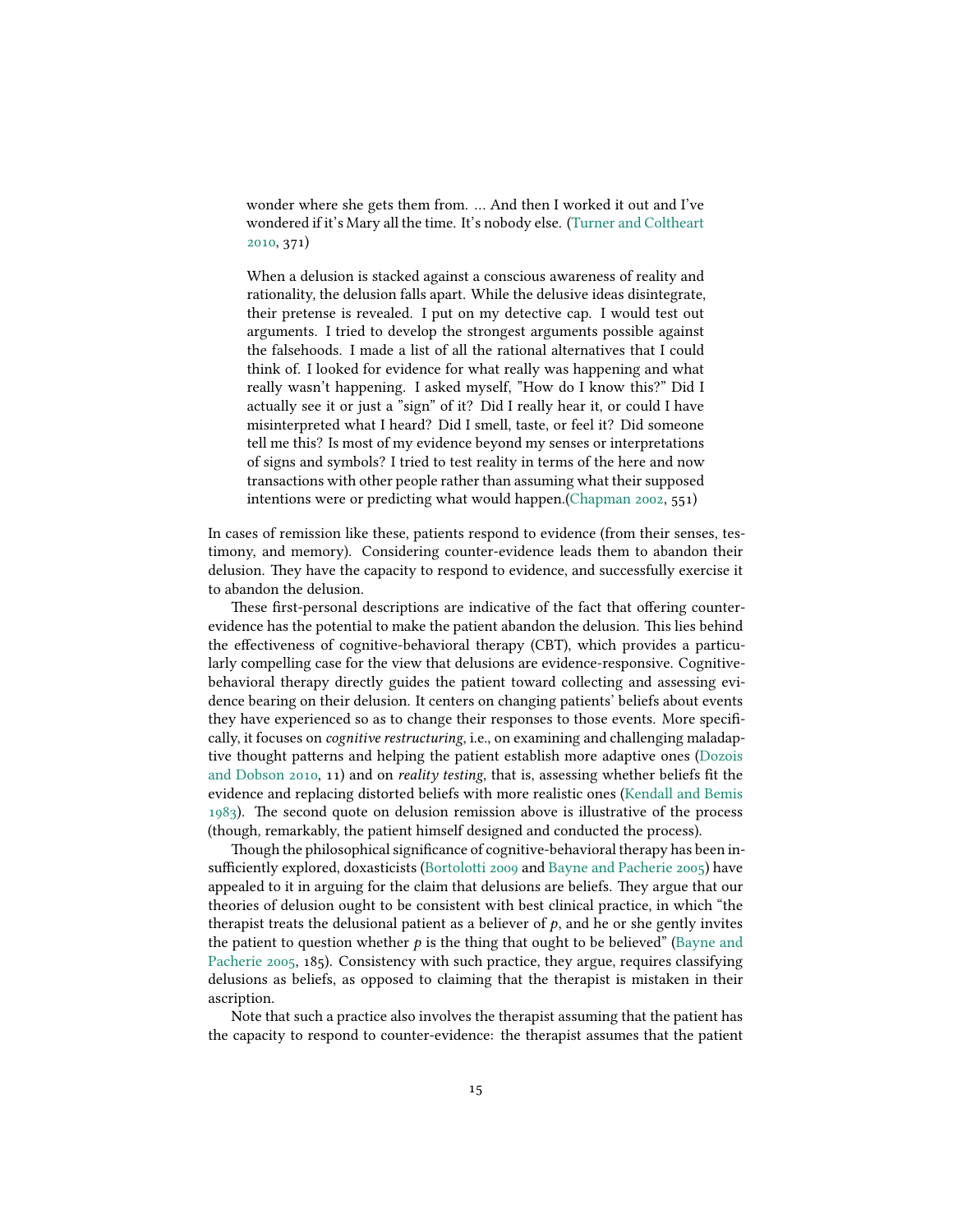can "question whether  $p$  is the thing that ought to be believed"[\(Bayne and Pacherie](#page-27-8) [2005](#page-27-8), 185) and abandon their belief that  $p$  if it is not. By the same token, then, doxasticists ought to accept the evidence-responsiveness of delusions. This is significant because, as we saw in  $\S$ 2, they endorse the intractability assumption.

The effectiveness of cognitive-behavioral therapy can be marshaled in an additional argument for delusional evidence-responsiveness. Specifically, the best explanation for successful instances of cognitive behavioral therapy involves the target attitudes being evidence-responsive. Successful CBT requires the patient to correctly assess the significance of the evidence they receive, and adjust their delusion and related beliefs accordingly. Properly guided by the therapist, the patient *actually responds* to counter-evidence, which establishes that they have the capacity to do so at that moment. The best explanation for this fact is that they had that capacity before entering the therapeutic context, but were failing to exercise it properly.<sup>2</sup>

CBT is effective as a treatment for delusions. Recent meta-analyses concur that "targeted individualized CBT for delusions and hallucinations is effective"([Lincoln](#page-31-8) [and Peters](#page-31-8) [2018;](#page-31-8) see also [Gaag et al.](#page-30-8) [\(2014\)](#page-30-8)). These studies cover both delusions in the context of schizophrenia and other clinical contexts.<sup>21</sup> They establish that therapeutic approaches with a "focus on cognitive reframing and reality testing" [\(Lincoln and](#page-31-8) [Peters](#page-31-8) [2018](#page-31-8), 67)-i.e., on getting patients to assess the content of the delusion based on evidence—are effective, exhibiting significant benefits on "subjective strength of conviction, reactions to and acting on beliefs" [\(Lincoln and Peters](#page-31-8) [2018](#page-31-8), 67). In other words, patients have been found to respond to evidence against their delusions by abandoning or reducing their credence in their delusions.

We have seen that, for cognitive-behavioral therapy to work on an attitude, that attitude must be evidence-responsive, and that CBT works on many delusions. The upshot is that many delusions are evidence-responsive.<sup>22</sup>

### <span id="page-15-0"></span>**3.3 Explaining delusional evidence-resistance**

In the last sub-section, I presented a wide range of reasons to think that delusions are evidence-responsive. Still, patients hold on to their delusions with a tenacity that seems hard to understand. They do not employ their capacities to respond to evidence often or easily. This requires explanation: what is keeping them from successfully exercising these capacities? Three families of factors are promising candidates for explaining evidence-resistance in delusions. These are continued strange experiences reinforcing the delusion, motivational factors, and automatic reasoning biases.

<sup>20.</sup> The alternative is that they acquire this capacity in therapy, but lacked it beforehand. This alternative implies deep changes to the patient's cognitive architecture over the course of a small number of therapy sessions, which is implausible.

<sup>21.</sup> For reviews that focus specifically on schizophrenia, and establish that CBT is effective in treating delusions in schizophrenia, see [Sarin et al.](#page-33-10) [\(2011](#page-33-10)) [Wykes et al.](#page-34-11) [\(2008](#page-34-11)) [Turkington et al.](#page-33-11) ([2006](#page-33-11)).

<sup>22.</sup> This result should not be over-stated. CBT is *relatively* effective as a treatment for delusions, but this is in part because delusions are still poorly understood, and, as a result, we lack highly effective treatments. Indeed, most of the effect sizes found are in the small-to-medium range([Gaag et al.](#page-30-8) [2014\)](#page-30-8), and there are many cases of delusions where this treatment does not work at all. That said, when it works, it is in part because the delusion is evidence-responsive. When it does not, this is likely due to the kinds of factors I will outline in §[3.3.](#page-15-0)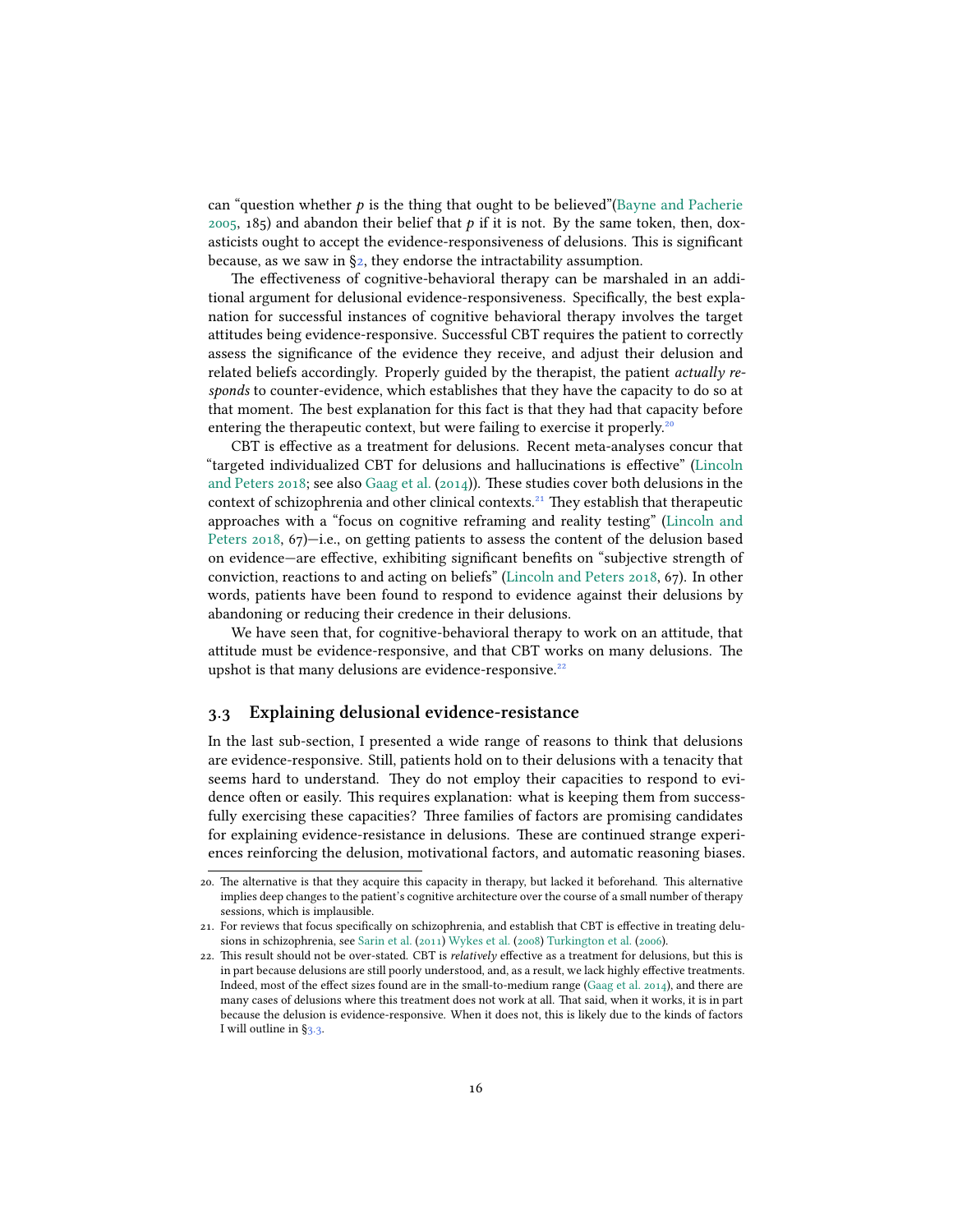In this section, I will show that these factors and their interaction with evidenceresponsiveness capacities can explain a wide range of evidence-resistant behavior in patients with delusions.

Take strange experiences. Many delusions are formed in response to strange experiences. For example, the best explanation for Capgras delusion ("My partner has been replaced by an impostor") formation appeals to a deficit in the visual processing of faces that is the mirror image of prosopagnosia.<sup>23</sup> In prosopagnosia, people lose the ability to recognize faces but still experience the affective responses they would usually have in response to the faces of loved ones, as measured by, for example, skin conductance tests [\(Bruce and Young](#page-28-8) [1986](#page-28-8)). Conversely, Capgras patients' facial recognition systems are intact, but they lack the usual affective responses they would have upon seeing loved ones([Ellis and Young](#page-29-9) [1990,](#page-29-9) [Ellis and Lewis](#page-29-5) [2001](#page-29-5)). This generates the sense that something is deeply wrong. It appears to the patient that something has changed in the person, and this needs accounting for. The view that they have been replaced by an impostor is a response to this abnormal experience.<sup>24</sup>

Though the strange experience does not suffice to explain delusion formation, it is widely agreed that it is a crucial causal factor.<sup>25</sup> Further, this is not a one-off experience. It is sustained by cortical damage that does not just go away. As a result, the patient's unsettling sense of unfamiliarity when looking at the face of a loved one is continually reinforced: whenever the Capgras patient looks at their loved one's face, they experience the same disturbing lack of affect. They *constantly* receive apparent evidence that supports their delusion. This comes into conflict with the actual evidence they get from talking with other people or recalling facts they know. Responding to that evidence in rationally permissible ways is difficult in the face of such strange private experiences. In other words, these strange experiences explain why exercising the capacity to respond to counter-evidence does not result in the abandonment of the delusion.<sup>26</sup>

To get a clear sense of the difficulty in abandoning a delusion in such circumstances, consider the following case of remission from anosognosia (the delusional

<sup>23.</sup> This explanation paradigmatically applies to cases of Capgras that occur without a schizophrenia diagnosis, but [Coltheart et al.](#page-28-9) [\(2007\)](#page-28-9) argue that it also extends to such delusions in the context of schizophrenia. Similar explanations in terms of localized brain damage causing perceptual distortions have also been explored for other monothematic delusions.

<sup>24.</sup> This brief explanation omits many points of disagreement about Capgras formation. For example, some accounts hold that the first step in delusion formation is not a conscious experience but the mere lack of an autonomic response([Coltheart](#page-28-10) [2005](#page-28-10)). And some hold that the patient *endorses* the experience of seeing their partner as an impostor([Bayne and Pacherie](#page-27-12) ([2004\)](#page-27-12)), instead of adopting it as an *explanation* for the experience that something is off in the interaction [\(Maher](#page-31-9) ([1999\)](#page-31-9), [Stone and Young](#page-33-12) ([1997\)](#page-33-12)). Others still think that the perceptual effects we find in Capgras are the result of a top-down disturbance [\(Campbell](#page-28-11) ([2001\)](#page-28-11): the experience is the result of the delusion, and not the other way around. Which of these views is correct is an interesting question, but it does not affect the point that delusion formation involves a strange experience, which is the key point for my purposes.

<sup>25.</sup> Most theorists agree that there are other factors involved in the formation of the delusion, such as a deficit in hypothesis evaluation([Coltheart](#page-28-2) [2007](#page-28-2)), reasoning biases such as the tendency to jump to conclusions ([Garety and Freeman](#page-30-9) [1999\)](#page-30-9), a liberal acceptance bias [\(Moritz and Woodward](#page-32-5) [2004](#page-32-5), [Moritz and Wood](#page-32-4)[ward](#page-32-4) [2005\)](#page-32-4), or a bias toward privilege explanatory adequacy (i.e. privileging how well the experience is explained by the hypothesis over how probable the hypothesis antecedently is([McKay](#page-31-10) [2012](#page-31-10))).

<sup>26.</sup> See [Corlett et al.](#page-28-12) [\(2009\)](#page-28-12) for an account of delusion maintenance that emphasizes the role of such reinforcement.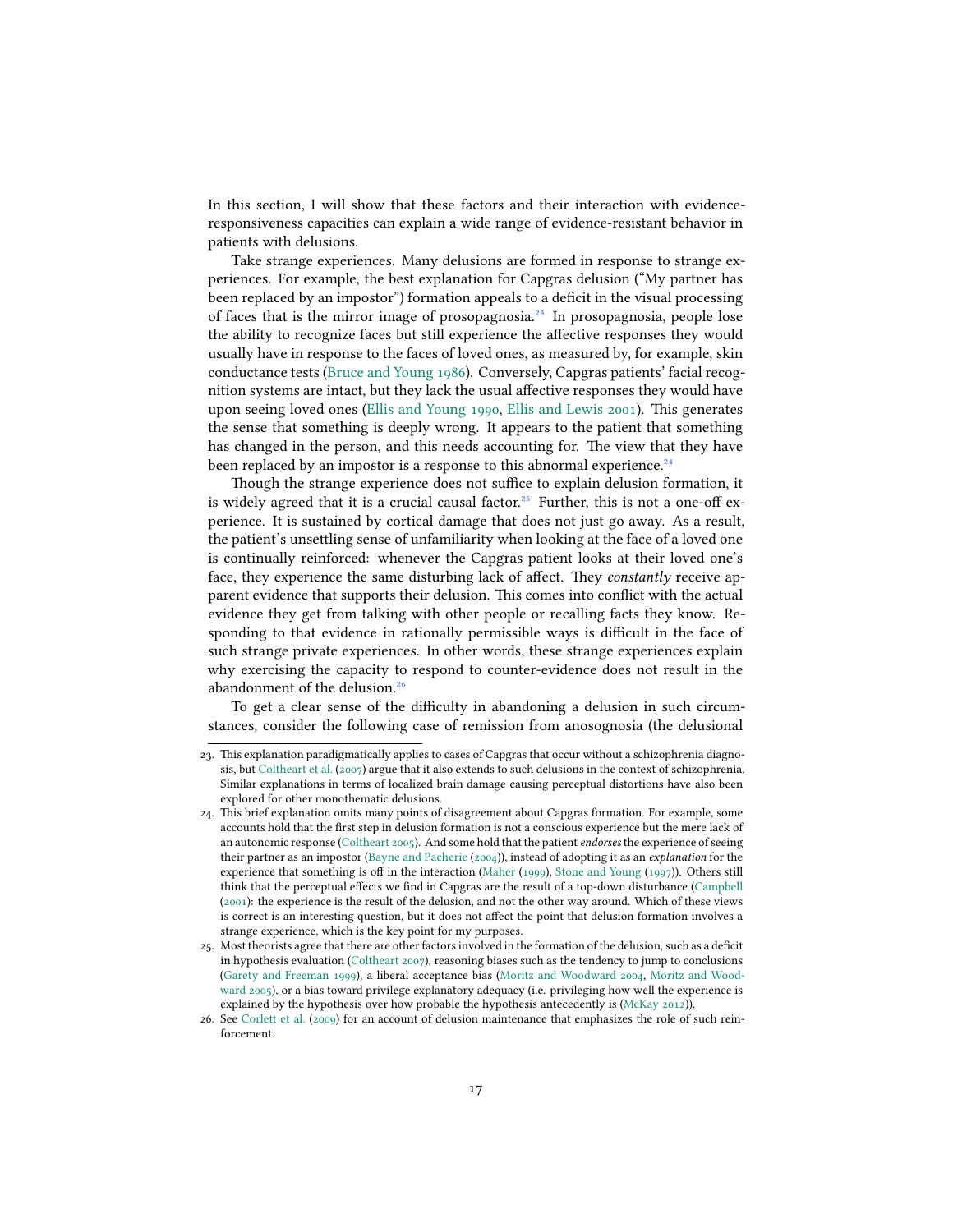failure to acknowledge illness or impairment [\(Davies and Davies](#page-29-10) [2009](#page-29-10))):

E: What was the consequence of the stroke?

HS: The left hand here is dead and the left leg was pretty much.

HS: (later): I still feel as if when I am in a room and I have to get up and go walking… I just feel like I should be able to.

E: You have a belief that you could actually do that?

HS: I do not have a belief, just the exact opposite. I just have the feeling that sometimes I feel like I can get up and do something and I have to tell myself 'no I can't'.([Chatterjee](#page-28-13) [1996](#page-28-13), 227)

The patient believes that his left leg is paralyzed: he knows he had a stroke that left him paralyzed on the left side of the body. That said, he still experiences an inclination towards the delusional claim that he can move around as before the stroke. This inclination seems to partly result from strange, illusory perceptual experiences of their paralyzed limb moving as intended, where these experiences result from the impairment of sensation, attention, and motor control [\(Davies and Davies](#page-29-10) [2009](#page-29-10)). It takes continued suppression and monitoring efforts for the patient not to be taken in by this powerful feeling. Given this fact, it is not surprising that patients sometimes temporarily become less certain of their delusion when given evidence against it, but then return to strongly believing it.

Following the philosophical literature on delusions, I have so far focused on the role of strange experiences in monothematic delusions that result from localized brain damage. But the same point applies to delusions characteristic of schizophrenia. They also appear to be partly formed and sustained by abnormal perceptual experiences. Due to dopamine deregulation, patients with schizophrenia attribute salience inappropriately to internal and external stimuli [\(Kapur](#page-31-11) [2003\)](#page-31-11). This results in a strange experience of the world writ large (as the phenomenological tradition has long recognized), one characterized by a sense of tension and hidden meaning [\(Fuchs](#page-30-10) [2005,](#page-30-10) [Sass](#page-33-5) [and Pienkos](#page-33-5) [2013\)](#page-33-5). Again, this sense of strangeness and significance is continually reinforced in each and every perceptual experience, coming into conflict with evidence received via testimony or memory.

Strange perceptual experiences, then, are an important factor in explaining why people with delusions maintain them in the face of counter-evidence, despite having the capacity to respond to such evidence. That said, not all people with delusions have such strange experiences([Bell et al.](#page-27-11) [2008](#page-27-11)). Such experiences cannot be the only factor masking evidence-responsiveness capacities.

Motivational factors (such as the desire to hang on to a pleasant delusion or a compelling explanation for one's strange experiences) are another such factor. The role of motivational factors in delusion has long been recognized. Indeed, traditional psychodynamic theories of delusion formation held that these were formed exclusively due to motivational factors. Such theories claim, for example, that delusions of persecution are part of a defense mechanism to avoid attributing negative events to oneself, and that Capgras delusion arises to make sexual desire for an inappropriate target (e.g. a parent) acceptable.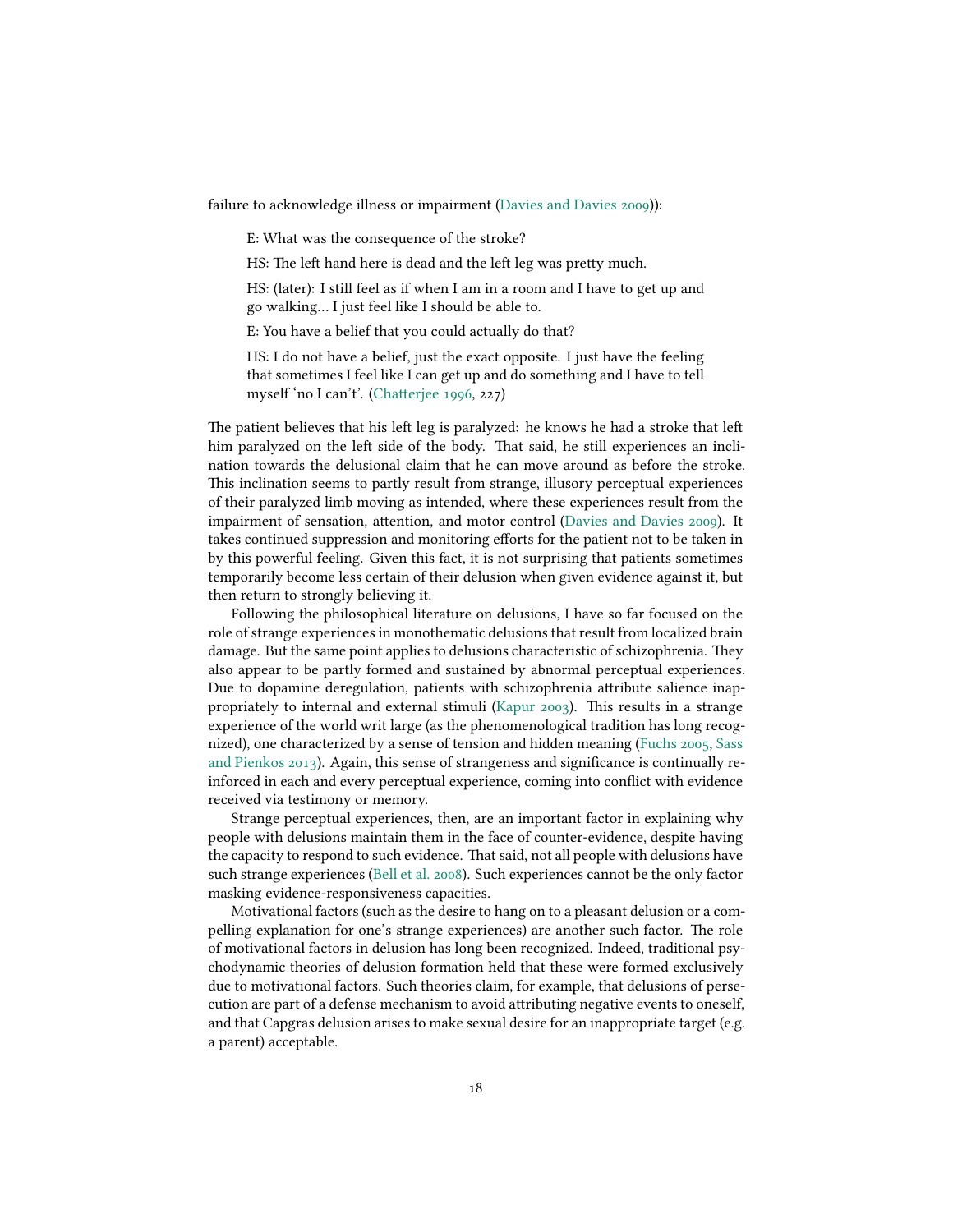These views do not hold up to scrutiny, given evidence of brain damage, anomalous experiences, and reasoning biases and deficits in delusions. Nonetheless, it remains very plausible that motivational factors play some role in the maintenance of delusions, helping explain why subjects' evidence-responsiveness capacities do not lead to revision in the face of counter-evidence.

This is especially plausible when it comes to delusions with a content that is selfaggrandizing—such as delusions of grandeur, or erotomania—or simply more positive than evidence warrants—such as anosognosia or the reverse Othello syndrome (the delusion that one's partner continues to be faithful, despite overwhelming evidence to the contrary). Sophisticated motivational accounts of such delusions have been developed (e.g. [Ramachandran](#page-32-8) [\(1996\)](#page-32-8)'s account of anosognosia). Similarly, persecutory delusions seem to be maintained in part because attributing negative events to external causes allows the patient to avoid negative beliefs about the self([Bentall et al.](#page-27-13) [2001](#page-27-13)).

The basic idea here—explored in detail in accounts that see self-deception and delusion as overlapping—is that holding on to such views supports one's self-esteem or self-image, motivating the subject to maintain them. $27$  This inclines the subject to process evidence in biased ways, confabulating [\(Turnbull et al.](#page-33-13) [2004](#page-33-13)) and more generally finding elaborate ways of fitting counter-evidence by adjusting some of their other beliefs.

The role of motivational factors is not restricted to positive delusions. As cognitive dissonance theory([Festinger et al.](#page-29-11) [1956,](#page-29-11) [Devine](#page-29-12) [1994](#page-29-12), [Cooper](#page-28-7) [2007](#page-28-7), [Harmon-Jones](#page-30-7) [and Harmon-Jones](#page-30-7) [2007](#page-30-7)) tells us, receiving counter-evidence to our beliefs (positive or not) has negative valence. We are motivated to alleviate cognitive dissonance by reestablishing coherence among our beliefs, now including the counter-evidence. How we do so depends on the centrality of the beliefs under attack: the more central or strongly held they are, the more likely we are to alleviate dissonance while maintaining those beliefs.

Two facts about delusions, regardless of whether their content is positive, should make us expect patients to be highly motivated to maintain them. First, delusions provide an explanation for an unusual experience, without which the patient would feel at sea in the world.<sup>28</sup> Second, in the case of delusions, admitting that one is wrong is admitting that something has gone seriously amiss with one's cognition, a conclusion that would likely ravage one's self-esteem. For these reasons, as seen in the discussion of the bias against disconfirming evidence above, we should expect patients to expend significant effort at generating alternative explanations for counter-evidence to their delusions. In this way, motivational factors would contribute to delusion maintenance by leading patients to come up with a wide range of ways of accommodating counter-evidence.

Finally, successfully exercising one's capacity to respond to evidence can be effortful, requiring one to overcome or suppress automatic reasoning biases. Where such biases are operative, one will fail to rationally respond to evidence, despite having

<sup>27.</sup> See the essays in [Bayne and Fernández](#page-27-14) [\(2010](#page-27-14)) for discussion of the relationship between delusion and self-deception.

<sup>28.</sup> [Freeman and Garety](#page-30-11) ([2004\)](#page-30-11) argue that this is an important factor in the maintenance of persecutory delusions.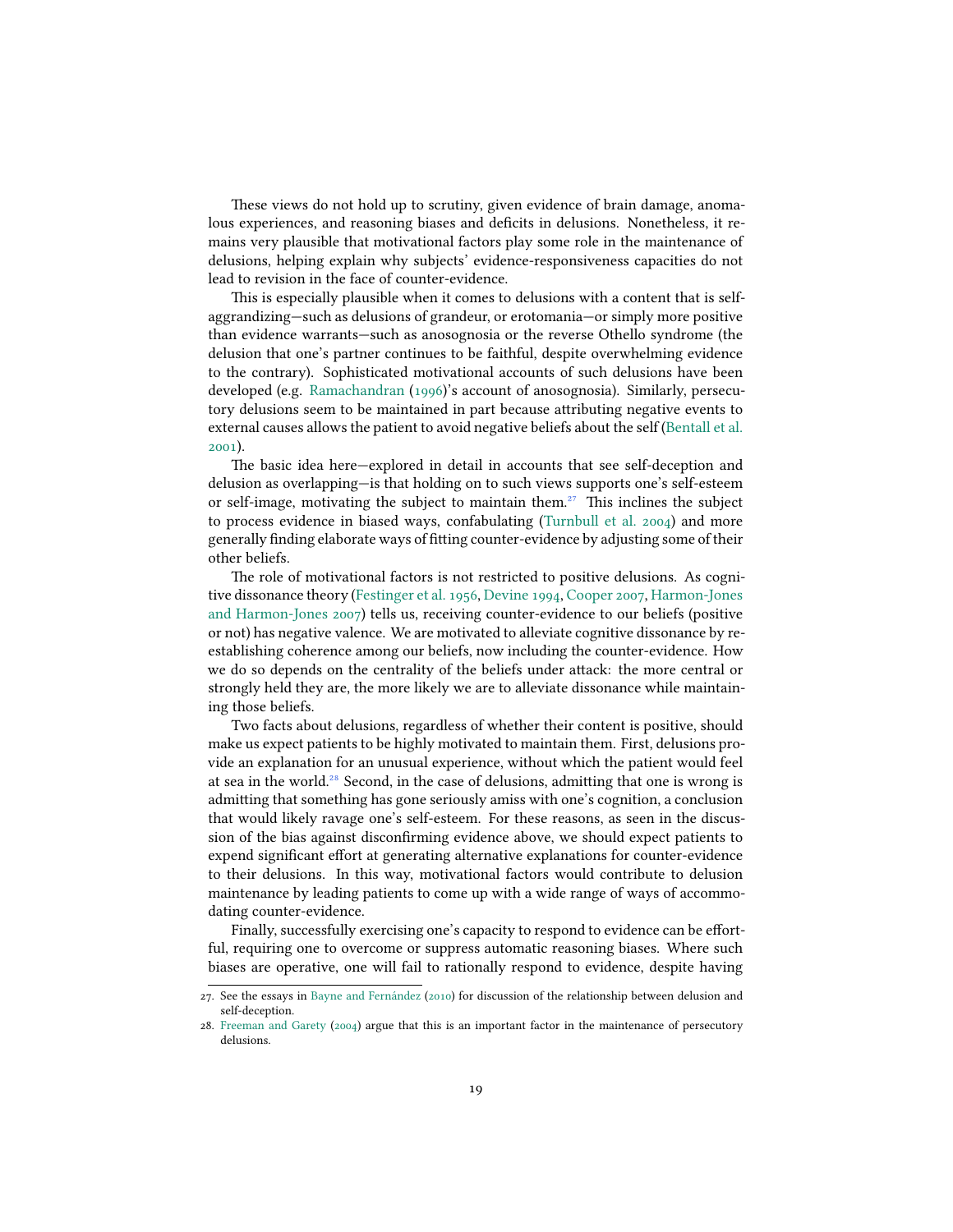the capacity to do so. Reasoning biases function as masks on the subject's cognitive capacities: they are "thinking distortions and processing preferences rather than performance deficits and limitations of mental capacity"([Moritz and Woodward](#page-32-9) [2007](#page-32-9), 619). In other words: exhibiting reasoning biases does not imply that one lacks the capacity to reason rationally, only that exercising that capacity will require effort to overcome or suppress those biases.

As seen, people with delusions exhibit several reasoning biases (including attribution biases, the tendency to jump to conclusions, and a bias towards observational adequacy) to a greater extent than control subjects([Broome et al.](#page-28-14) [2007,](#page-28-14) [Garety and Free](#page-30-9)[man](#page-30-9) [1999,](#page-30-9) [McKay](#page-31-10) [2012](#page-31-10)). To respond to evidence, they will need to suppress these biases, which is cognitively effortful and requires motivation. Indeed, training subjects to identify such cognitive biases in their thinking, and to come up with strategies for avoiding them (metacognitive training), is an effective treatment for delusions [\(Moritz](#page-32-9) [and Woodward](#page-32-9) [2007,](#page-32-9) [Moritz et al.](#page-32-10) [2014](#page-32-10)). This indicates that such cognitive biases are a factor in delusion maintenance, functioning as masks on evidence-responsiveness capacities. And it indicates that these are not permanent masks, but can be removed with sufficient effort and motivation, allowing patients to successfully exercise their evidence-responsiveness capacities.

In sum, we have reason to think that subjects with delusions have the capacity to respond to counter-evidence on their delusion  $(\S_3, z)$ . This capacity can be masked by continued strange experiences, motivational factors, and cognitive biases, in which case the delusion stays in place, or does not sufficiently change, in the face of counterevidence  $(\S_3, \S_3)$ . However, when they employ that capacity in the absence of masking factors, the result is a rationally permissible change of mind in response to the evidence. This is what we see when subjects become less confident in the content of their delusion in the face of counter-evidence, when CBT succeeds, and in cases of evidence-responsive remission more generally.

# **4 Implications of the View that Delusions are Evidence-Responsive**

## <span id="page-19-0"></span>**4.1 Implications for the anti-responsiveness and anti-doxasticism arguments**

The claim that delusions are evidence-responsive bears directly on the debate on the nature of delusions and belief outlined in [§2.](#page-1-0) As we saw there, both proponents of the Anti-Responsiveness and Anti-Doxasticism arguments hold that delusions are intractable, that is, not evidence-responsive, and rely on this claim as a central argumentativehinge. The discussion in  $\S_3$  $\S_3$  shows that this view is false: delusions are evidence-responsive. We can therefore simultaneously hold the two following views:

**The Evidence-Responsiveness View of Belief**: Belief is constitutively evidence-responsive, i.e. if  $S$  believes that  $p$ , then  $S$  has the capacity to rationally respond to evidence bearing on  $p$ .

**Doxasticism**: Delusions are beliefs.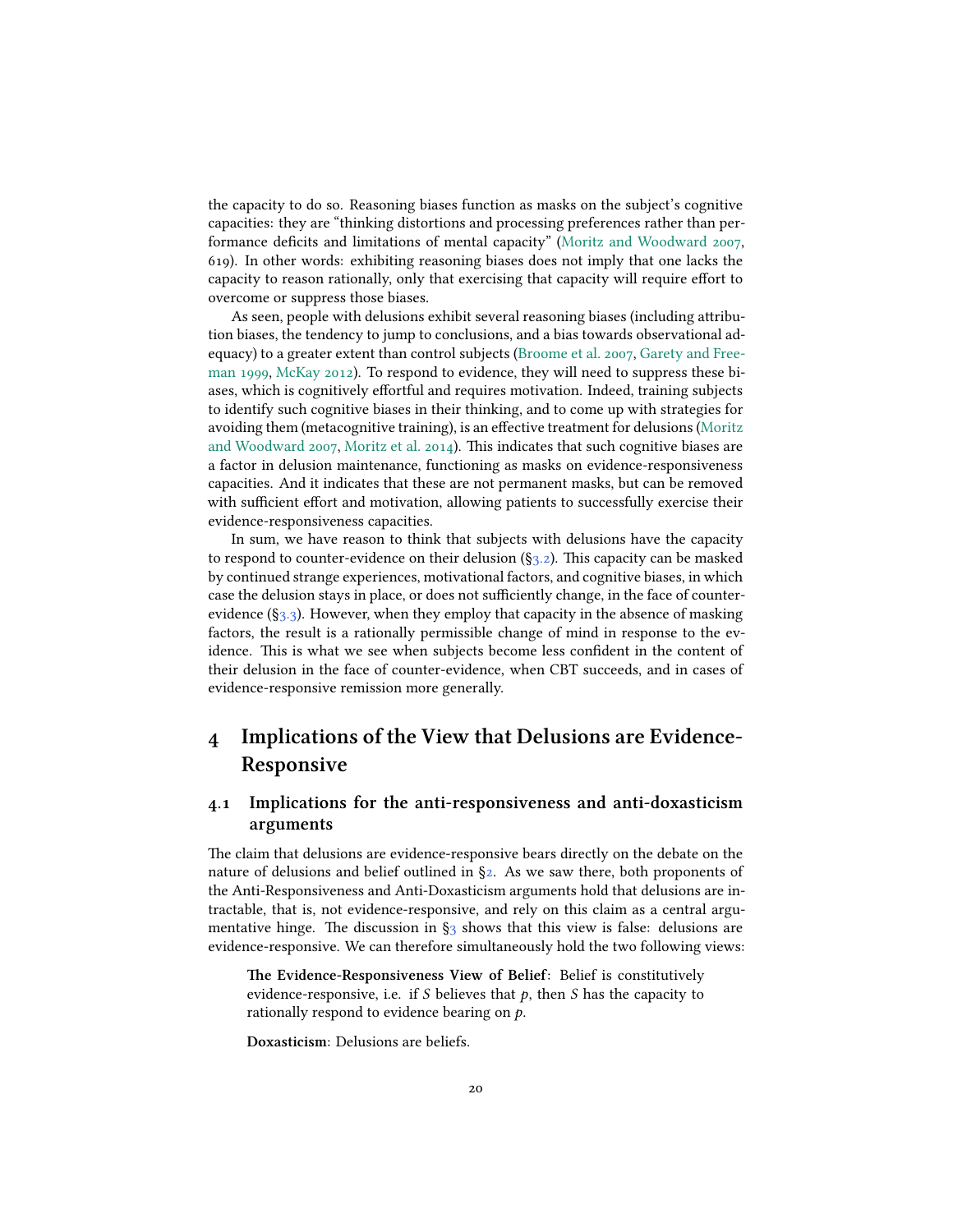It follows that the Anti-Responsiveness Argument does not go through: delusions do not provide a counterexample to the claim that belief is constitutively evidence-responsive. Similarly, the Anti-Doxasticism Argument fails: the evidenceresponsiveness of beliefs does not militate against the claim that delusions are beliefs. We can have our evidence-responsive cake and eat it too.

One might argue that this is too quick—for two reasons. The first has to do with the scope of the claim that delusions are evidence-responsive: to dissolve the debate I would need to show conclusively that all delusions are evidence-responsive, and I have not done so. The second has to do with the sense of evidence-responsiveness at stake: participants in the initial debate, this objector claims, meant evidence-responsiveness in a stronger sense. I will consider these in turn.

First, the scope objection. As I mentioned at the beginning of  $\S$ <sub>3</sub>, I cannot decisively show that *all* delusions are evidence-responsive, but only make an inductive case for that claim by considering data on a wide range of delusions. However, given delusional heterogeneity (in etiology, accompanying diagnoses, degree of circumscription, and content, among others), the worry remains that the results I present do not generalize to all delusions. Now, suppose that I have established that many or most delusions are evidence-responsive, but that there remain some that are not. Why not think that the very same debate arises again for this smaller subset of intractable delusions, with the Anti-Responsiveness side arguing that they provide a counterexample to the view that belief is constitutively evidence-responsive and the Anti-Doxasticism side arguing that they are not beliefs? And, if so, how does my argumentin  $\S_3$  $\S_3$  help with this debate?<sup>29</sup>

Against this, given that I present data supporting the evidence-responsiveness of delusions with a wide range of different contents, degrees, and kinds of circumscription, and accompanied by a range of different psychiatric diagnoses, I think that we can legitimately conclude (through an inductive argument) that all delusions are evidence-responsive. Delusional heterogeneity in actual evidence-responsiveness is the result of different masks on evidence-responsiveness capacities.

Of course, the claim that all delusions are evidence-responsive relies on an inductive argument, so there may be delusions to which these findings do not generalize. But the burden of proof is on the opponent to present such cases. In other words, it is not clear if there is space left for the same debate to arise over a smaller subset of delusions. There is, to be sure, space for debates about how to classify imaginary cases, and to use thought experiments to probe the limits of belief. But this is a different debate, one that runs parallel to debates on delusions. This paper is not meant to refute every possible counter-example to the evidence-responsiveness view of belief resulting from thought experiments.

But let's grant the objector that there are some intractable delusions. It is not clear that this would generate the same debate we saw. This is because few if any doxasticists hold that *all* delusions are beliefs: for instance, as Elisabeth Pacherie and Tim Bayne note, they "certainly do not intend to argue that all delusional states are beliefs"([Bayne and Pacherie](#page-27-8) [2005](#page-27-8), 179). For this reason, it is not clear that doxasticists would feel compelled to claim that these marginal cases are beliefs and use them to

<sup>29.</sup> Thanks to Christopher Willard-Kyle for pressing me on this point.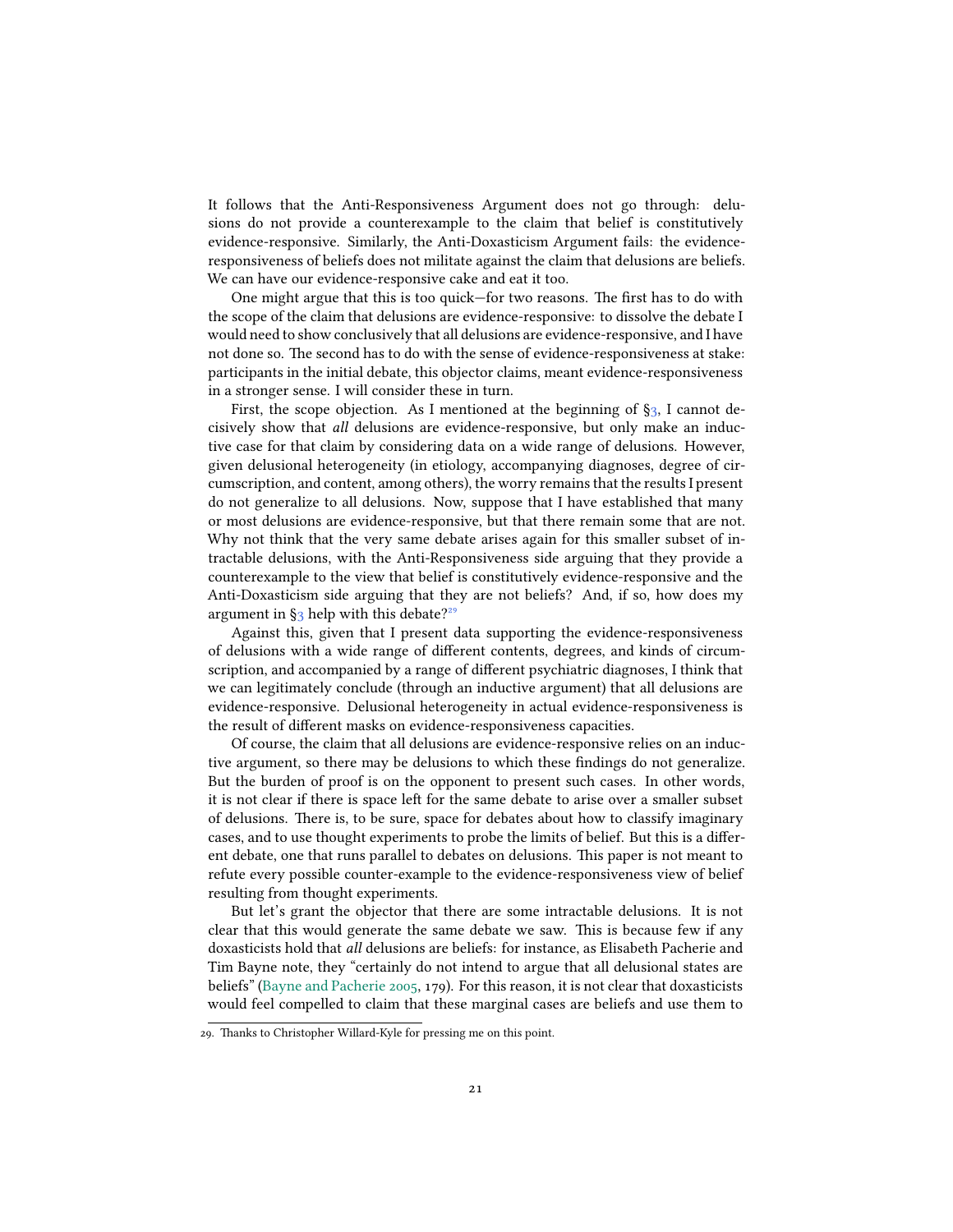argue against the evidence-responsiveness view of belief. Indeed, the existing debate in the literature focuses precisely on the kinds of cases I consider in  $\S_3$ , so it is fair to say that my discussion in that section advances the debate by showing that those are cases where we detect evidence-responsiveness (against the assumption made by both sides).

The second objection is that, in claiming that delusions are evidence-responsive in thecapacities sense articulated in  $\S_3, 1$ , I have just changed the subject. Participants in the initial debate meant something else by "evidence-responsiveness", namely, rationally responding to counter-evidence most of the time, and it is no resolution of the debate to change the topic.

In response, grant that many participants in the debate spell out evidenceresponsiveness along such lines. Most explicitly, Lisa Bortolotti's arguments (in [Bortolotti](#page-27-5) ([2005a\)](#page-27-5), [Bortolotti](#page-27-6) [\(2005b\)](#page-27-6), and [Bortolotti](#page-27-7) [\(2009\)](#page-27-7)) have as their target what she calls "the background view" of rationality constraints on belief, according to which belief requires an overall background of rationality. On the background view, "if deviations from norms of rationality are too widespread, then the ascription of beliefs is compromised"([Bortolotti](#page-27-5) [2005a,](#page-27-5) 20). Applying this view of rationality constraints to evidence-responsiveness, her target is the view that people rationally respond to counter-evidence on their beliefs most of the time.

I agree that we ought to reject this view. As [Bortolotti](#page-27-7) ([2009](#page-27-7)) notes, we do not even need to appeal to delusions to establish this point. We often fail to rationally revise many ordinary beliefs—including political beliefs, beliefs one cherishes, and prosaic beliefs about the goodness of our own everyday decisions—in the face of counterevidence.<sup>30</sup>

However, this does not settle things in favor of the Anti-Responsiveness side. Proponents of the Anti-Responsiveness Argument take themselves to be attacking the most promising version of a connection between evidence-responsiveness and be- $\text{left.}^{31}$  If I am right, then they are not attacking the most promising version of this idea. The version I propose is more promising, given that, unlike the ones they consider, it can accommodate data on delusion maintenance and provides a framework in which to theorize about the interaction between evidence-responsiveness, perceptual experience, motivational factors, and cognitive biases.

Similarly, proponents of the Anti-Doxasticism Argument aim to "protect the idea of essentially rational belief from attack;"[\(Currie and Jureidini](#page-29-13) [2001](#page-29-13), 161), and not specifically the idea that beliefs adjust to the evidence in rational ways most of the time. The appeal to capacities for evidence-responsiveness offers a new tool to defend that general idea. The Evidence-Responsiveness View of Belief, spelled out in terms of capacities, makes belief essentially rational in the sense that it is part of the nature of belief that beliefs are underwritten by evidence-responsiveness capacities; in other words, that, in the absence of interfering factors, beliefs are rationally updated in response to counter-evidence. This is compatible with a range of powerful interfering factors to such updating, as we saw in  $\S$ 3.3. For this reason, as I argued in  $\S$ 3, belief being essentially rational in this sense is compatible with delusions being beliefs.

<sup>30.</sup> See [Mandelbaum](#page-31-12) ([2019](#page-31-12)) for compelling defense of this claim.

<sup>31.</sup> Indeed, sometimes they explicitly consider other versions of the idea. See [Bortolotti](#page-27-7) [2009,](#page-27-7) 18–21.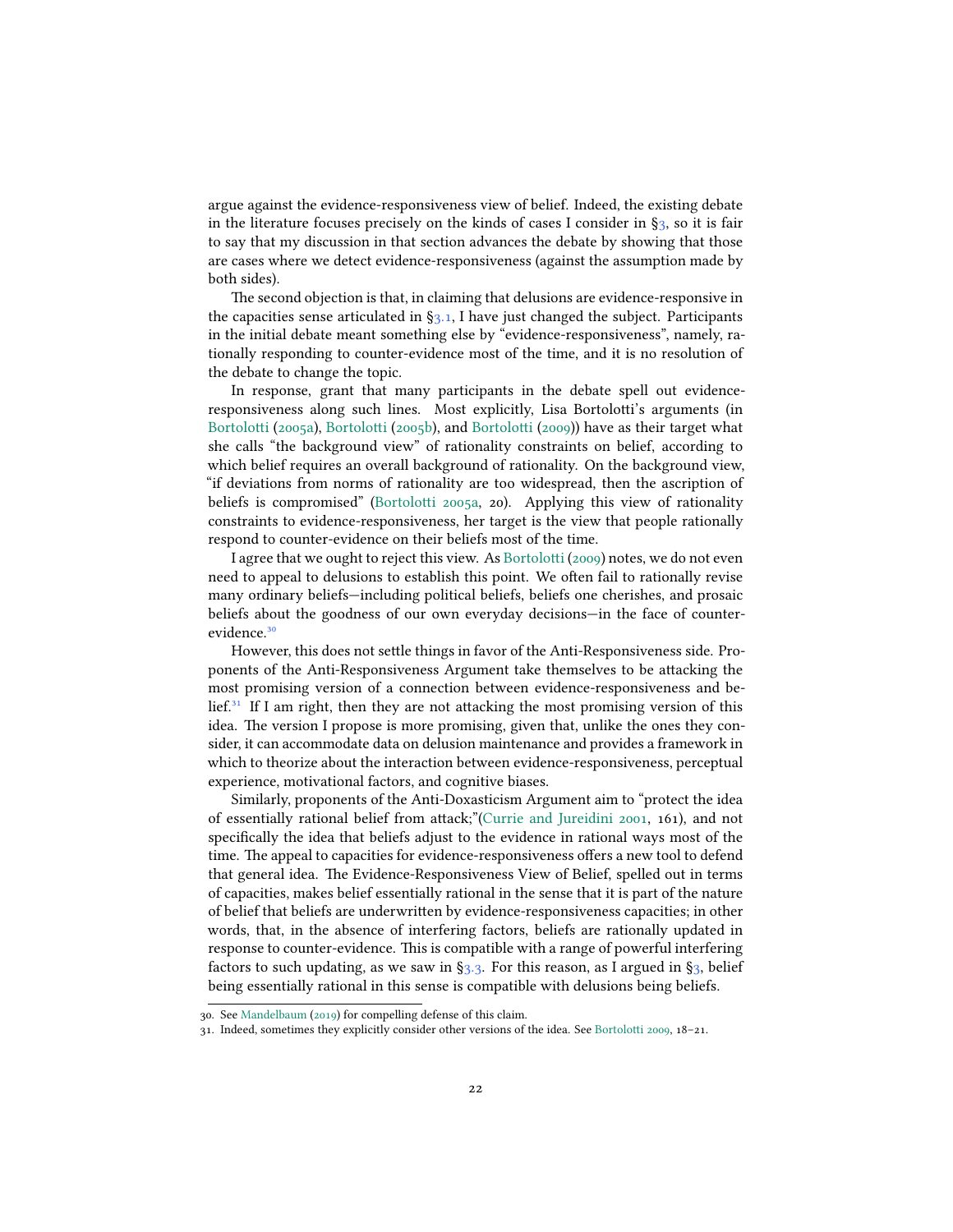The notion of evidence-responsiveness I propose therefore allows us to make compatible two attractive and otherwise jointly untenable positions: the traditional view that there is some connection between believing and rationally responding to evidence,and the claim that delusions are beliefs. This dissolves the debate we saw in  $\S_2$  $\S_2$ , which hinges on the claim that delusions are not evidence-responsive. And it opens the door to holding that delusions are evidence-responsive beliefs.

As discussed in [§2](#page-1-0), the doxastic conception of delusions has many advantages. Centrally, the doxastic view does justice to intuitive and clinical classifications of delusions as beliefs, respects the continuity between non-delusional beliefs and delusions, and accounts for the value of ascribing delusional beliefs in explaining patients' behavior. These advantages are preserved in a view that claims that delusions are *evidence-responsive* beliefs.

Though I favor the view that delusions are evidence-responsive *beliefs*, this can be seen as an optional add-on to my central claim in this paper, namely, that delusions are evidence-responsive. You can accept that claim while rejecting a doxastic analysis of delusions. Delusions might fail to be beliefs because they fail to meet other necessary conditions on belief, such as characteristic connections to action, inference, and affect. This is more than a bare possibility: there are standing debates on whether delusions meet such necessary conditions on belief.<sup>32</sup>

Independently of how such debates turn out, and of whether we ultimately ought to classify delusions as beliefs, showing that the Evidence-Responsiveness View of Belief does not rule out classifying delusions as beliefs is significant. It dissolves a long-standing debate in the literature. And it shows that the Evidence-Responsiveness View of Belief need not be overly rationalist, or require us to idealize beliefs. Evidenceresponsiveness is compatible with the pervasive interference of non-rational factors, to an extent that can lead to delusion.

## **4.2 Implications for the study of delusion and belief maintenance**

In [§3,](#page-4-0) I argued that delusions are underwritten by evidence-responsiveness capacities that can be masked in a range of ways, including by abnormal perceptual experiences, motivational factors, and cognitive biases. This involved surveying and piecing together a wide range of empirical literature on delusions. One can view the result as an an integrated framework on which to think about delusion maintenance. Instead of, for example, seeing views that focus on how delusions are responsive to evidence [\(Maher](#page-31-13) [1974](#page-31-13)) as competitors to views that center motivational influences (like traditional psychodynamic views), we can factor in contributions of these different factors into a single model.

This paper provides only a framework, not a full model that can make concrete predictions about the maintenance of specific delusions. As our empirical understand-

<sup>32.</sup> My argument in this paper suggests a novel argumentative strategy for dealing with these debates. Instead of asking whether subjects with delusions act, infer, and feel in belief-characteristic ways most of the time, we should investigate whether subjects with delusions have the relevant capacities (e.g. for acting on a belief, drawing inferences from it, and experiencing corresponding emotional reactions). Focusing on capacities is a promising strategy for accommodating pervasive irrationality on the one hand, and theoretical and practical roles that belief is called upon to play on the other. Exploring this possibility is beyond the scope of this paper.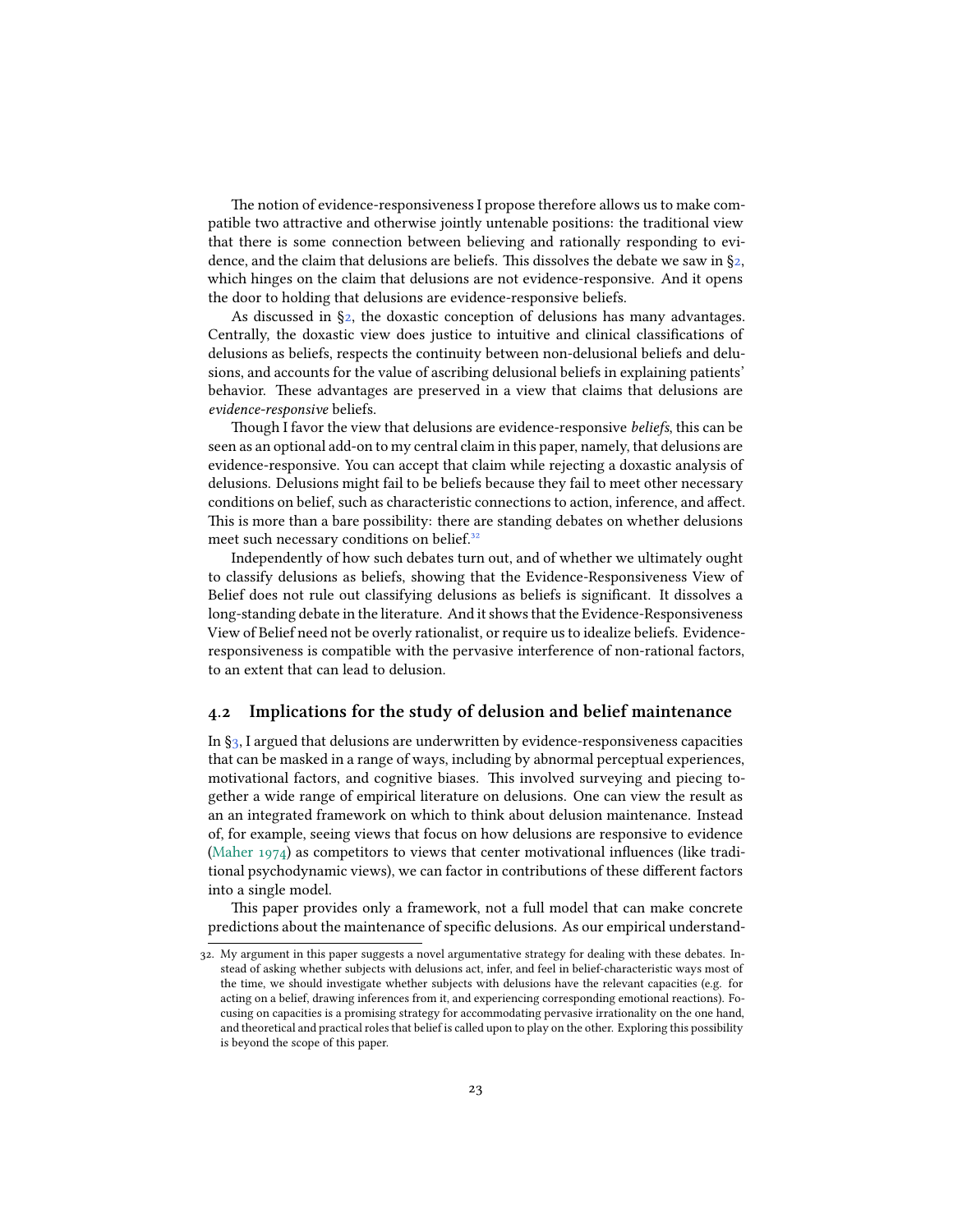ing of the contribution of different factors to delusion maintenance grows, we might be able to construct a detailed model, one which assigns weights to these different factors for specific delusions, helping us understand the causal mechanisms behind delusion maintenance and yielding recommendations for interventions that are likely to lead to delusion remission in specific cases.

The framework I propose may also help us understand *belief* maintenance, not just delusion maintenance. If one embraces the orthodox view that belief is constitutively evidence-responsive, then beliefs are in the province of evidenceresponsiveness capacities—as are delusions. Further, the masking factors to which I appealed to explain delusional evidence-resistance (non-veridical perception, motivational factors, and cognitive biases) also apply to beliefs. This suggests that beliefs and delusions are regulated by at least some of the same cognitive mechanisms.

Consequently, if my view of delusions is right, we can look to delusions to better understand beliefs, and vice-versa. This fits with the methodology of cognitive neuropsychiatry, which uses data from "people with acquired disorders of cognition to constrain, develop, and test theories of normal cognitive structures and processes" [\(Davies and Davies](#page-29-10) [2009](#page-29-10), 288), and models of normal cognition to investigate the causes of such disorders.<sup>33</sup>

This approach has been successfully applied to the study of delusion formation. It underlies the account of Capgras formation discussed in§[3.3](#page-15-0), which relies on comparing Capgras patients' responses to faces to a model of normal face recognition [\(Ellis and Young](#page-29-9) [1990\)](#page-29-9). Building on such work, two-factor theorists of delusions (who think that there is an additional factor on top of perceptual abnormalities involved in delusion formation and maintenance) have approached delusion formation and maintenance through comparisons with our best models of such processes in subjects without delusions([Stone and Young](#page-33-12) [1997](#page-33-12), [Davies and Coltheart](#page-29-4) [2000,](#page-29-4) [Davies and Davies](#page-29-10) [2009](#page-29-10), [Coltheart](#page-28-2) [2007](#page-28-2), [Coltheart et al.](#page-28-15) [2011](#page-28-15)). The framework that emerges from seeing delusions as evidence-responsive can be seen as a contribution to this research project.

### **4.3 Implications for treatment**

The view that delusions are evidence-responsive in the capacities sense has implications for treatment. Specifically, it encourages us to take seriously the view that offering counter-evidence to the delusion—when conditions for getting the patient to exercise their evidence-responsiveness capacities are in place—is a promising path to delusion remission. In practical terms, the advice is to invest more in cognitivebehavioral therapy coupled with interventions that remove masking factors.

This fits current treatment practices. As seen in  $\S$ 3.2, cognitive-behavioral therapy is recommended for delusions. Further, within cognitive-behavioral therapy, at-

<sup>33.</sup> There is substantial unclarity about what normality consists in: is it the statistically normal case (here, of belief maintenance)? The case where the systems involved in belief maintenance meet their function, whatever that may be? The case that satisfies norms of rationality? This is an important unresolved methodological question in cognitive neuropsychiatry. I am here just assuming that there is some thin (non-moral) notion of normality that allows us to study the functioning and malfunctioning of cognitive mechanisms. Thanks to August Gorman for discussion.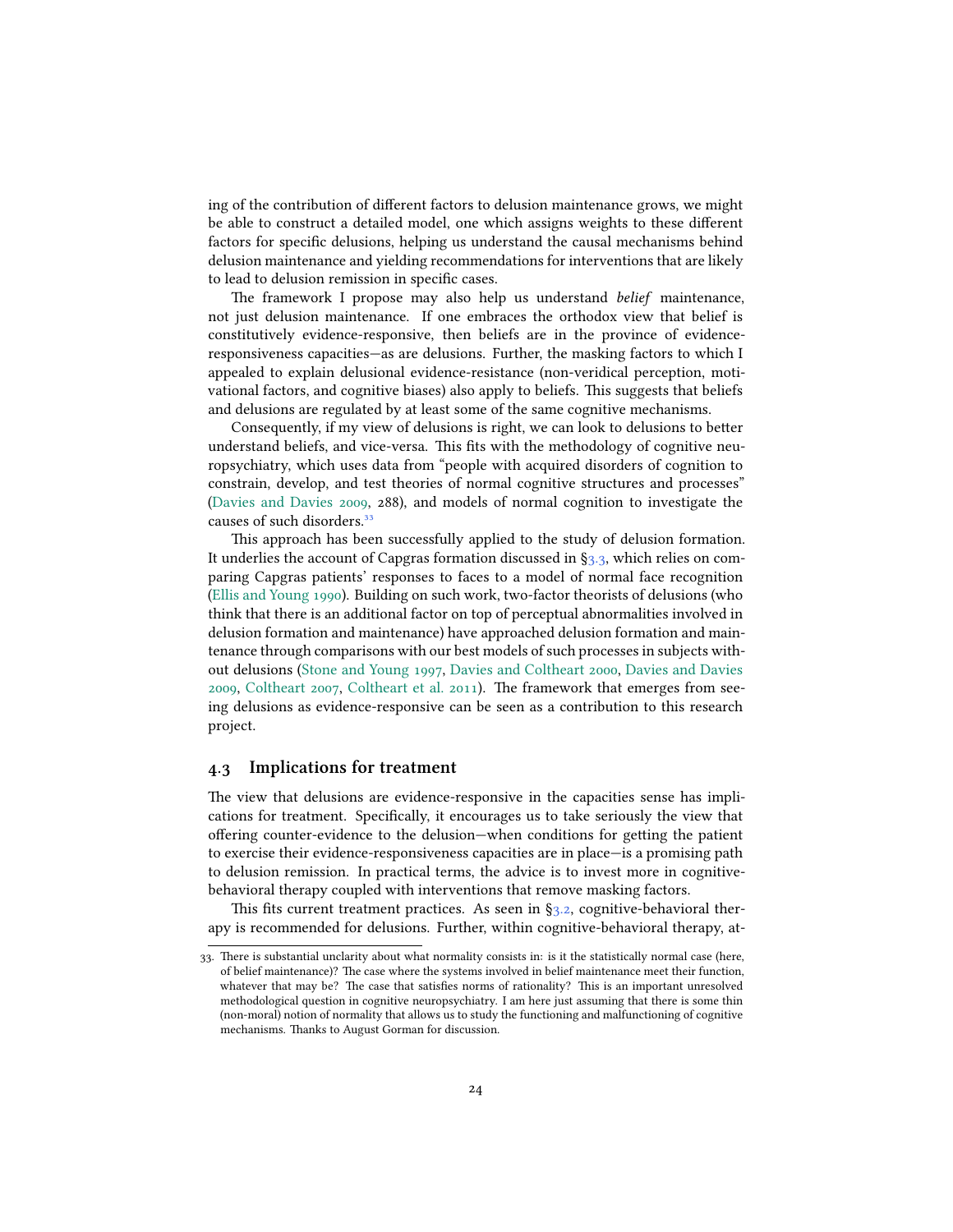tention is given to ensuring that background conditions for the patient to respond to evidence are in place. For instance, cognitive-behavioral therapy includes building a relationship of trust between the patient and therapist, without which it is unlikely to be effective([Greene](#page-30-12) [2005](#page-30-12)). Trust is a condition for the patient to accept the evidence the therapist provides, and it reduces the likelihood of defensive reactions to it. In other words, it increases the likelihood that the patient will exercise their evidence-responsiveness capacities without the interference of motivational factors that manifest themselves in defensive reactions.<sup>34</sup>

There is growing recognition of the role of motivational factors in mediating the effectiveness of CBT. Specifically, when patients respond defensively to their delusions being directly challenged—a clear sign of the influence of motivational factors via cognitive dissonance—CBT is unlikely to succeed. In such cases, meta-cognitive therapy (discussed in [§3.3\)](#page-15-0) is recommended. Meta-cognitive therapy takes a 'backdoor' approach, not directly addressing the delusion but instead enabling the patient to do so at a later stage [\(Moritz and Woodward](#page-32-9) [2007\)](#page-32-9), in a way that avoids motivational factors taking up such a large role in responding to the evidence. In addition to setting up the stage for interacting with evidence in a way that puts less weight on motivational factors, meta-cognitive therapy trains patients to avoid common reasoning biases. As such, it can be understood as removing masks of a non-motivational kind, namely, reasoning biases.

Finally, antipsychotic medication can be understood as operating on perceptual masks on the patient's evidence-responsiveness capacities. It primarily operates on the patient's dopaminergetic neurotransmission([Gardner et al.](#page-30-13) [2005](#page-30-13)). As seen in§[3.3](#page-15-0), abnormal perceptual experiences caused by dopamine deregulation, which affects perceptual salience, are one of the factors that explain delusion maintenance in the face of counter-evidence. Antipsychotic medication operates on this masking factor through regulating dopamine transmission.

In addition to helping account for current treatment practices, the view that delusions are evidence-responsive helps de-stigmatize delusions, which is important for successful treatment. Delusions are not bizarre attitudes outside the space of reasons, or which place patients into a realm apart from people without psychosis. Instead, they are the result of (heightened forms of) cognitive, motivational, and perceptual factors that also cause and maintain ordinary beliefs. Normalizing and reducing stigma increases treatment motivation in patients [\(Lüllmann and Lincoln](#page-31-14) [2013\)](#page-31-14). My view suggests that de-stigmatizing delusions is not merely practically helpful in treatment, but is also accurate to the cognitive mechanisms behind delusions.

## **4.4 Ethical implications**

As the point about stigma foreshadows, the view that delusions are evidenceresponsive beliefs has important ethical upshots. Delusions are often treated as grounds on which to exclude people from the moral and epistemic community. The view that delusions are evidence-responsive offers tools to argue that such exclusion is inappropriate, and not just for moral reasons.

<sup>34.</sup> For more on the role of disturbances in trust and communication in the maintenance of delusions, see [Fuchs](#page-30-14) [\(2015\)](#page-30-14) and [Fuchs](#page-30-15) [\(2020](#page-30-15)).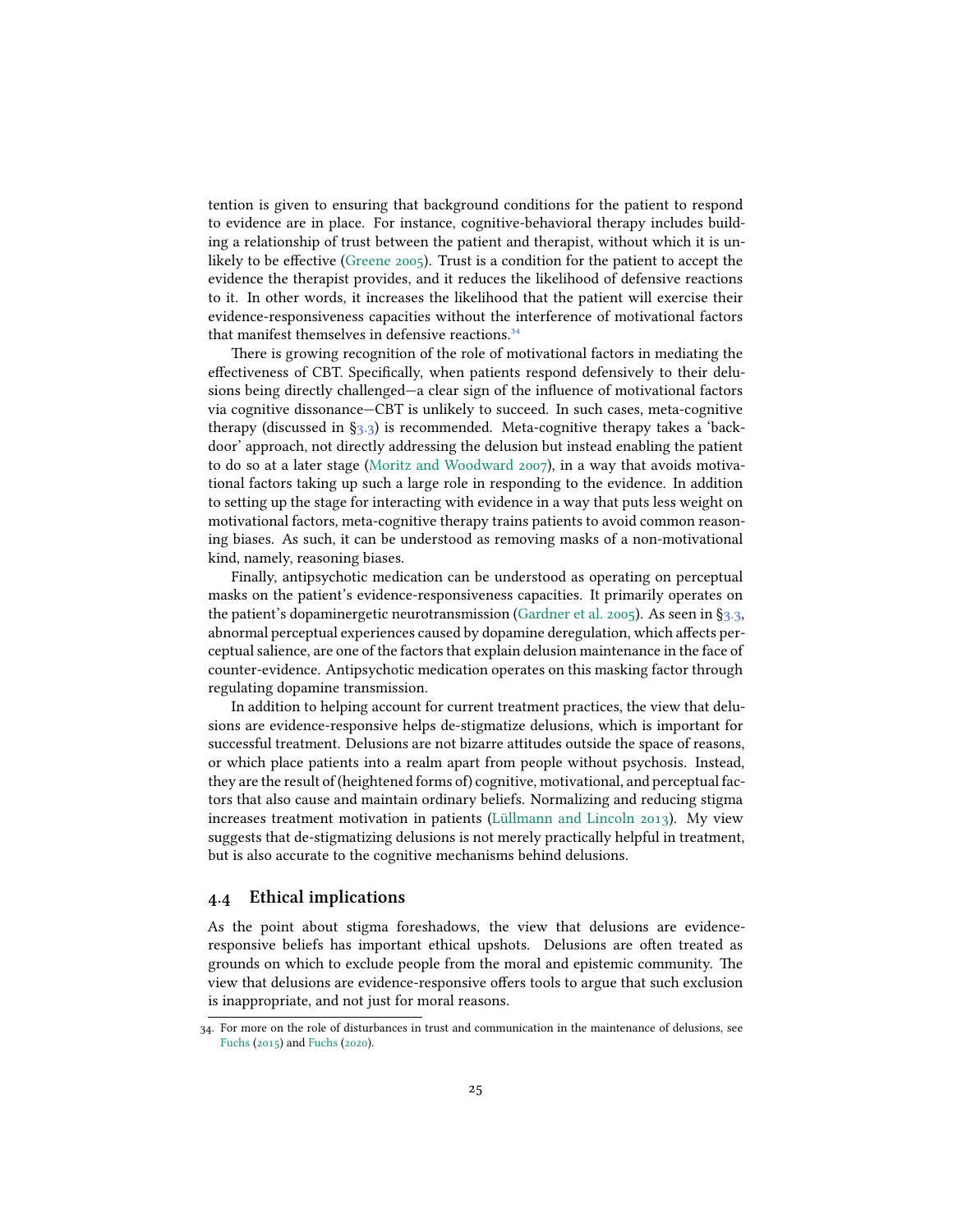The justification for excluding people with delusions from the moral and epistemic community goes something like this. People with delusions are unmoored from shared reality, beyond the reach of reasons or evidence. At least insofar as the delusion is concerned, there is no point attempting to rationally engage with them. Further, the strangeness and tenacity of many delusions easily make it easy to slip into thinking that there is something so deeply wrong that attempting to rationally engage on *any* topic is unwarranted. As a result, a kind of blanket objectifying treatment comes to cover all interactions with the patient.

In this view, a person with delusions is properly treated in *the objective stance*, as an object to be handled as opposed to a person to reason with. Indeed, people with delusions have been taken to be *paradigmatic* candidates for the objective stance. As Strawson noted in introducing the concept of the objective stance, seeing an agent "as one whose picture of the world is an insane delusion…tends to inhibit ordinary interpersonal attitudes in general, and the kind of demand and expectation which those attitudes involve; and tends to promote instead the purely objective view of the agent as one posing problems simply of intellectual understanding, management, and control"([Strawson](#page-33-14) [1974,](#page-33-14) 16–17).

Now, one may think the objective stance is appropriate given the kind of attitude delusions are, yet oppose taking it up based on ethical considerations. For example, one may object to this treatment because it is disrespectful, or because marginalizing and stigmatizing people with delusions makes their lives worse and reduces the chances of delusion remission, while holding that people with delusions are outside the space of reasons, at least insofar as the delusion is concerned. This position makes adopting a non-objective stance toward people with delusions a useful fiction.

In contrast, my view of delusions implies that it is taking up the objective stance that is grounded in a (pernicious) fiction. It is not that it is morally better to act as if people with delusions are within the reach of reasons. They genuinely are within the reach of reasons. In other words, my view reconstitutes how it is appropriate to look at people with delusions, and opens up space for attitudes "of involvement or participation in a human relationship"[\(Strawson](#page-33-14) [1974](#page-33-14), 9).

There is substantive debate about what these attitudes look like in the case of severe mental illness. The traditional Strawsonian view upholds a dichotomy between the objective stance and the participant stance, where the participant stance includes blame and resentment (in addition to attitudes such as "gratitude, forgiveness, anger, or the sort of love which two adults can sometimes be said to feel reciprocally, for each other"[\(Strawson](#page-33-14) [1974,](#page-33-14) 9)). However, perhaps blame and resentment are inappropriate in the case of delusions. Philosophers of psychiatry have challenged the claim that it is appropriate to blame patients while rejecting the view that we ought to shift into the objective stance. This can be achieved in two main ways: either by severing the participant stance and the appropriateness of blame([Pickard and Ward](#page-32-11) [2013](#page-32-11), [Pickard](#page-32-12) [2015](#page-32-12)) or by introducing new non-objective stances, such as "the nurturing stance" [\(Brandenburg](#page-28-16) [2018\)](#page-28-16). $35$ 

Outlining precisely what attitudes are appropriate in the case of delusions is beyond the scope of this paper. The key point for my purposes is that the objective

<sup>35.</sup> Thanks to Sofia Jeppsson for bringing the nurturing stance to my attention.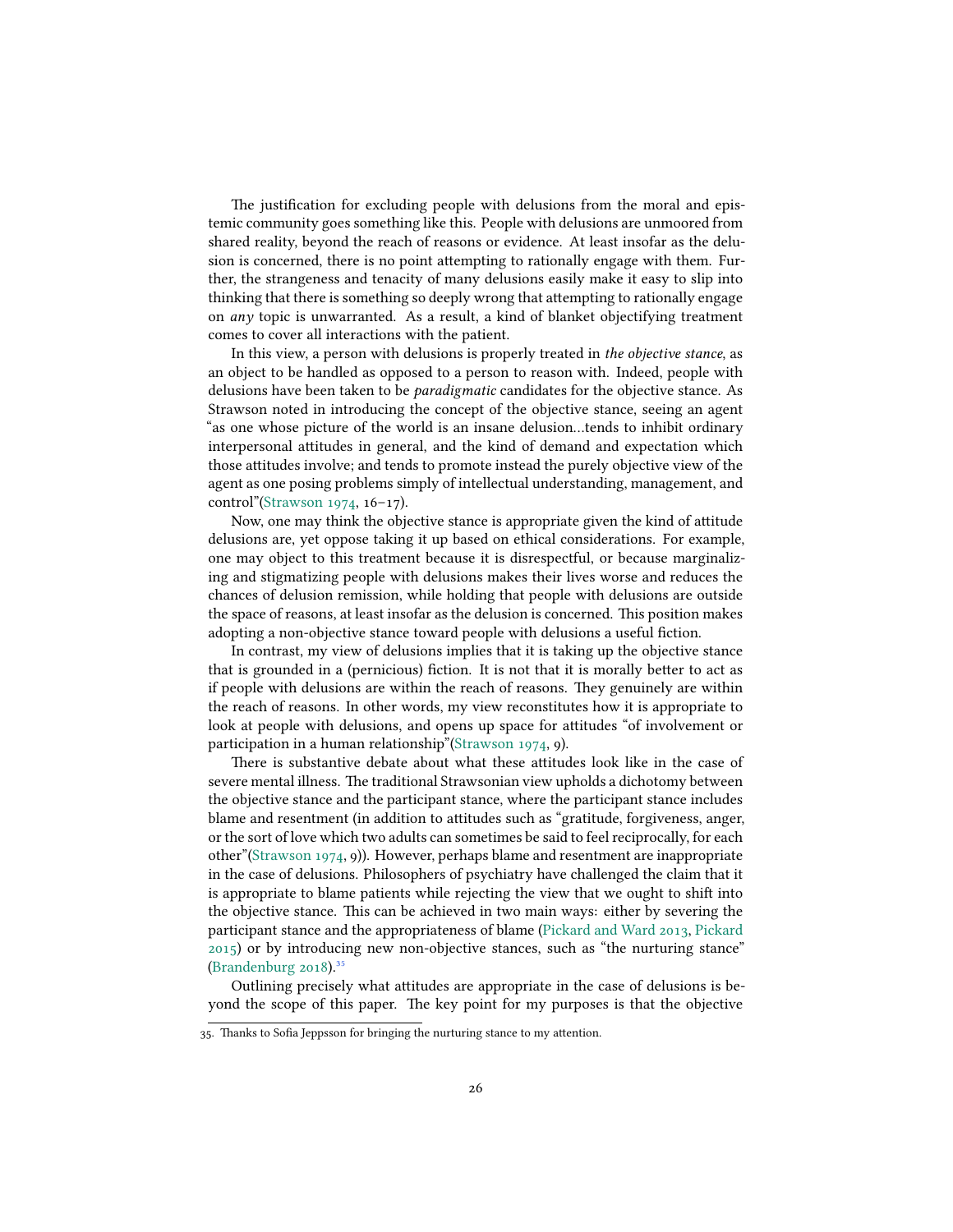stance is not appropriate given the nature of the delusion, against the standard view outlined above. In particular, at least some attitudes and ways of interacting that fall sharply outside the objective stance, such as reasoning with someone and holding them to normative standards for how they ought to respond, are appropriate.

The fact that there is space for such attitudes does not on its own imply that we ought, all things considered, to take them up in every interaction. This is a familiar point. Taking up the objective stance is "a resource" we use "as a refuge…from the strains of involvement; or as an aid to policy; or simply out of intellectual curiosity"([Strawson](#page-33-14) [1974](#page-33-14), 9–10). This is true in interacting with anyone, not just with people with delusions. In the latter case, the strains of involvement may prove themselves more burdensome, so that taking up the objective stance when interacting on the topic of the delusion may still often be the better option.

As the point above illustrates, the question of what stance to take up when interacting with people with delusions in specific circumstances is a difficult one. Addressing it would require taking into account many factors beyond the evidenceresponsiveness of the delusion. Nevertheless, establishing that there is room for taking up a non-objective stance when interacting on the topic of the delusion is significant, especially given the marginalization, exclusion, and stigmatization that comes with the objective stance.<sup>36</sup>

## **5 Conclusion**

Delusions have been taken to pose a hard challenge for the orthodox view that belief is constitutively evidence-responsive. They are typically classified as beliefs, yet they are deeply evidence-resistant, seeming to constitute a counterexample to the orthodox view. In the opposite direction, proponents of the orthodox view have argued that the deep evidence-resistance of delusions implies that they cannot be beliefs.

Against this, I appealed to empirical evidence on delusions and their remission to argue that delusions are evidence-responsive in the sense that people with delusions have the capacity to rationally respond to evidence bearing on their delusions. Their extreme evidence-resistance is a consequence of masking factors on these capacities such as strange perceptual experiences, motivational factors, and cognitive biases.

Once we see that delusions are evidence-responsive, we can dissolve the apparent tension between the view that delusions are beliefs and the evidence-responsiveness view of belief. Further, the claim that delusions are evidence-responsive yields a unified framework on which to study delusions and belief updating, and has significant implications both for treatment and for how to interact with patients with delusions.

<sup>36.</sup> Thanks to August Gorman for helpful discussion of the ethical implications of the view.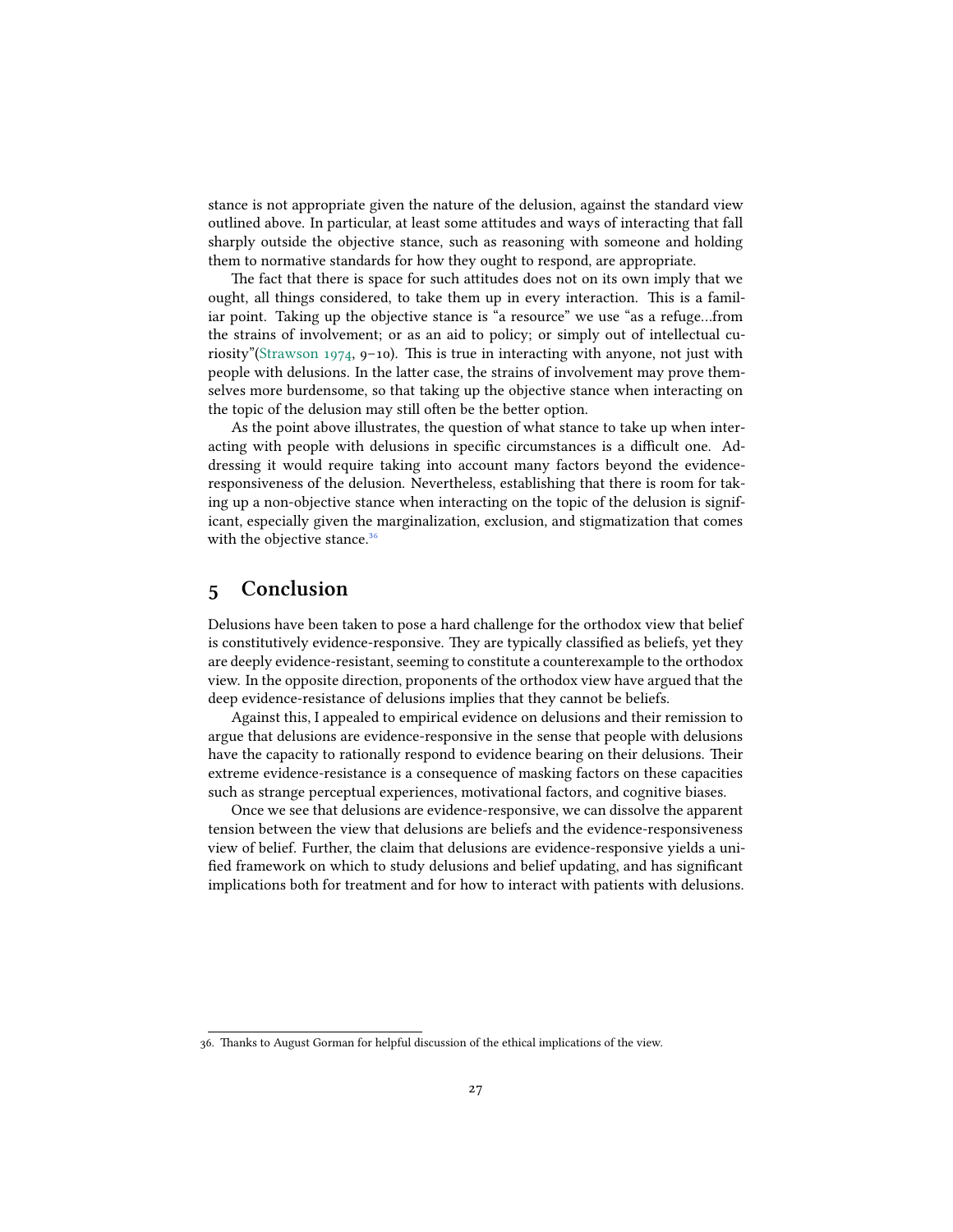## **Works Cited**

- <span id="page-27-3"></span>M.P. Alexander, D.T. Stuss, and D.F. Benson. Capgras' syndrome: A reduplicative phenomenon. *Neurology*, 29:334–339, 1979.
- <span id="page-27-10"></span>Paul S Appelbaum, Pamela Clark Robbins, and Loren H Roth. Dimensional approach to delusions: comparison across types and diagnoses. *American Journal of Psychiatry*, 156(12):1938–1943, 1999.
- <span id="page-27-0"></span>American Psychiatric Association. *Diagnostic and statistical manual of mental disorders (DSM-5®)*. American Psychiatric Pub, 2013.
- <span id="page-27-14"></span>Tim Bayne and Jordi Fernández. *Delusion and self-deception: Affective and motivational influences on belief formation*. Psychology Press, 2010.
- <span id="page-27-12"></span>Tim Bayne and Elisabeth Pacherie. Bottom-up or top-down: Campbell's rationalist account of monothematic delusions. *Philosophy, Psychiatry, & Psychology*, 11(1): 1–11, 2004.
- <span id="page-27-8"></span>Timothy J. Bayne and Elisabeth Pacherie. In defence of the doxastic conception of delusions. *Mind and Language*, 20(2):163–88, 2005. [doi: 10.1111/j.0268-](http://dx.doi.org/10.1111/j.0268-1064.2005.00281.x) [1064.2005.00281.x](http://dx.doi.org/10.1111/j.0268-1064.2005.00281.x).
- <span id="page-27-11"></span>Vaughan Bell, Peter W Halligan, and Hadyn D Ellis. Are anomalous perceptual experiences necessary for delusions? *The Journal of nervous and mental disease*, 196(1): 3–8, 2008.
- <span id="page-27-13"></span>Richard P Bentall, Rhiannon Corcoran, Robert Howard, Nigel Blackwood, and Peter Kinderman. Persecutory delusions: a review and theoretical integration. *Clinical psychology review*, 21(8):1143–1192, 2001.
- <span id="page-27-4"></span>G. Berrios. Delusions as 'wrong beliefs': A conceptual history. *British Journal of Psychiatry*, 159:6–13, 1991.
- <span id="page-27-2"></span>Eduardo Bisiach. Language without thought. In L. Weiskrantz, editor, *Thought without Language*, pages 464–84. Oxford University Press, 1988.
- <span id="page-27-9"></span>G. Blount. Dangerousness of patients with capgras syndrome. *Nebraska Medical Journal*, 71(207), 1986.
- <span id="page-27-5"></span>Lisa Bortolotti. Delusions and the background of rationality. *Mind and Language*, 20 (2):189–208, 2005a. [doi: 10.1111/j.0268-1064.2005.00282.x](http://dx.doi.org/10.1111/j.0268-1064.2005.00282.x).
- <span id="page-27-6"></span>Lisa Bortolotti. Intentionality without rationality. *Proceedings of the Aristotelian Society*, 105(3):385–392, 2005b. [doi: 10.1111/j.0066-7373.2004.00119.x](http://dx.doi.org/10.1111/j.0066-7373.2004.00119.x).
- <span id="page-27-7"></span>Lisa Bortolotti. *Delusions and Other Irrational Beliefs*. Oxford University Press, 2009.
- <span id="page-27-1"></span>Lisa Bortolotti. Delusion. In Edward N. Zalta, editor, *The Stanford Encyclopedia of Philosophy*. Metaphysics Research Lab, Stanford University, spring 2018 edition, 2018.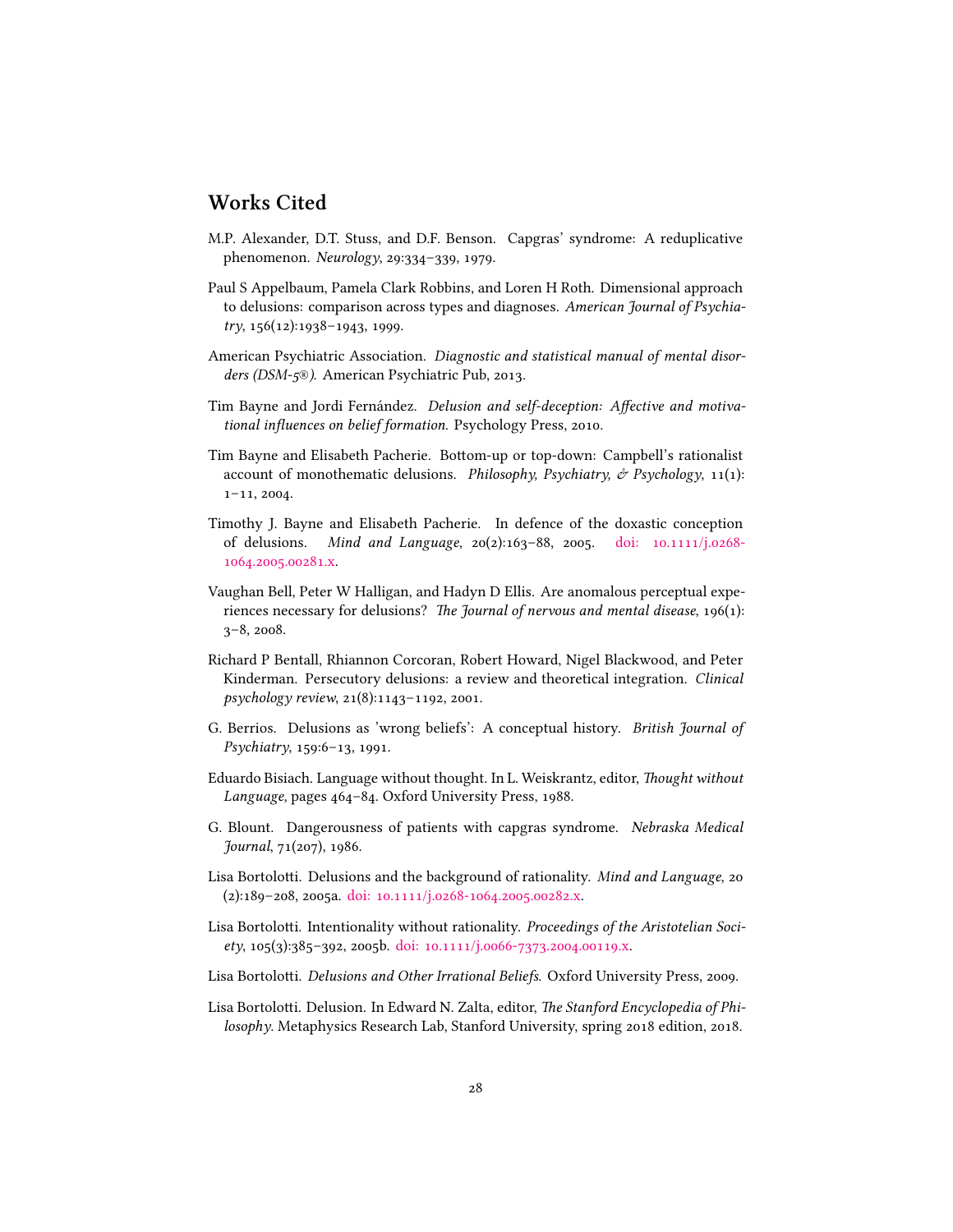- <span id="page-28-4"></span>Lisa Bortolotti and Kengo Miyazono. Recent work on the nature and development of delusions. *Philosophy Compass*, 10(9):636–645, 2015. [doi: 10.1111/phc3.12249](http://dx.doi.org/10.1111/phc3.12249).
- <span id="page-28-5"></span>Pierre Bovet and Josef Parnas. Schizophrenic delusions: a phenomenological approach. *Schizophrenia bulletin*, 19(3):579–597, 1993.
- <span id="page-28-16"></span>Daphne Brandenburg. The nurturing stance: Making sense of responsibility without blame. *Pacific Philosophical Quarterly*, 99:5–22, 2018.
- <span id="page-28-14"></span>MR Broome, LC Johns, I Valli, JB Woolley, P Tabraham, C Brett, L Valmaggia, E Peters, PA Garety, and PK McGuire. Delusion formation and reasoning biases in those at clinical high risk for psychosis. *The British Journal of Psychiatry*, 191(S51):s38–s42, 2007.
- <span id="page-28-8"></span>Vicki Bruce and Andy Young. Understanding face recognition. *British journal of psychology*, 77(3):305–327, 1986.
- <span id="page-28-3"></span>Tyler Burge. *Origins of objectivity*. Oxford University Press, 2010.
- <span id="page-28-11"></span>John Campbell. Rationality, meaning, and the analysis of delusion. *Philosophy, Psychiatry, & Psychology*, 8(2):89–100, 2001.
- <span id="page-28-1"></span>J Capgras and J Reboul-Lachaux. L'illusion des' sosies' dans un délire systématisé chronique. *History of Psychiatry*, 5(17):119–133, 1994.
- <span id="page-28-6"></span>Robert K Chapman. First person account: Eliminating delusions. *Schizophrenia Bulletin*, 28(3):545–553, 2002.
- <span id="page-28-13"></span>Anjan Chatterjee. Anosognosia for hemiplegia: Patient retrospections. *Cognitive Neuropsychiatry*, 1(3):221–237, 1996.
- <span id="page-28-10"></span>Max Coltheart. Conscious experience and delusional belief. *Philosophy, Psychiatry, & Psychology*, 12(2):153–157, 2005.
- <span id="page-28-2"></span>Max Coltheart. Cognitive neuropsychiatry and delusional belief. *Quarterly journal of experimental psychology (2006)*, 60(8):1041–1062, 2007.
- <span id="page-28-9"></span>Max Coltheart, Robyn Langdon, and Ryan McKay. Schizophrenia and monothematic delusions. *Schizophrenia Bulletin*, 33(3):642–647, 2007.
- <span id="page-28-15"></span>Max Coltheart, Robyn Langdon, and Ryan McKay. Delusional belief. *Annual review of psychology*, 62:271–298, 2011.
- <span id="page-28-7"></span>Joel Cooper. *Cognitive dissonance: 50 years of a classic theory*. Sage, 2007.
- <span id="page-28-12"></span>Philip R Corlett, John H Krystal, Jane R Taylor, and Paul C Fletcher. Why do delusions persist? *Frontiers in human neuroscience*, 3:12, 2009.
- <span id="page-28-0"></span>J. Cotard. Du délire hypochondriaque dans une forme grave de la méleancolie anxieuse. *Annales medico-psychologiques*, 4:168–174, 1880.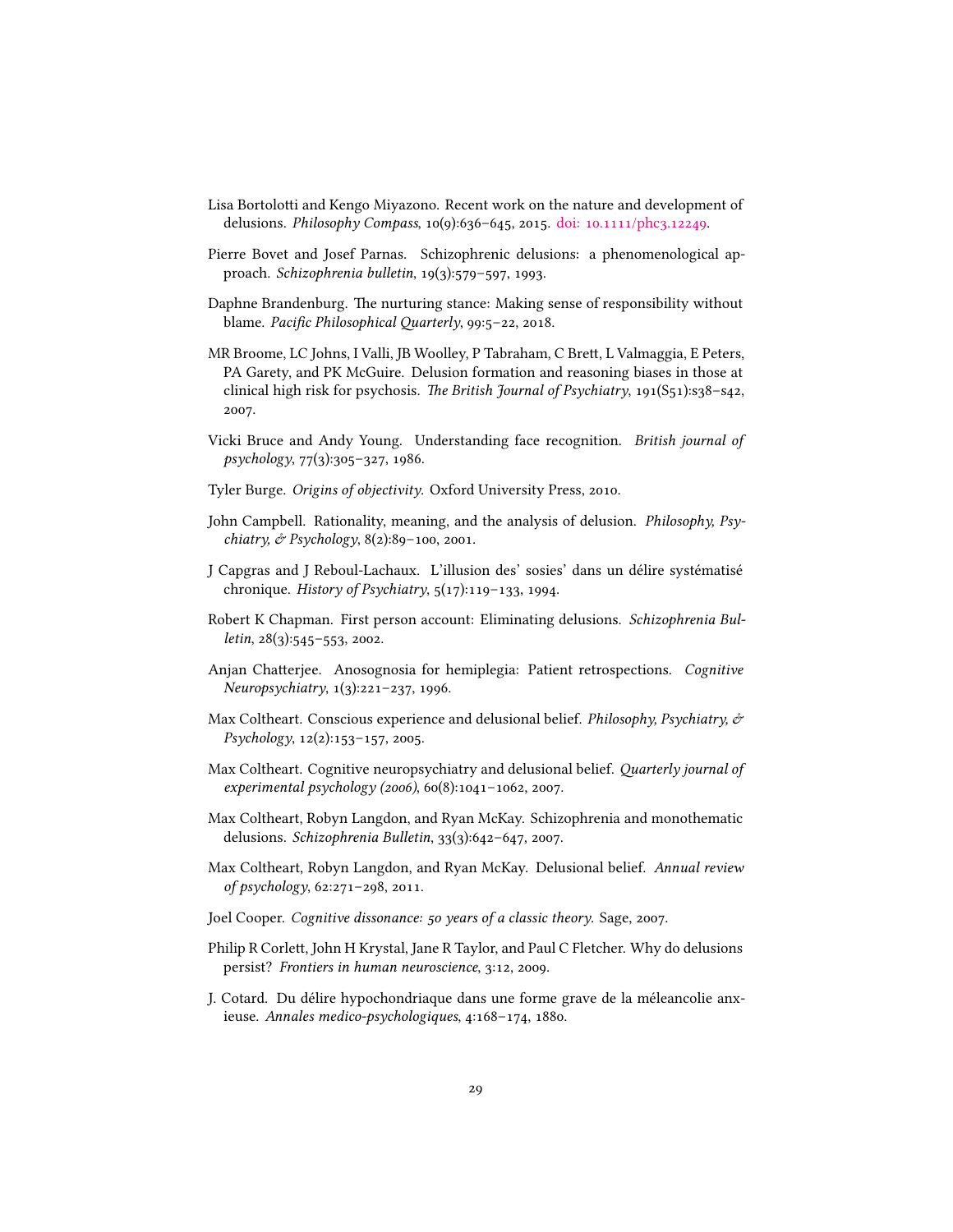- <span id="page-29-13"></span>Gregory Currie and Jon Jureidini. Delusion, rationality, empathy: Commentary on martin davies et al. *Philosophy, Psychiatry, & Psychology*, 8:159–162, 01 2001. [doi:](http://dx.doi.org/10.1353/ppp.2001.0006) [10.1353/ppp.2001.0006.](http://dx.doi.org/10.1353/ppp.2001.0006)
- <span id="page-29-1"></span>Gregory Currie and Ian Ravenscroft. *Recreative Minds: Imagination in Philosophy and Psychology*. Oxford University Press, 2002.
- <span id="page-29-10"></span>Anne M. Aimola Davies and Martin Davies. Explaining pathologies of belief. In Matthew Broome and Lisa Bortolotti, editors, *Psychiatry as Cognitive Neuroscience: Philosophical Perspectives*. Oxford University Press, 2009.
- <span id="page-29-4"></span>Martin Davies and Max Coltheart. Pathologies of belief. In Martin Davies and Max Coltheart, editors, *Pathologies of belief*. Wiley-Blackwell, 2000.
- <span id="page-29-7"></span>E. Dawson, K. Savitsky, and D. Dunning. "don't tell me, i don't want to know": Understanding people's reluctance to obtain medical diagnostic information. *Journal of Applied Social Psychology*, 36:751–768, 2006.
- <span id="page-29-12"></span>A.J. Elliot  $\mathcal{O}$  P.G. Devine. On the motivational nature of cognitive dissonance: Dissonance as psychological discomfort. *Journal of Personality and Social Psychology*, 67 (3):384–394, 1994. [doi: 10.1037/0022-3514.67.3.382](http://dx.doi.org/10.1037/0022-3514.67.3.382).
- <span id="page-29-8"></span>David Dozois and Keith Dobson, editors. *Handbook of Cognitive Behavioral Therapies*. Guilford Press, 02 2010.
- <span id="page-29-2"></span>Richard Dub. Delusions, acceptances, and cognitive feelings. *Philosophy and Phenomenological Research*, 94(1):27–60, 2017. [doi: 10.1111/phpr.12220](http://dx.doi.org/10.1111/phpr.12220).
- <span id="page-29-0"></span>Andy Egan. Imagination, delusion, and self-deception. In Tim Bayne and Jordi Fernandez, editors, *Delusion and Self-Deception: Affective and Motivational Influences on Belief Formation (Macquarie Monographs in Cognitive Science)*. Psychology Press, 2008.
- <span id="page-29-5"></span>Hadyn D Ellis and Michael B Lewis. Capgras delusion: a window on face recognition. *Trends in cognitive sciences*, 5(4):149–156, 2001.
- <span id="page-29-9"></span>Hadyn D Ellis and Andrew W Young. Accounting for delusional misidentifications. *The British Journal of Psychiatry*, 157(2):239–248, 1990.
- <span id="page-29-11"></span>L. Festinger, H. W. Riecken, and S. Schachter. *When Prophecy Fails*. University of Minnesota Press, 1956.
- <span id="page-29-6"></span>Frederick G Flynn, Jeffrey L Cummings, and Jeffrey Gornbein. Delusions in dementia syndromes: investigation of behavioral and neuropsychological correlates. *The Journal of neuropsychiatry and clinical neurosciences*, 1991.
- <span id="page-29-3"></span>Hans Foerstl, Osvaldo P Almeida, Adrian M. Owen, Alistair Burns, and Robin Howard. Psychiatric, neurological and medical aspects of misidentification syndromes: a review of 260 cases. *Psychological medicine*, 21 4:905–910, 1991.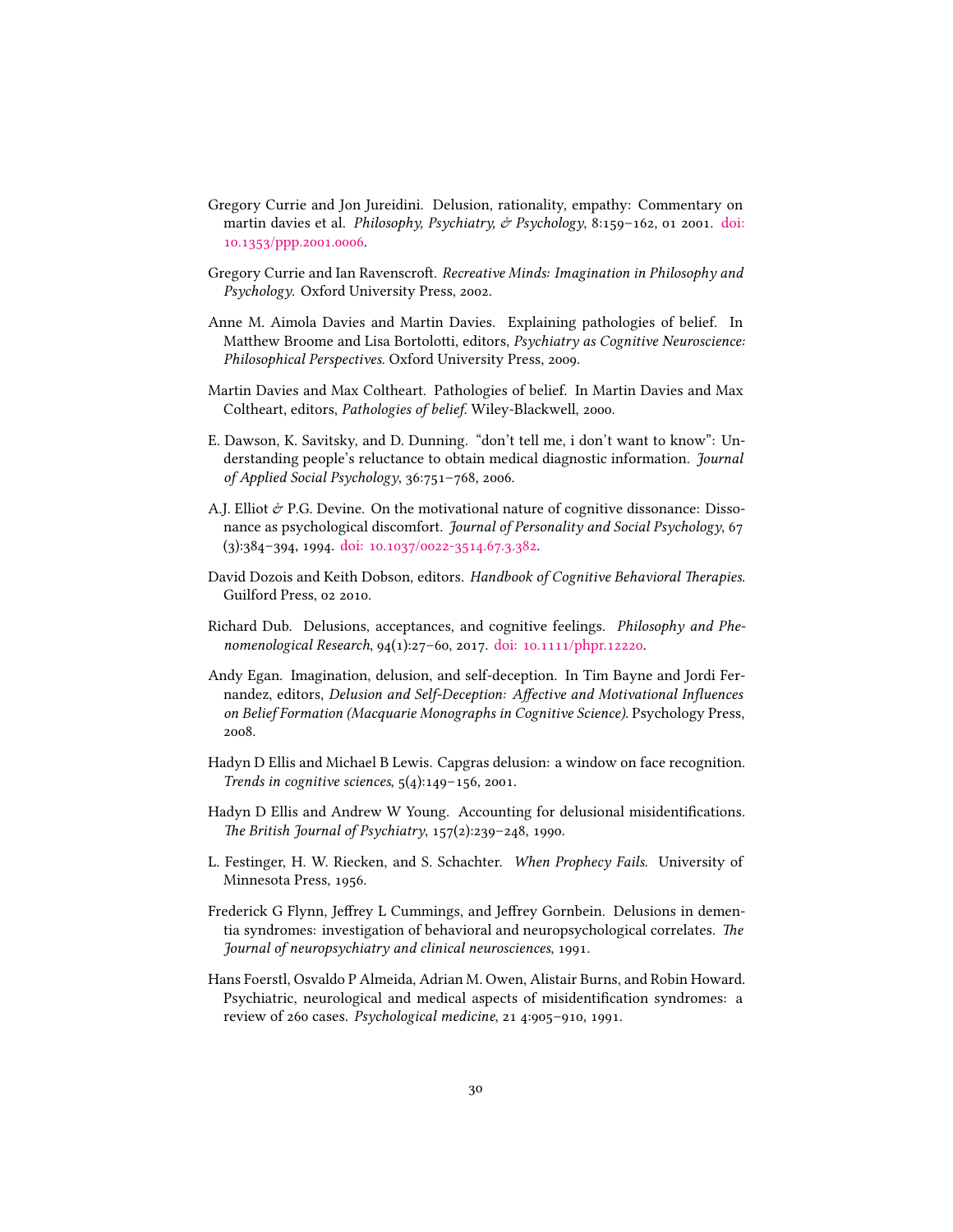- <span id="page-30-1"></span>Keith Frankish. Delusions, levels of belief, and non-doxastic acceptances. *Neuroethics*, 5(1):23–27, 2012. [doi: 10.1007/s12152-011-9123-7](http://dx.doi.org/10.1007/s12152-011-9123-7).
- <span id="page-30-3"></span>Daniel Freeman. Delusions in the nonclinical population. *Current psychiatry reports*, 8(3):191–204, 2006.
- <span id="page-30-0"></span>Daniel Freeman. Suspicious minds: the psychology of persecutory delusions. *Clinical psychology review*, 27(4):425–457, 2007.
- <span id="page-30-11"></span>Daniel Freeman and Philippa A Garety. *Paranoia: The psychology of persecutory delusions*. Psychology Press, 2004.
- <span id="page-30-5"></span>Daniel Freeman, PA Garety, and E Kuipers. Persecutory delusions: developing the understanding of belief maintenance and emotional distress. *Psychological medicine*, 31(7):1293, 2001.
- <span id="page-30-10"></span>Thomas Fuchs. Delusional mood and delusional perception–a phenomenological analysis. *Psychopathology*, 38(3):133–139, 2005.
- <span id="page-30-14"></span>Thomas Fuchs. The intersubjectivity of delusions. *World Psychiatry*, 14(2):178, 2015.
- <span id="page-30-15"></span>Thomas Fuchs. Delusion, reality, and intersubjectivity: a phenomenological and enactive analysis. *Philosophy, Psychiatry, & Psychology*, 27(1):61–79, 2020.
- <span id="page-30-8"></span>Mark Gaag, Lucia Valmaggia, and Filip Smit. The effects of individually tailored formulation-based cognitive behavioural therapy in auditory hallucinations and delusions: A meta-analysis. *Schizophrenia Research*, pages 30–37, 04 2014. [doi:](http://dx.doi.org/10.1016/j.schres.2014.03.016) [10.1016/j.schres.2014.03.016.](http://dx.doi.org/10.1016/j.schres.2014.03.016)
- <span id="page-30-13"></span>David M Gardner, Ross J Baldessarini, and Paul Waraich. Modern antipsychotic drugs: a critical overview. *Cmaj*, 172(13):1703–1711, 2005.
- <span id="page-30-9"></span>Philippa A. Garety and Daniel Freeman. Cognitive approaches to delusions: A critical review of theories and evidence. *British Journal of Clinical Psychology*, 38(2):113– 154, 1999. [doi: 10.1348/014466599162700.](http://dx.doi.org/10.1348/014466599162700)
- <span id="page-30-4"></span>Phillip A Garety, Elizabeth Kuipers, David Fowler, Daniel Freeman, and PE Bebbington. A cognitive model of the positive symptoms of psychosis. *Psychol Med*, 31(2): 189–195, 2001.
- <span id="page-30-2"></span>Philip Gerrans. Delusions as performance failures. *Cognitive Neuropsychiatry*, 6(3), 2001.
- <span id="page-30-6"></span>D. Gilbert. *Stumbling on happiness*. Knopf, 2006.
- <span id="page-30-12"></span>Judy A Greene. Cognitive-behavioral therapy. *Psychiatric Services*, 56(9):1161–1162, 2005.
- <span id="page-30-7"></span>Eddie Harmon-Jones and Cindy Harmon-Jones. Cognitive dissonance theory after 50 years of development. *Zeitschrift für Sozialpsychologie*, 38(1):7–16, 2007.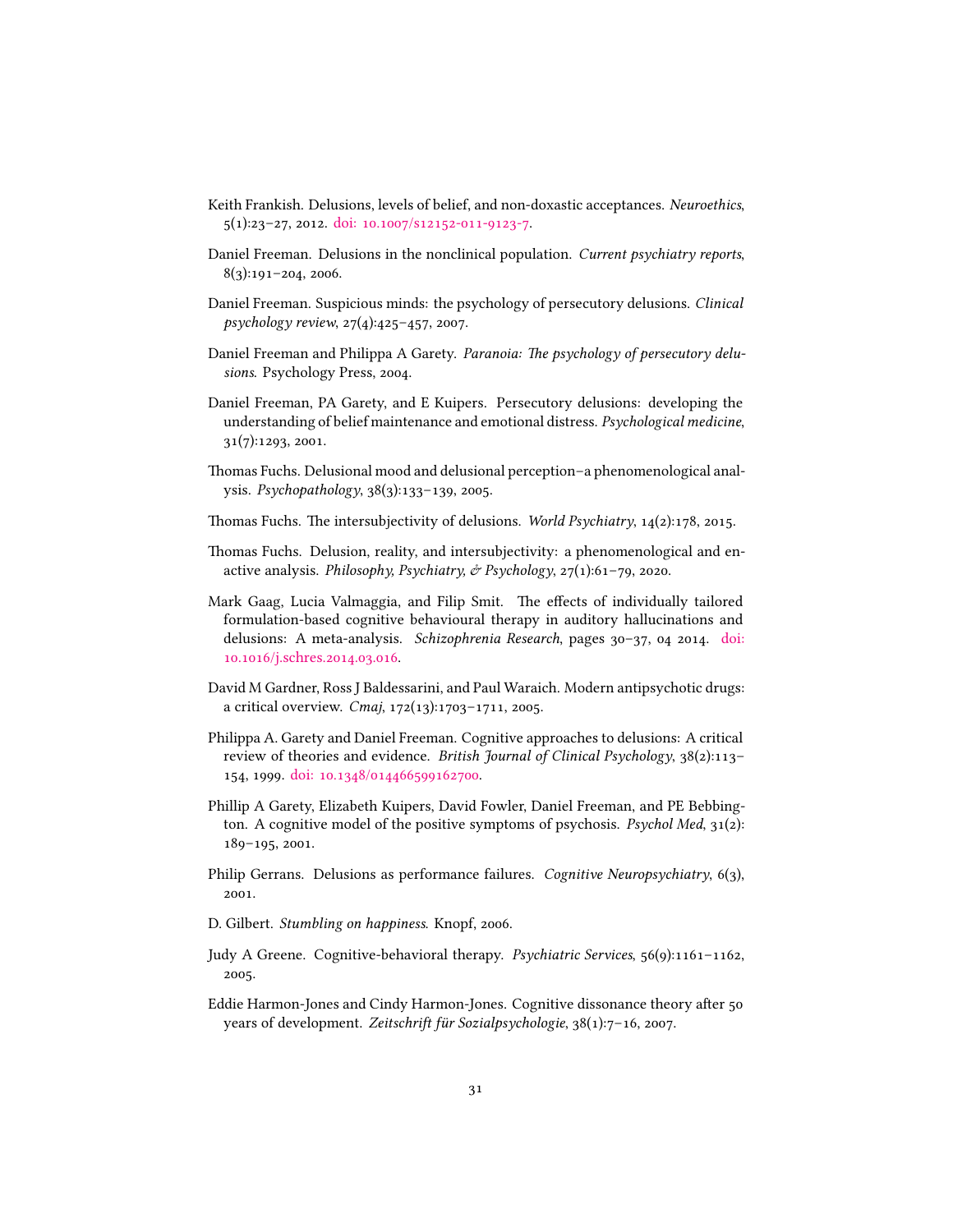- <span id="page-31-1"></span>Grace Helton. If you can't change what you believe, you don't believe it. *Noûs*, forthcoming. [doi: 10.1111/nous.12265](http://dx.doi.org/10.1111/nous.12265).
- <span id="page-31-6"></span>Karl Jaspers. *General Psychopathology*. University of Chicago Press, 1963.
- <span id="page-31-0"></span>Harold W. Jordan and Gray Howe. De clerambault syndrome (erotomania): A review and case presentation. *Journal of the National Medical Association*, 72(10), 1980.
- <span id="page-31-11"></span>Shitij Kapur. Psychosis as a state of aberrant salience: a framework linking biology, phenomenology, and pharmacology in schizophrenia. *American journal of Psychiatry*, 160(1):13–23, 2003.
- <span id="page-31-7"></span>P.C. Kendall and K.M. Bemis. Thought and action in psychotherapy: The cognitivebehavioral approaches. In *The clinical psychology handbook*, pages 562–592. Pergamon, 1983.
- <span id="page-31-4"></span>Joshua Klayman. Varieties of confirmation bias. In *Psychology of Learning and Motivation*, volume 32, pages 385–418, 1995. [doi: 10.1016/S0079-7421\(08\)60315-1.](http://dx.doi.org/10.1016/S0079-7421(08)60315-1)
- <span id="page-31-3"></span>Joshua Klayman and Young-won Ha. Confirmation, disconfirmation, and information in hypothesis testing. *Psychological Review*, 94(2):211–228, 1987. [doi: 10.1037/0033-](http://dx.doi.org/10.1037/0033-295X.94.2.211) [295X.94.2.211.](http://dx.doi.org/10.1037/0033-295X.94.2.211)
- <span id="page-31-2"></span>Adrienne LaFrance. Q-anon is more important than you think. *The Atlantic*, June 2020. URL [https://www.theatlantic.com/magazine/archive/2020/06/qanon](https://www.theatlantic.com/magazine/archive/2020/06/qanon-nothing-can-stop-what-is-coming/610567/)[nothing-can-stop-what-is-coming/610567/](https://www.theatlantic.com/magazine/archive/2020/06/qanon-nothing-can-stop-what-is-coming/610567/).
- <span id="page-31-5"></span>C. Lerman, R.T. Croyle, K.P. Tercyak, and H. Hamman. Genetic testing: Psychological aspects and implications. *Journal of Consulting and Clinical Psychology*, 70:784–797, 2002.
- <span id="page-31-8"></span>Tania Lincoln and Emmanuelle Peters. A systematic review and discussion of symptom specific cognitive behavioural approaches to delusions and hallucinations. *Schizophrenia Research*, 203:66–79, 01 2018. [doi: 10.1016/j.schres.2017.12.014.](http://dx.doi.org/10.1016/j.schres.2017.12.014)
- <span id="page-31-14"></span>Eva Lüllmann and Tania M Lincoln. The effect of an educating versus normalizing approach on treatment motivation in patients presenting with delusions: An experimental investigation with analogue patients. *Schizophrenia research and treatment*, 2013, 2013.
- <span id="page-31-13"></span>Brendan A Maher. Delusional thinking and perceptual disorder. *Journal of individual psychology*, 30(1):98, 1974.
- <span id="page-31-9"></span>Brendan A Maher. Anomalous experience in everyday life: Its significance for psychopathology. *The Monist*, 82(4):547–570, 1999.
- <span id="page-31-12"></span>Eric Mandelbaum. Troubles with bayesianism: An introduction to the psychological immune system. *Mind and Language*, 34(2):141–157, 2019. [doi: 10.1111/mila.12205.](http://dx.doi.org/10.1111/mila.12205)
- <span id="page-31-10"></span>Ryan McKay. Delusional inference. *Mind & Language*, 27(3):330–355, 2012.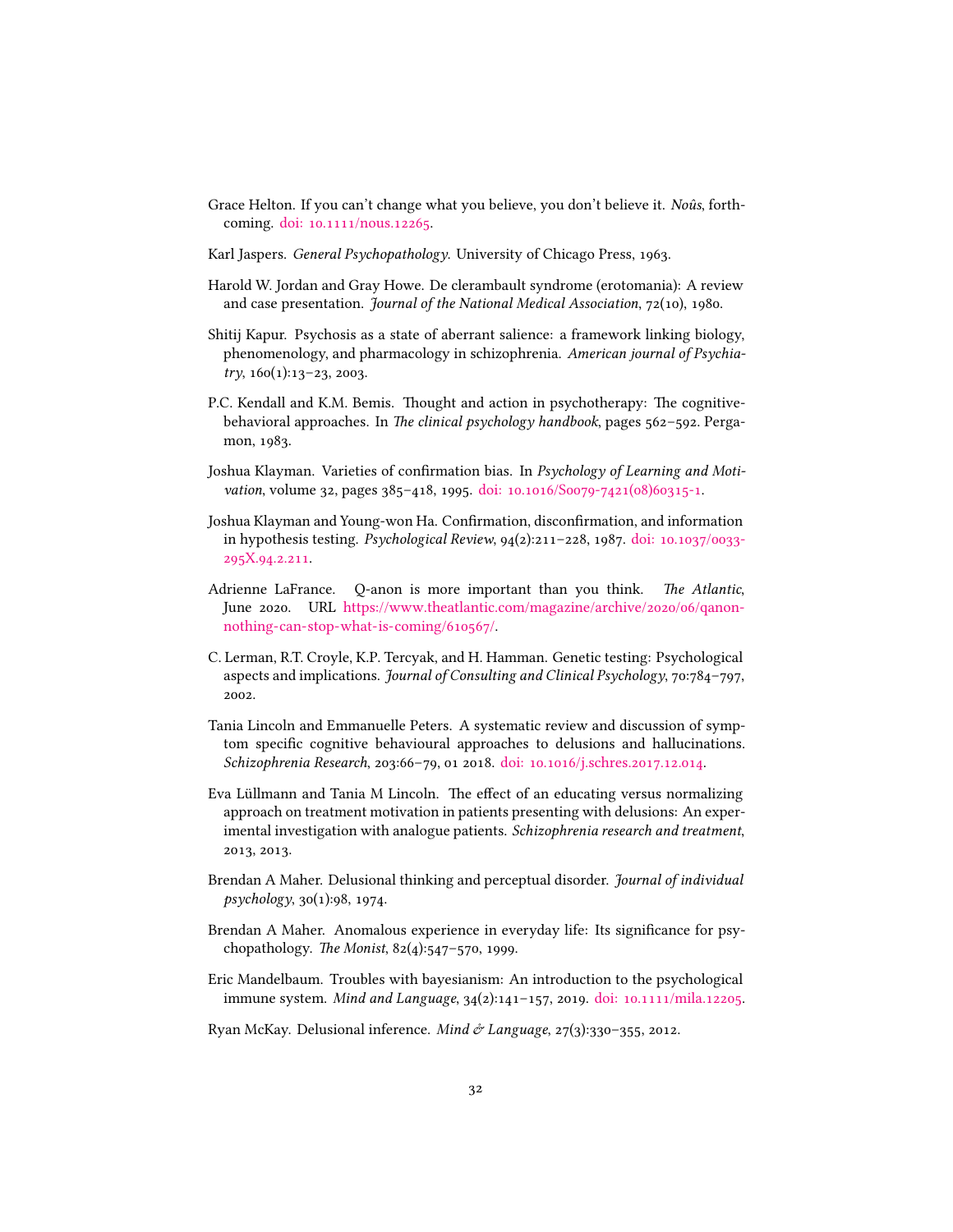- <span id="page-32-6"></span>Ryan P. McKay and Lisa Cipolotti. Attributional style in a case of cotard delusion. *Consciousness and Cognition*, 16:349–359, 2007.
- <span id="page-32-5"></span>Steffen Moritz and Todd S Woodward. Plausibility judgment in schizophrenic patients: evidence for a liberal acceptance bias. *German Journal of Psychiatry*, 7(4):66–74, 2004.
- <span id="page-32-4"></span>Steffen Moritz and Todd S Woodward. Jumping to conclusions in delusional and nondelusional schizophrenic patients. *British Journal of Clinical Psychology*, 44(2):193– 207, 2005.
- <span id="page-32-3"></span>Steffen Moritz and Todd S Woodward. A generalized bias against disconfirmatory evidence in schizophrenia. *Psychiatry research*, 142(2-3):157–165, 2006.
- <span id="page-32-9"></span>Steffen Moritz and Todd S Woodward. Metacognitive training in schizophrenia: from basic research to knowledge translation and intervention. *Current opinion in psychiatry*, 20(6):619–625, 2007.
- <span id="page-32-10"></span>Steffen Moritz, Christina Andreou, Brooke C Schneider, Charlotte E Wittekind, Mahesh Menon, Ryan P Balzan, and Todd S Woodward. Sowing the seeds of doubt: a narrative review on metacognitive training in schizophrenia. *Clinical psychology review*, 34(4):358–366, 2014.
- <span id="page-32-1"></span>Simon Mullins and Sean A Spence. Re-examining thought insertion: Semi-structured literature review and conceptual analysis. *The British Journal of Psychiatry*, 182(4): 293–298, 2003.
- <span id="page-32-7"></span>Inez Myin-Germeys, NA Nicolson, and Philippe AEG Delespaul. The context of delusional experiences in the daily life of patients with schizophrenia. *Psychological medicine*, 31(3):489, 2001.
- <span id="page-32-2"></span>Raymond Nickerson. Confirmation bias: A ubiquitous phenomenon in many guises. *Review of General Psychology*, 2:175–220, 06 1998. [doi: 10.1037/1089-2680.2.2.175.](http://dx.doi.org/10.1037/1089-2680.2.2.175)
- <span id="page-32-0"></span>Charalampos Pandis, Niruj Agrawal, and Norman Poole. Capgras' delusion: A systematic review of 255 published cases. *Psychopathology*, 52:1–13, 07 2019. [doi:](http://dx.doi.org/10.1159/000500474) [10.1159/000500474.](http://dx.doi.org/10.1159/000500474)
- <span id="page-32-12"></span>Hanna Pickard. Psychopathology and the ability to do otherwise. *Philosophy and Phenomenological Research*, 90(1):135–163, 2015.
- <span id="page-32-11"></span>Hanna Pickard and Lisa Ward. Responsibility without blame: Philosophical reflections on clinical practice. *Oxford handbook of philosophy of psychiatry*, pages 1134– 1154, 2013.
- <span id="page-32-8"></span>Vilayanur S Ramachandran. The evolutionary biology of self-deception, laughter, dreaming and depression: some clues from anosognosia. *Medical Hypotheses*, 47 (5):347–362, 1996.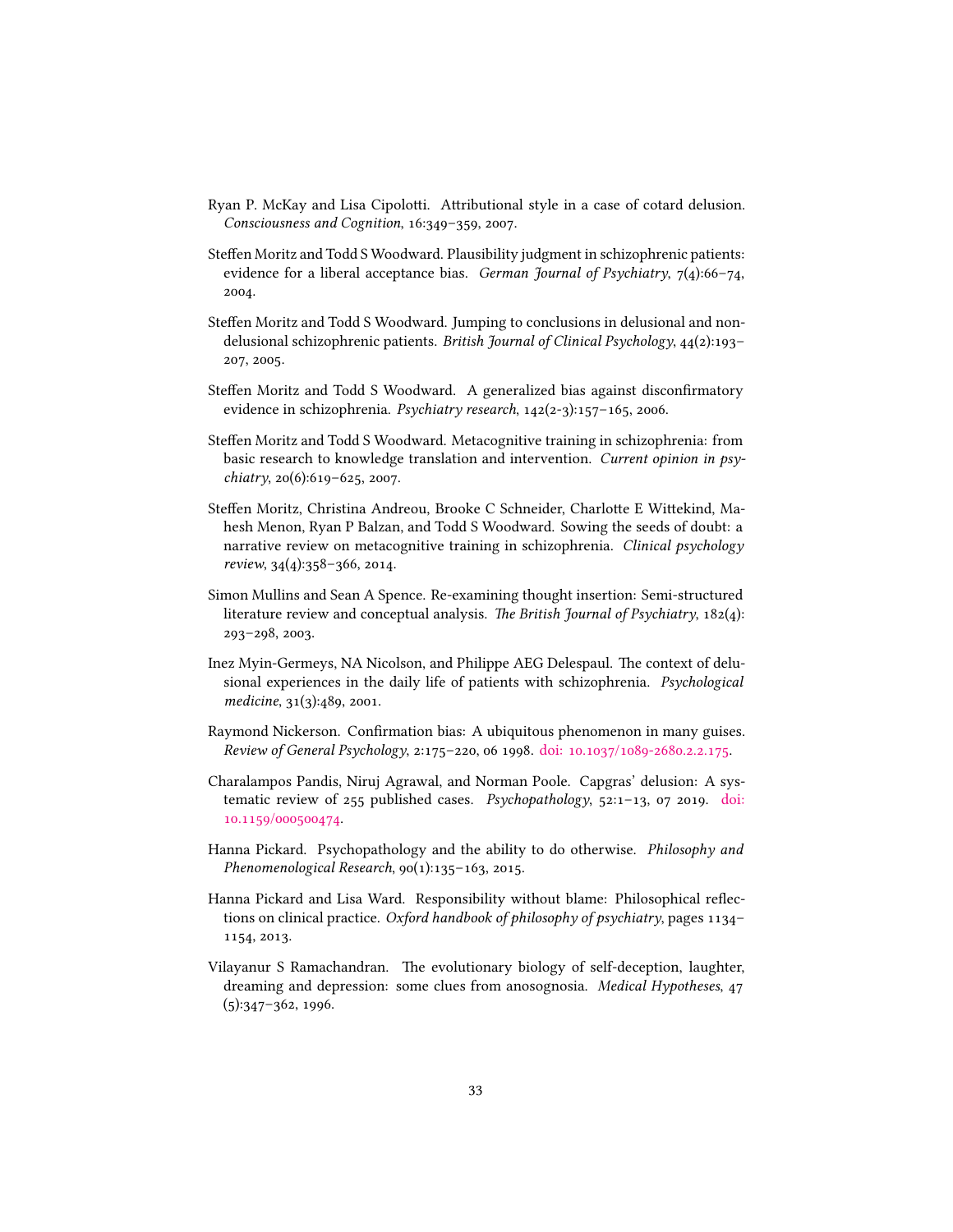- <span id="page-33-2"></span>Marga Reimer. Only a philosopher or a madman: Impractical delusions in philosophy and psychiatry. *Philosophy, Psychiatry, and Psychology*, 17(4):315–328, 2010. [doi:](http://dx.doi.org/10.1353/ppp.2010.0028) [10.1353/ppp.2010.0028.](http://dx.doi.org/10.1353/ppp.2010.0028)
- <span id="page-33-9"></span>John Rhodes and Richard GT Gipps. Delusions, certainty, and the background. *Philosophy, Psychiatry, & Psychology*, 15(4):295–310, 2008.
- <span id="page-33-8"></span>Gilbert Ryle. *The Concept of Mind*. University of Chicago Press, 1949.
- <span id="page-33-10"></span>Freddy Sarin, Lennart Wallin, and Birgitta Widerlöv. Cognitive behavior therapy for schizophrenia: a meta-analytical review of randomized controlled trials. *Nordic journal of psychiatry*, 65(3):162–174, 2011.
- <span id="page-33-4"></span>Louis Sass, Josef Parnas, and Dan Zahavi. Phenomenological psychopathology and schizophrenia: contemporary approaches and misunderstandings. *Philosophy, Psychiatry, & Psychology*, 18(1):1–23, 2011.
- <span id="page-33-3"></span>Louis A. Sass. *The Paradoxes of Delusion: Wittgenstein, Schreber, and the Schizophrenic Mind*. Cornell University Press, 1994.
- <span id="page-33-5"></span>Louis A Sass and Elizabeth Pienkos. Delusion: The phenomenological approach. *KWM Fulford*, 2013.
- <span id="page-33-7"></span>Susanna Schellenberg. *The unity of perception: Content, consciousness, evidence*. Oxford University Press, 2018.
- <span id="page-33-6"></span>J.A. Silva, G.B. Leong, R. Weinstock, and C.L. Boyer. Capgras syndrome and dangerousness. *Journal of the Americal Academy of Psychiatry and the Law Online*, 17(1): 5–14, 1989.
- <span id="page-33-1"></span>G. Lynn Stephens and George Graham. Reconceiving delusions. *International Review of Psychiatry*, 16:236–241, 2004.
- <span id="page-33-12"></span>Tony Stone and Andrew W Young. Delusions and brain injury: The philosophy and psychology of belief. *Mind & Language*, 12(3-4):327–364, 1997.
- <span id="page-33-14"></span>Peter Frederick Strawson. *Freedom and resentment, and other essays*, volume 595. Egmont Books (UK), 1974.
- <span id="page-33-0"></span>John Todd and Kenneth Dewhurst. The othello syndrome: a study in the psychopathology of sexual jealousy. *The Journal of nervous and mental disease*, 122(4):367–374, 1955.
- <span id="page-33-11"></span>Douglas Turkington, David Kingdon, and Peter J Weiden. Cognitive behavior therapy for schizophrenia. *American Journal of Psychiatry*, 163(3):365–373, 2006.
- <span id="page-33-13"></span>Oliver H Turnbull, Sarah Jenkins, and Martina L Rowley. The pleasantness of false beliefs: An emotion-based account of confabulation. *Neuropsychoanalysis*, 6(1):5– 16, 2004.